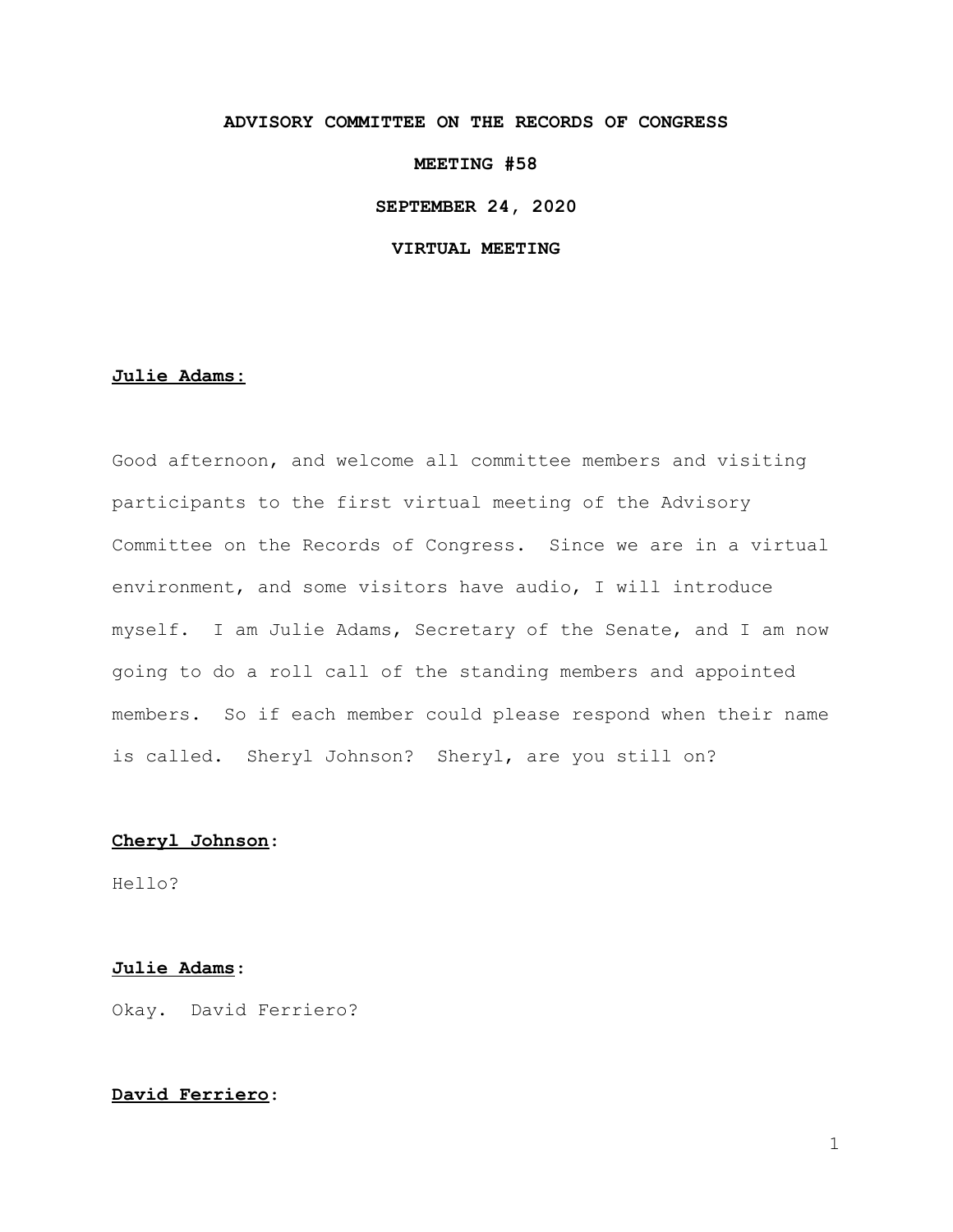Here.

# **Julie Adams**:

Karen Paul? Karen?

# **Karen Paul**:

Oh yes, I'm here.

# **Julie Adams**:

Okay. Heather Bourk?

# **Heather Bourk**:

Here.

# **Julie Adams**:

Richard Hunt?

# **Richard Hunt**:

I'm here.

# **Julie Adams**:

Betty Koed?

# **Betty Koed**: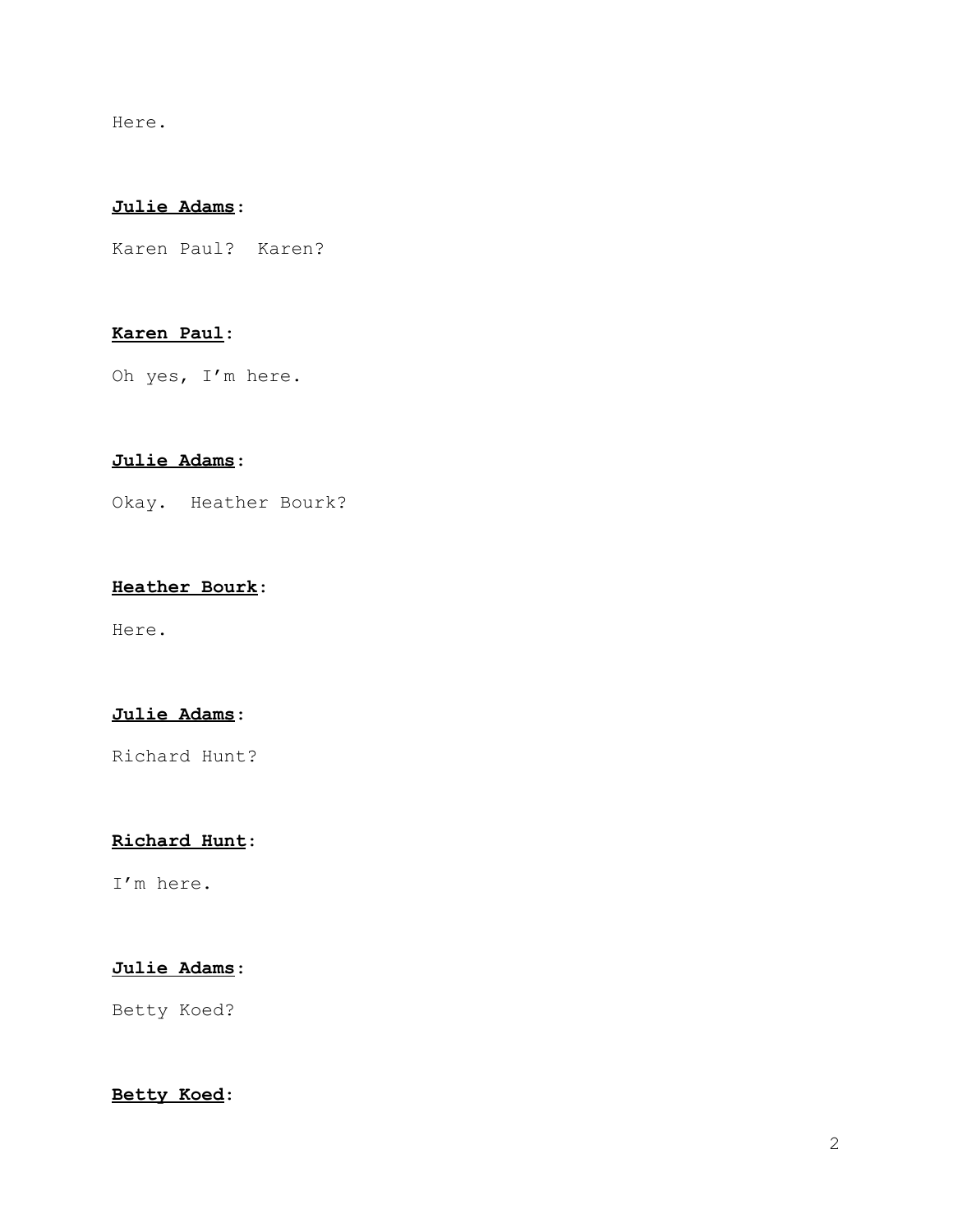I'm here.

# **Julie Adams**:

Matt Wasniewski?

# **Matt Wasniewski**:

Here.

# **Julie Adams**:

Debbie Skaggs Speth?

# **Debbie Skaggs Speth**:

Here.

# **Julie Adams**:

Denise Hibay?

# **Denise Hibay**:

Here.

# **Julie Adams**:

Sheryl Vogt? Sheryl, do we have you?

# **Sheryl Vogt**: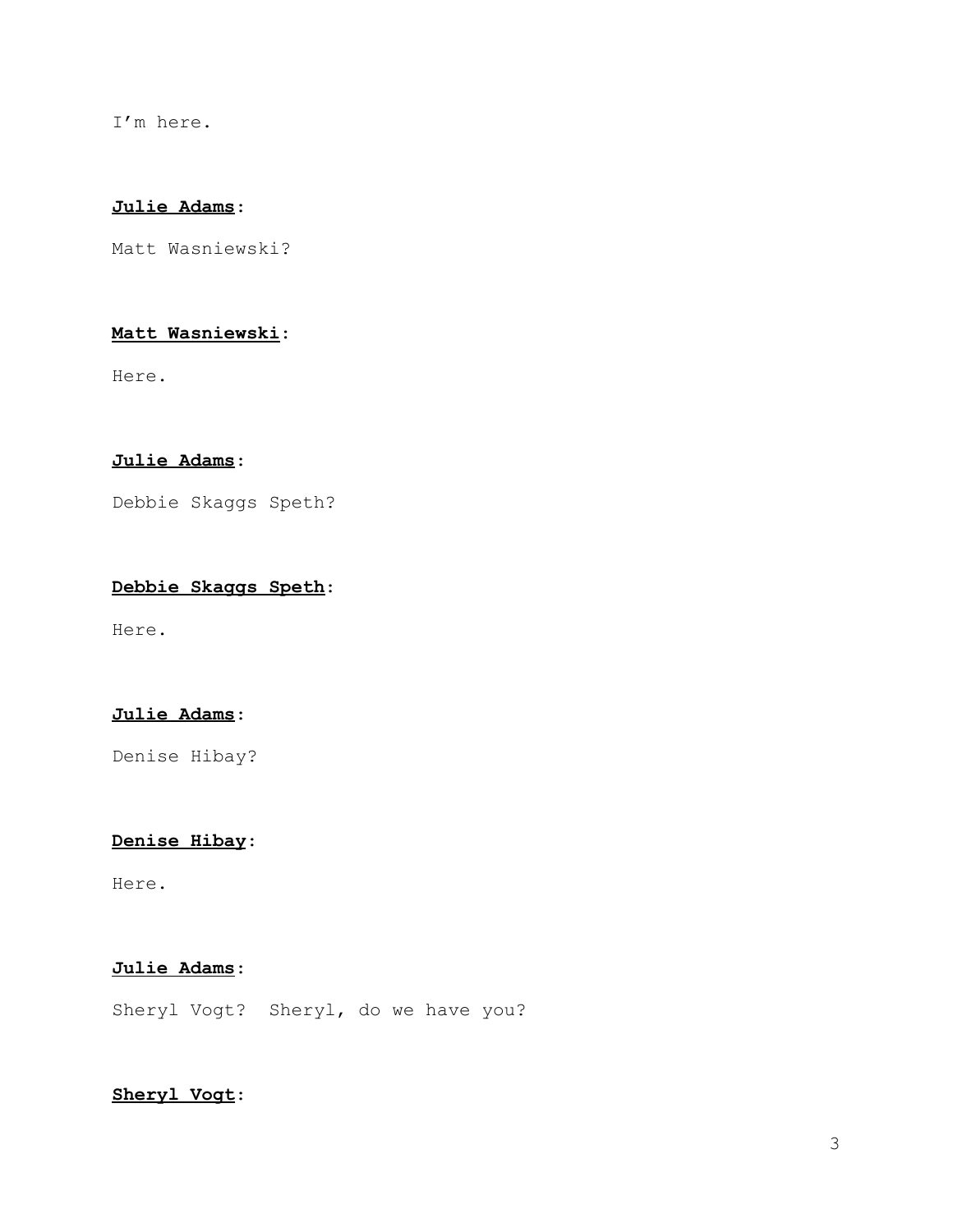Yes.

#### **Julie Adams**:

Okay. Danna Bell?

## **Danna Bell**:

Here.

### **Julie Adams**:

Gunter Waibel?

### **Gunter Waibel**:

Here.

## **Julie Adams**:

I would like to officially welcome Gunter to the Advisory Committee. Gunter was appointed since our last meeting and serves as Republican leader McCarthy's appointee to the committee.

Unfortunately, John Lawrence is not able to join us today.

Typically, the Advisory Committee would have met in June of this year, but uncertain times and technological challenges prompted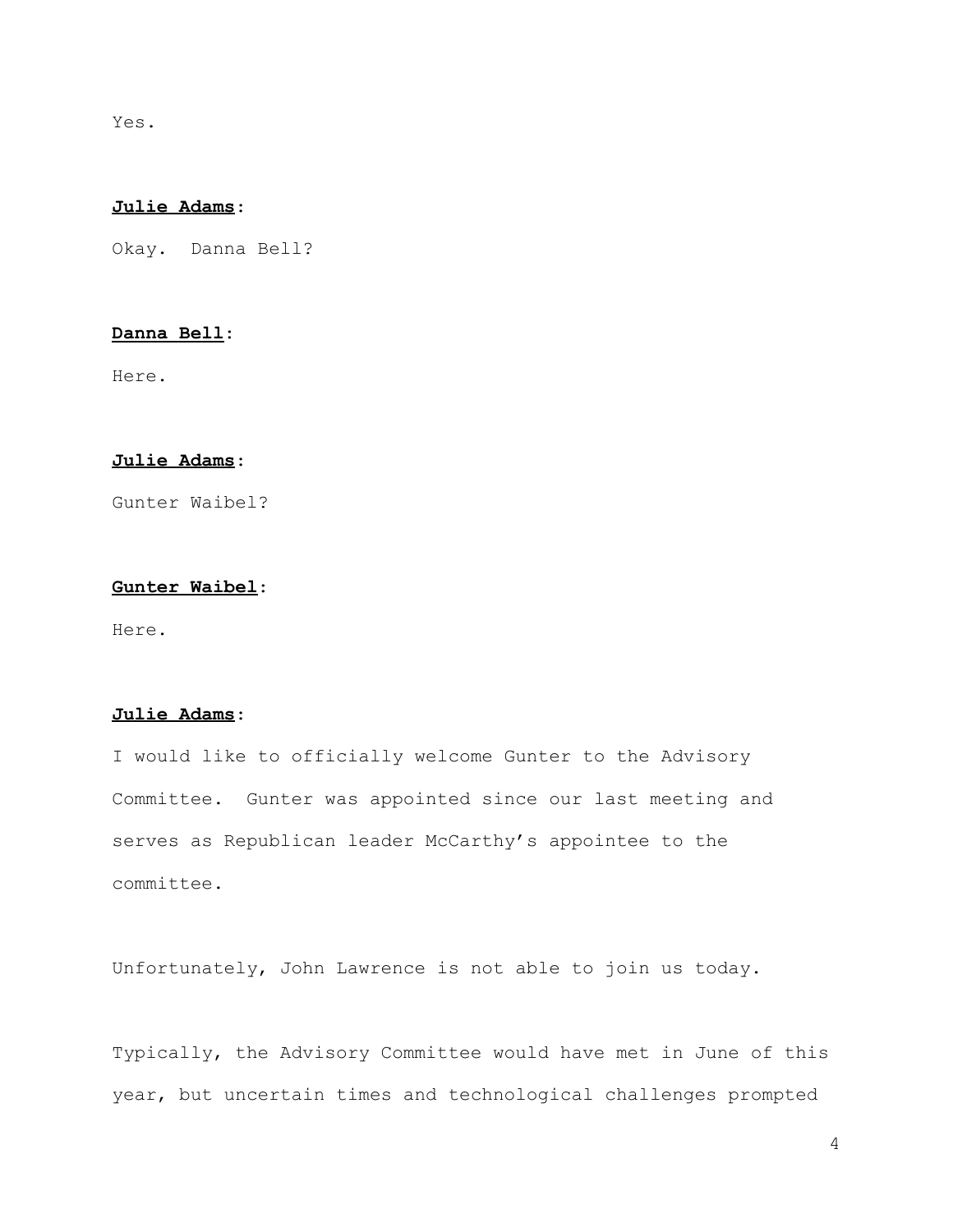us to push this meeting to today. There will be another virtual meeting of this committee in December.

A special thanks to Amy Camilleri who you all have been in close contact with, and Dan Kulnis in my office, as well as Jerrod Williams with the Senate Sergeant at Arms for their assistance in organizing this event.

All of us have been striving to continue our work during this time of national crisis. I'm speaking to you today from my office just off the Senate floor. And here in the Senate, our archivists and historians have been soldiering on with accessioning our historical records and making our history available to staff and the public through this extraordinary time. Like all aspects of our working lives, archiving during a pandemic has presented challenges, particularly archiving textual records. But I'm happy to report that archival work related to electronic records has continued on pace. The Senate's community of archivists has done an admirable job of keeping the process running smoothly, and as always, we are grateful to the staff of the Center for Legislative Archives for their assistance.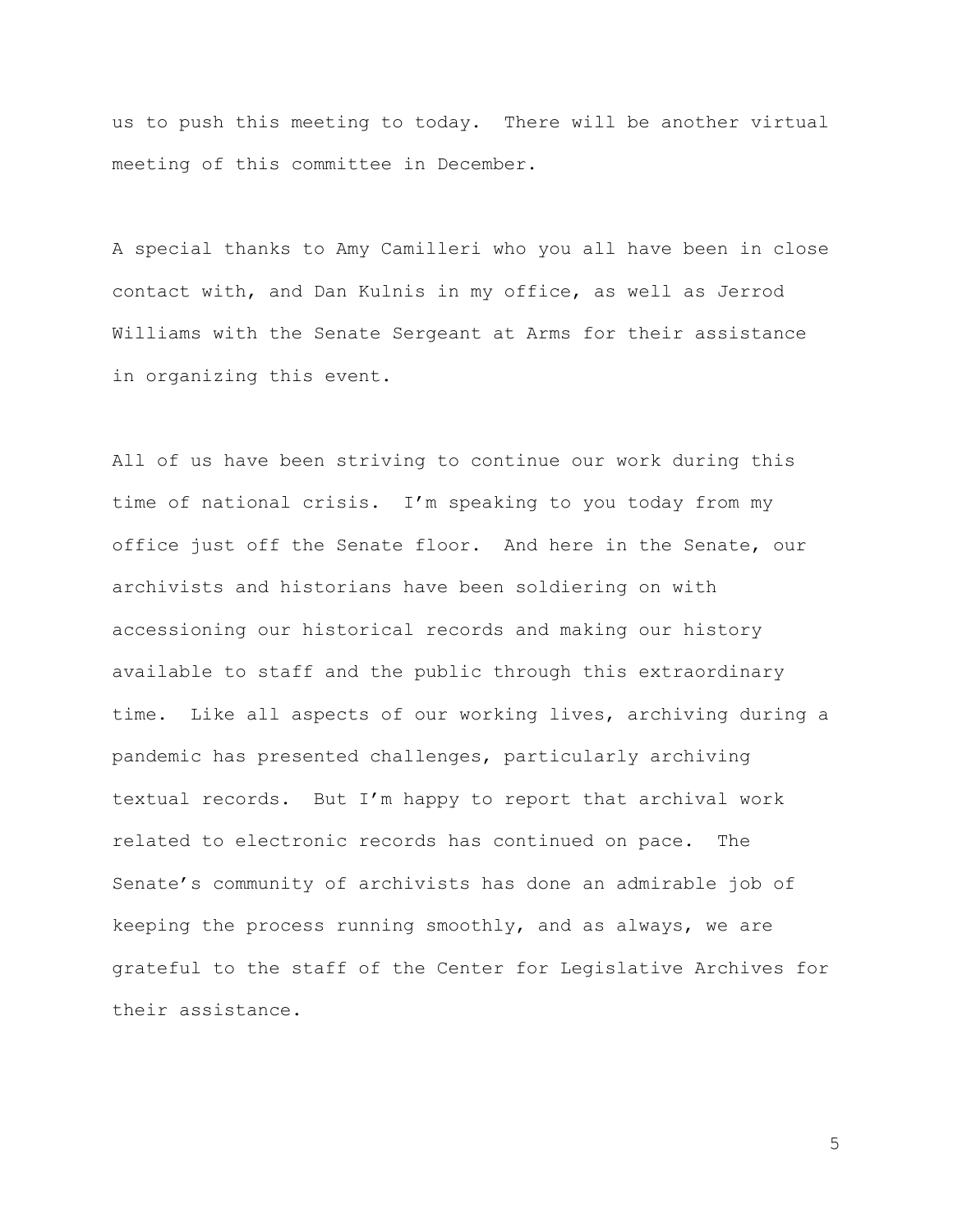While Senate archivists continue to telework on most days, the Historical Office has opened for limited office hours, allowing us to better facilitate record transfers, and assist Members and staff with their archival needs. Senate Archivist Karen Paul and Deputy Archivists Alison White and Elisabeth Butler Seelinger continue to collaborate with their colleagues in committee and Senators' offices to ensure preservation of Senate records, and to adapt practices to meet the unique needs of this time. Teleworking has also provided unforeseen benefits; while some projects have been put on hold, others such as updating archival guides and toolkits progressed ahead of schedule.

Likewise, the Senate historians have to fulfill their responsibilities during this unusual time. Oral history interviews continue now by way of Skype, and historical talks and presentations go on, although in a virtual environment. A few weeks ago, for example, Senate Historian Betty Koed offered a virtual presentation for the Robert C. Byrd Center for Congressional History and Education speaking on the topic of Senator Charles Sumner and the Civil Rights Act of 1875.

Historians have maintained a rapid response to the many reference requests from Senators, staff, and the public, have continued with the reorganization of historical content on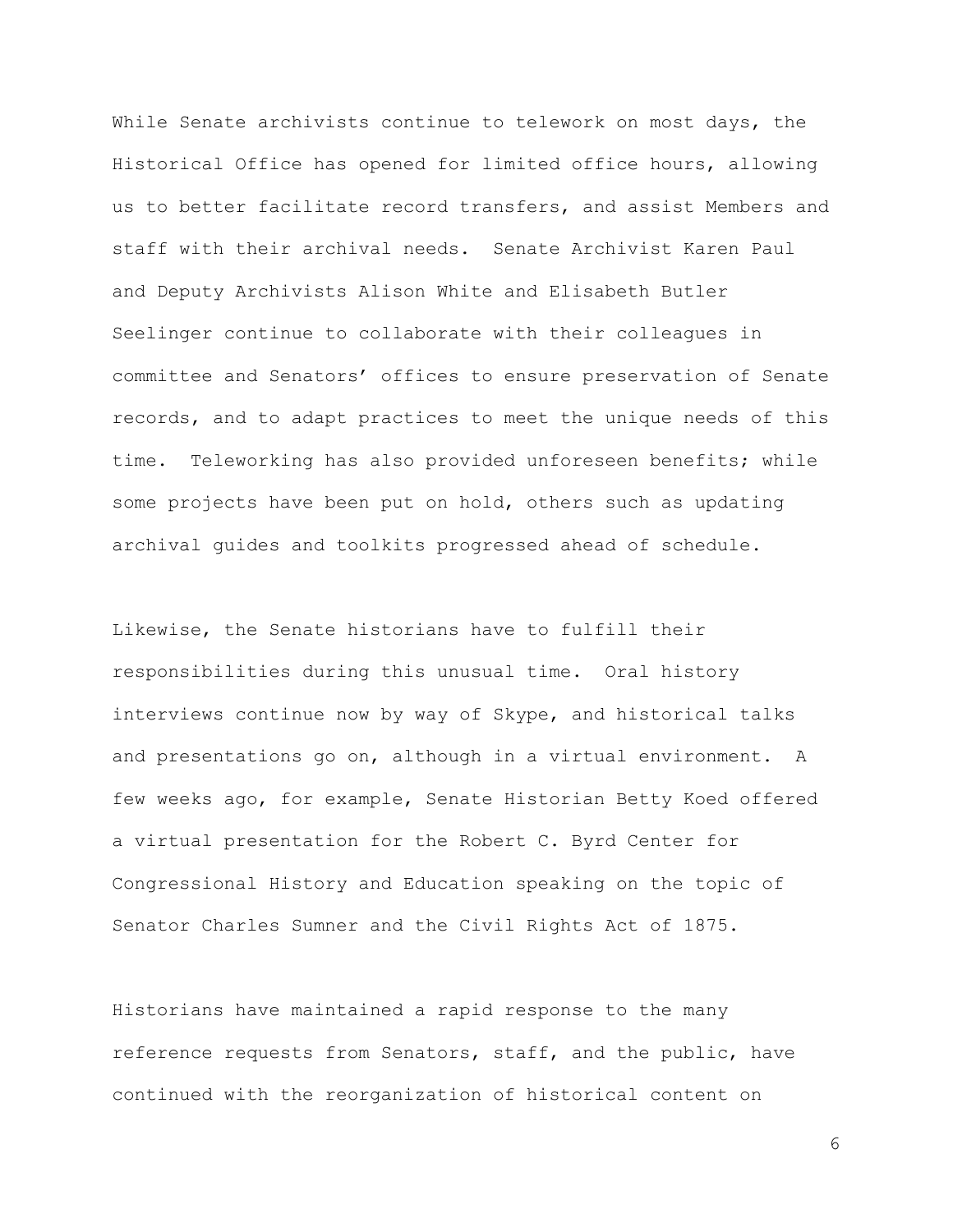Senate.gov, and also have made great progress on several upcoming publications.

In February, just as the pandemic hit, the Historical Office launched a new monthly history blog that is posted on the Senate website each month. And I encourage you all to check it out. It not only relates interesting information about Senate history, but has also shared items from the Senate's rich archival collection. This month, to commemorate Constitution Day in a virtual way, the Historical Office posted a special blog post that explains the origins of the annual event, and recalls the many ways in which we've celebrated it since 2005.

In recent months, staff in my office have been compiling for publication the records of this year's Presidential impeachment trial, a process that has presented unique challenges because of the novel and extensive use of visual aides during the trial. In order to produce the complete and accurate documentary record of the trial, we were using the video recording of the trial proceedings to identify each visual aide as it appeared at any given point in the trial. Notation for each item will appear directly in the trial transcript which will guide future researchers to all such exhibits compiled in a related volume, and this has really been a big team effort in my office. I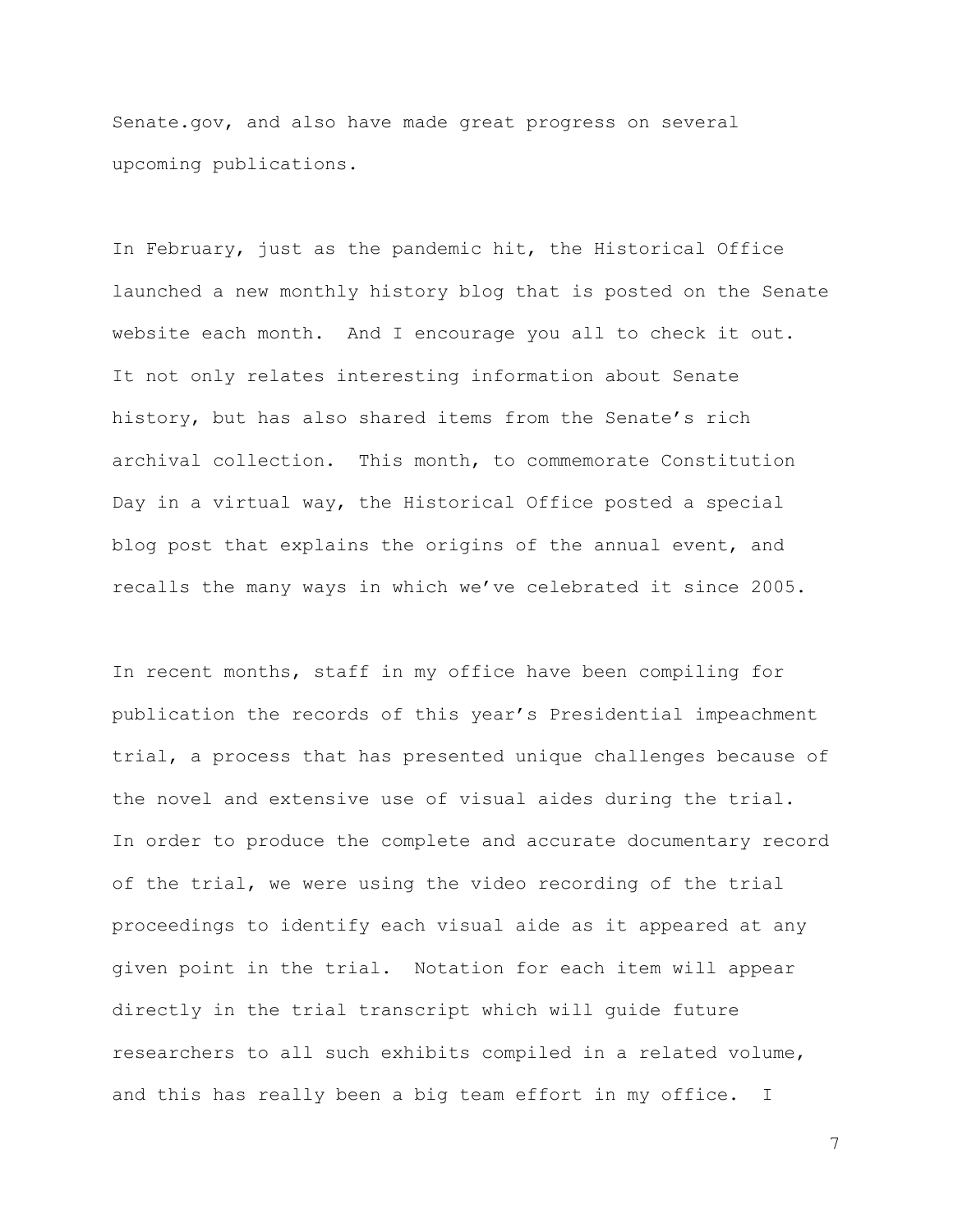would like to give special thanks to Sydney Butler, Vanessa VandeHey, Robert Craig, Dan Schwager, Dorothy Rull, Suzie Nguyen, Laura Rush, and Betty Koed for their extraordinary work on this. This is a big task to do when there's no pandemic, and during a pandemic, it has been a big undertaking, so I appreciate all of their hard work.

As Richard Hunt will report today, we are pleased to note that progress has been made with the renovation and occupancy of a new Congressional archival storage space on Capitol Hill, phase one of a planned two-phase project. In late 2019, the renovation and redesign of a large space within Building A of the Government Publishing Office was completed and testing for environmental controls were successfully met to ensure compliance with NARA standards.

The Center for Legislative Archives opened a new space in mid-February, and new House and Senate record accessions, as well as records temporarily stored at the Washington National Records Center began to be transferred directly to this new space, and then came the lockdown due to the pandemic. So, we're looking forward to resumption of accession activities as soon as possible, and we are now looking ahead to phase two of this project.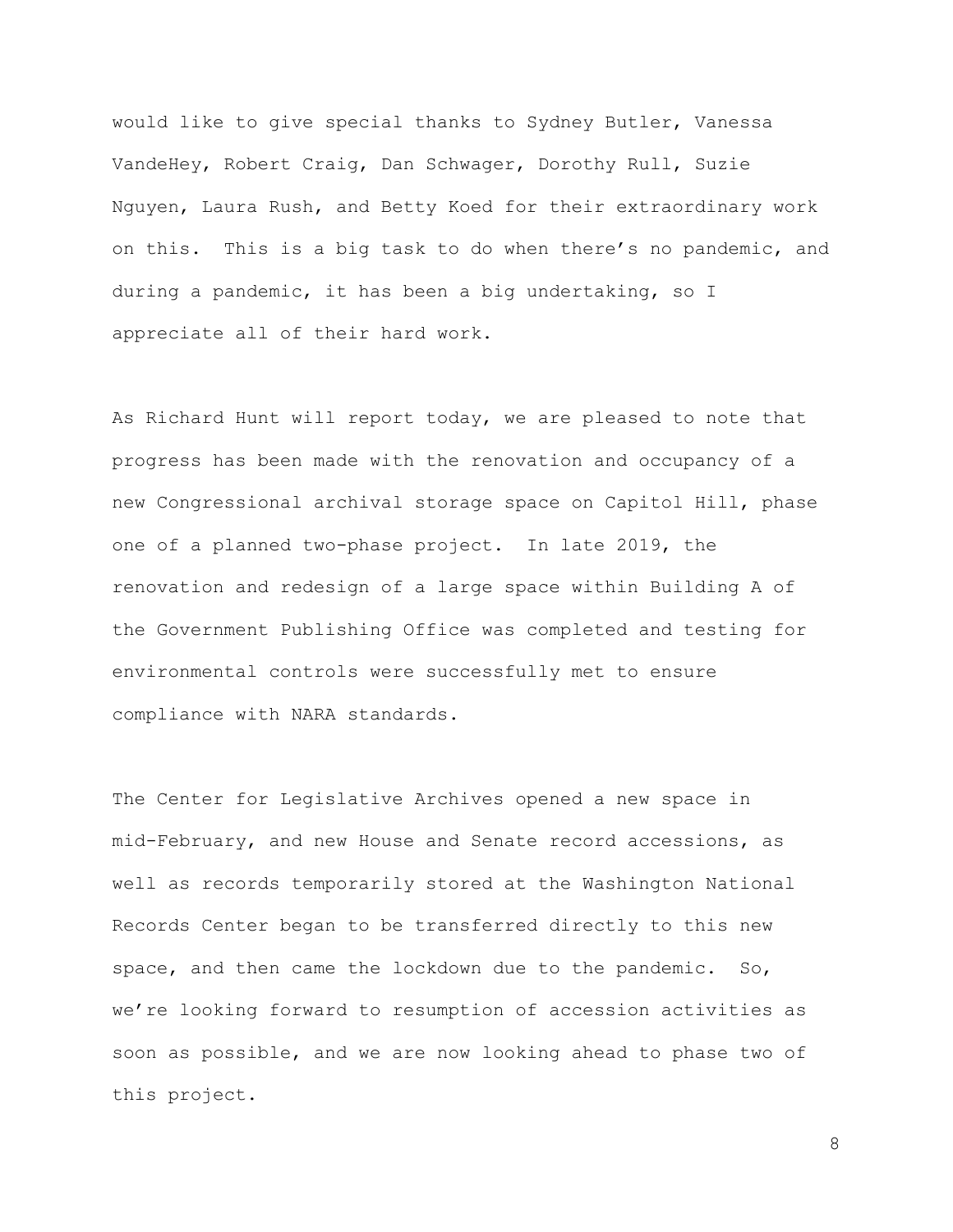Today I look forward to hearing reports from the House and Senate archivists, as well as from Richard Hunt at the Center for Legislative Archives. And at this time, I would like to recognize my distinguished colleague on the other side of the Rotunda, Clerk of the House, Cheryl Johnson.

#### **Cheryl Johnson**:

Thank you, Julie. Can you all hear me?

#### **Julie Adams**:

Yes.

## **Cheryl Johnson**:

Great. Good afternoon, and thank you. Julie, I would like to reiterate your welcome to the Advisory Committee members, and needless to say, our lives have certainly changed since we last met in December. But despite the challenges, my office has continued to seamlessly support the work of the House. I'll highlight some of that work in a moment.

But right now, I want to thank Julie and her staff for organizing today's meeting, and to especially acknowledge the added logistics and scheduling the Advisory Committee's first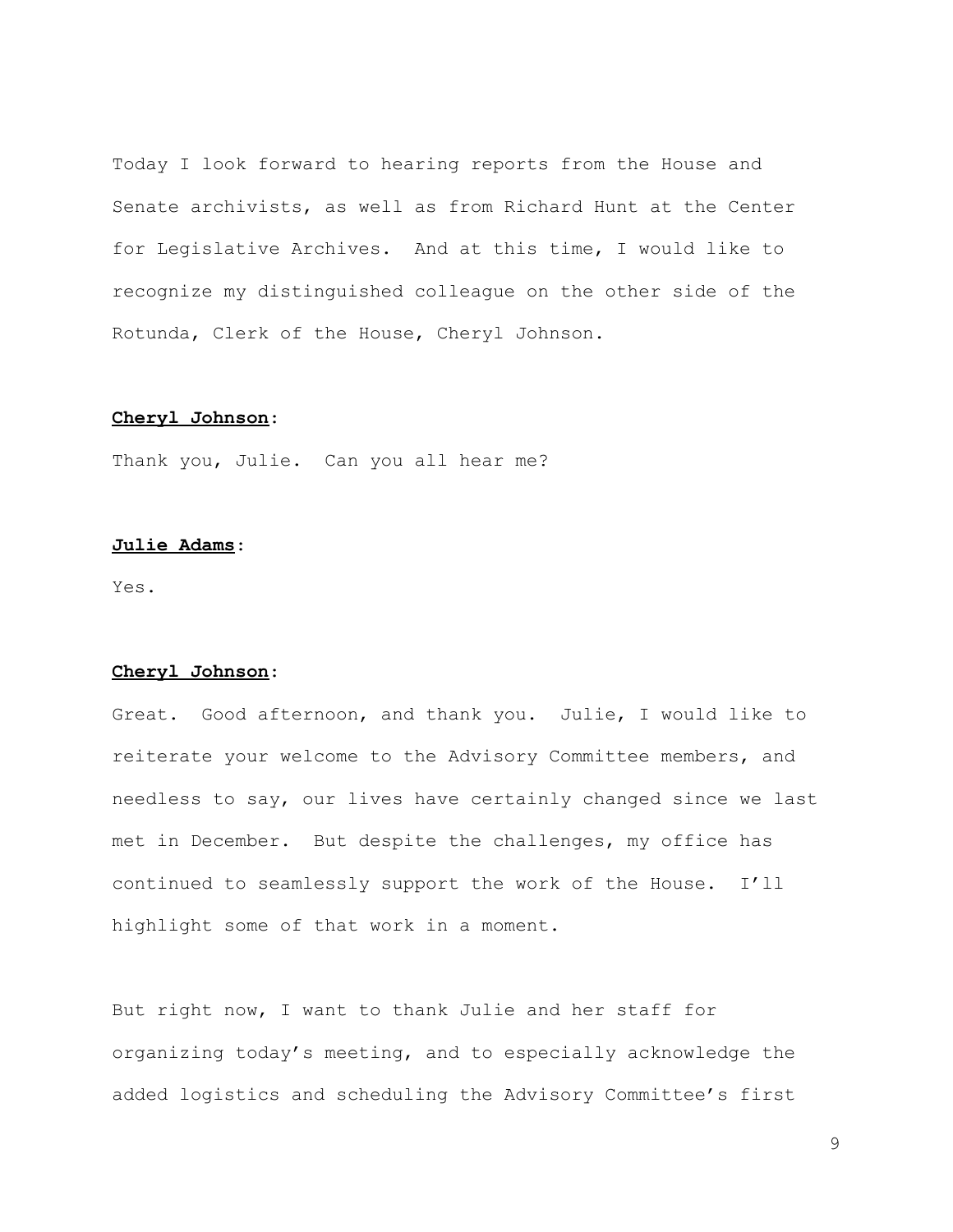entirely remote meeting. I look forward to our continued joint work to address pressing issues affecting the records of Congress.

David, I look forward to our continued collaboration to preserve and provide access to the House official records, and I want to thank you in particular for your leadership in guiding the GPO Building A project to completion. In addition, I'd like to thank the staff at the Center for Legislative Archives for transferring records into the new space, and for their ongoing commitment to provide access to records to support the House's current business while the National Archives' facilities are closed during the pandemic.

I'm delighted to introduce Minority Leader McCarthy's appointee Guenter Waibel, the Associate Vice Provost and Executive Director of the California Digital Library. In this role, he directs the library's innovative work to re-image how information resources are published, archived, and accessed in the face of rapidly changing technologies. Before joining the library in 2016, Mr. Waibel was the Director of the Digitization program office at the Smithsonian Institution, a place that remains near and dear to my heart. He has also taught as an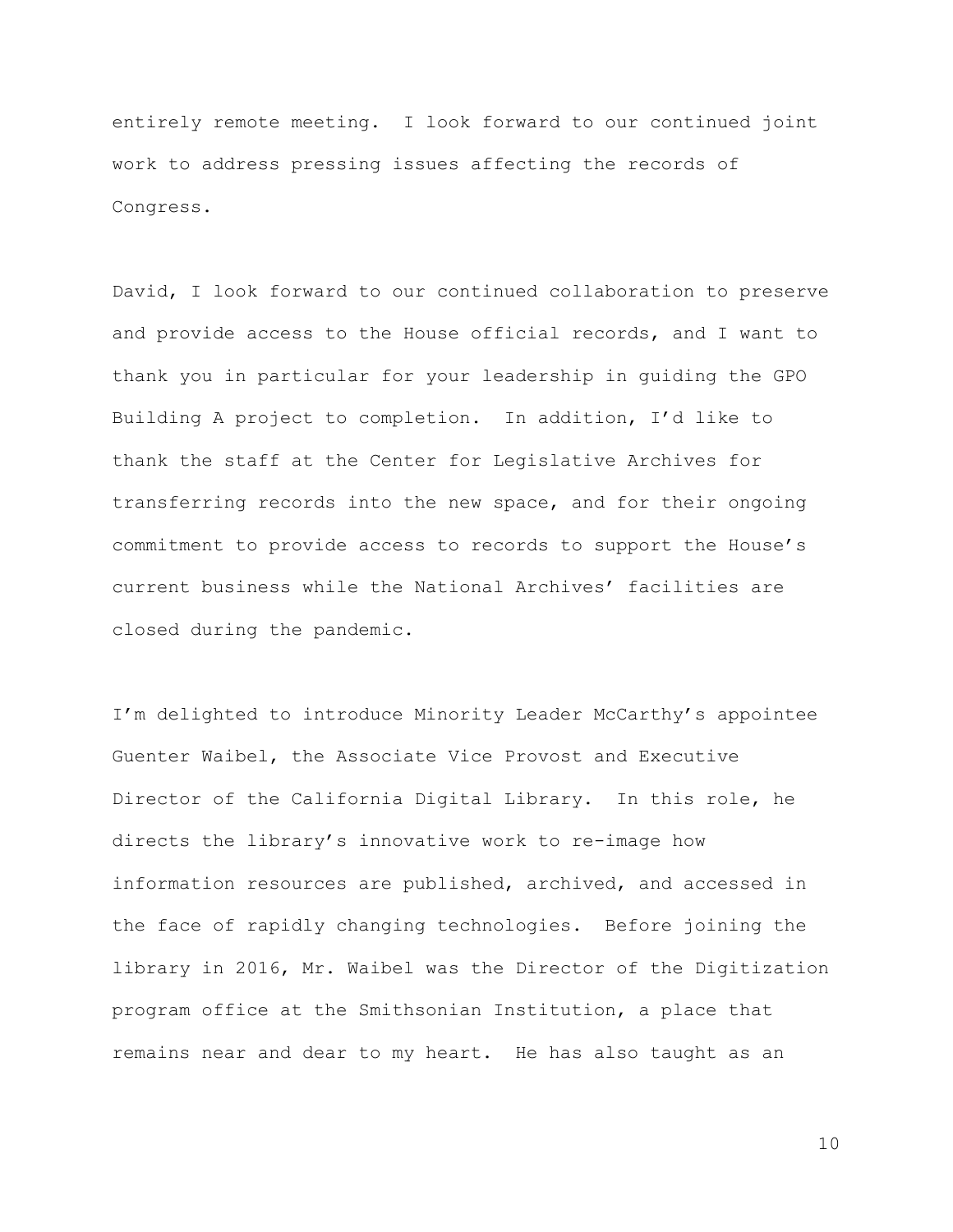adjunct professor at Syracuse University and the Catholic University of America's Information Science Schools.

At this time, I'd like to take a moment to highlight some of the projects my office has been working on since December. House archival staff continue their outreach efforts to committee and Member offices, offering records management advice and best practices for preserving and archiving records. This work is especially key as the end of the Congress nears, and at this point, roughly 50 Members have announced that they will be retiring from the House.

With shifts in leadership for several committees and completion of the work of two select committees, we anticipate an increase in accessions throughout the remaining months of the Congress. Therefore, through emails and telephone calls, staff continue to connect with committees, offering records management and archival advice. Staff have also managed several digital and in-person loans for committees and offices in support of ongoing House business.

Again, given the large number of Members who are leaving the House this Congress, archive staff have focused on outreach to these offices for record consultation, participating in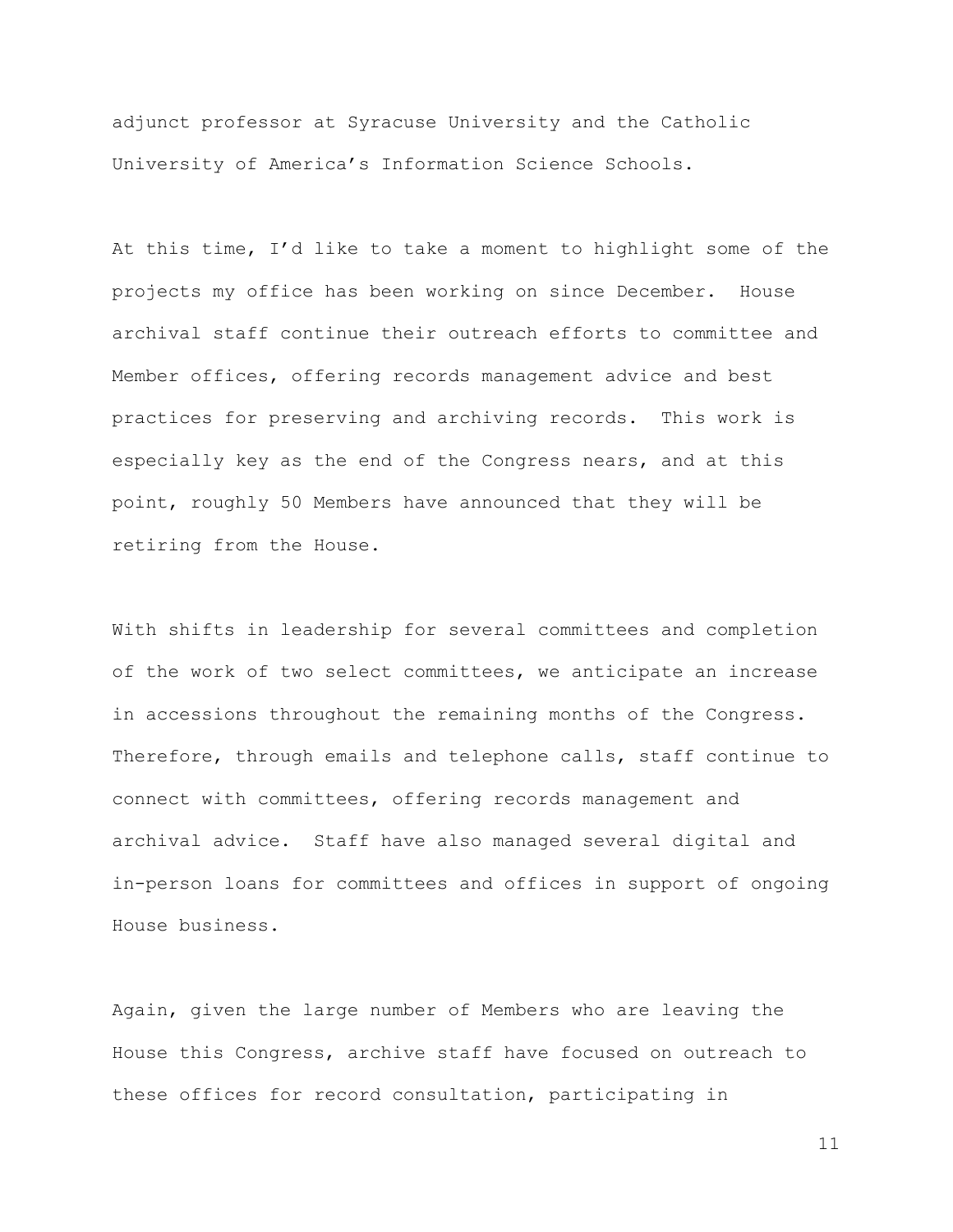departing Member briefings held remotely by the CAO, and working with Member offices and Washington National Records Center to provide access to records in courtesy storage.

The House Historian's office spent much of the last 11 months undertaking the herculean task of producing a revised and expanded print edition of the Congressionally-mandated publication, *Women in Congress*. This 1200-page volume, and I did say 1200 pages, expands on the 2007 print edition and is scheduled for publication in December. It profiles each of the 366 women who have served in the House and Senate, and also features updated contextual essays that introduce these Members in chronological "generations". In addition, the historian's office has produced a 40-page booklet on the career of Joseph Rainey of South Carolina, the first African American to serve in the House when he was sworn into office 150 years ago on December 12, 1870.

The House Curator will also feature an exhibition on Joseph Rainey, which will include Rainey's election credentials, an anti-lynching petition, and the Voting Rights Act of 1965. In addition, the House Curator will also have another exhibition that spotlights Congressional campaign memorabilia from the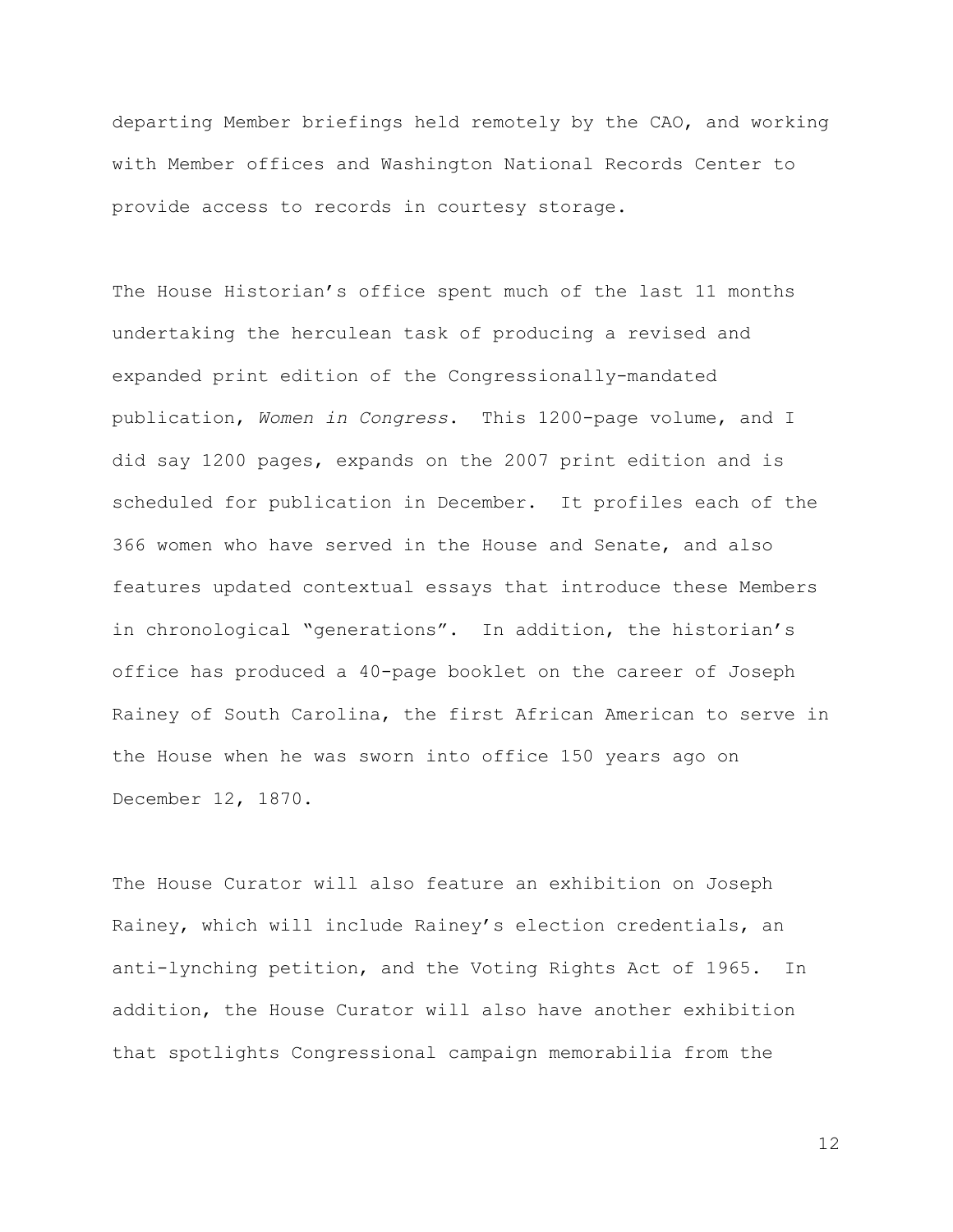House collection. Both of these exhibitions are scheduled to open in December.

I appreciate the continued opportunity to work with the Advisory Committee, and I look forward to the discussion this afternoon. I hope everyone remains safe and healthy, and I look forward to when we can meet again in person. Thank you very much.

#### **Julie Adams**:

Thank you, Cheryl. At this time, I'd like to recognize David Ferriero for any comments he may have.

#### **David Ferriero**:

Thanks Julie, and special greetings to you and Cheryl. Sorry we can't be together in person, but it's nice to reconnect virtually. And a very special welcome to Gunter. It's nice to have you at the table. I haven't seen you since your Smithsonian days.

I want to, in my time with you, report on three things. One, the COVID-19 response from the National Archives, our newly-appointed task force on racism, and a little bit about presidential transition. So, on March 23rd, we shut down 40 sites in 17 states and 23 counties. And now we're in the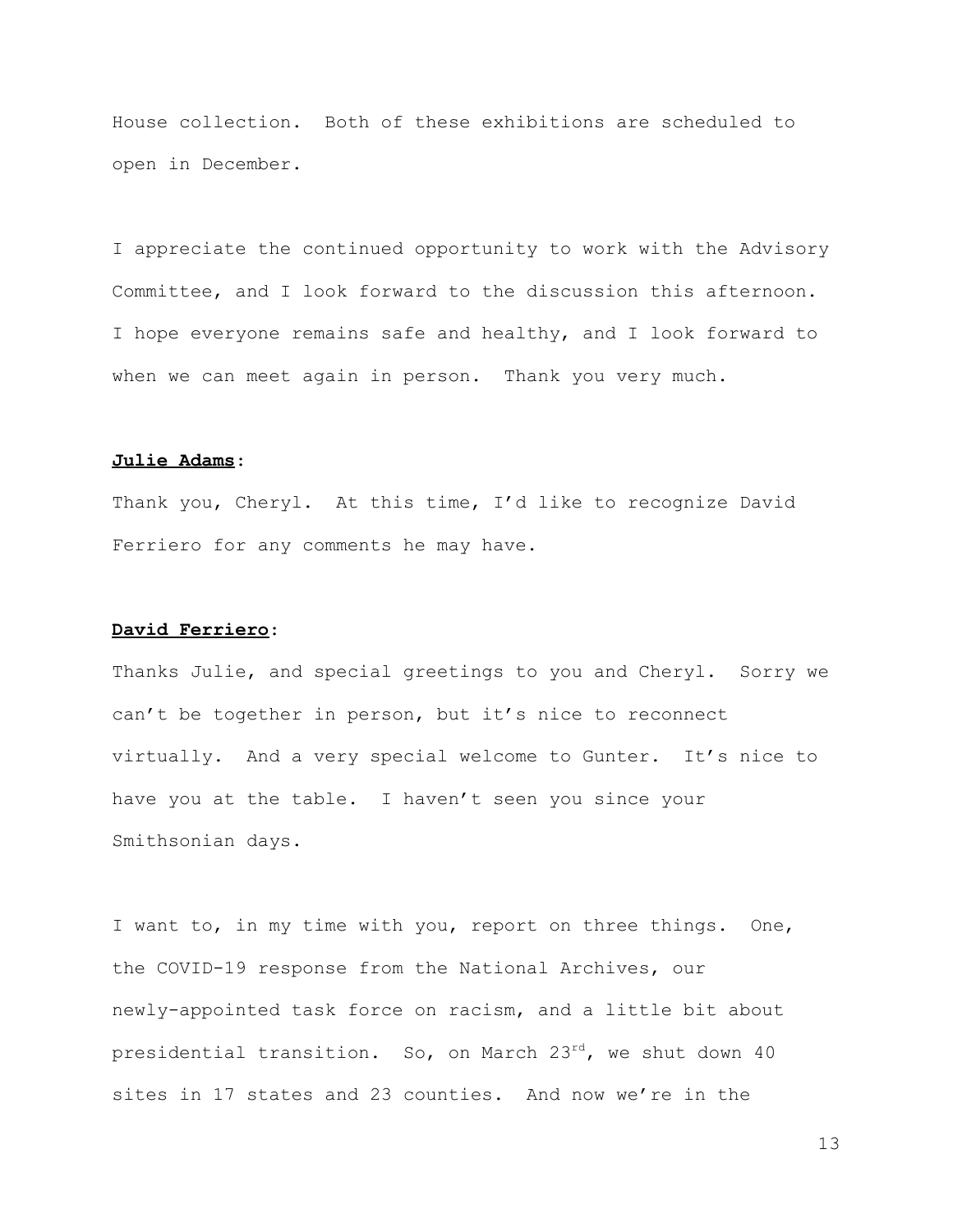process, it's like this gigantic Excel spreadsheet exercise following the gating criteria established by the White House to bring these 40 sites back online. We are now in phase one of that in 36 of those facilities; that means that they have met the requirements for PPE and staffing and cleaning and all that kind of stuff. Factors that go into our considerations have to do with local conditions, what's going on in terms of public health data from those counties, information about school openings, public transportation ability, all kinds of things that staffing depends upon in order to be able to return safely to their sites. This is an elaborate, very deliberate process to make sure that we're paying attention to the safety of our staff and to potential users. As I said, we're in phase one in 36 of these facilities, about to move into phase two for many of them within the next two weeks.

In the meantime, we have been able to provide certain mission-critical services, including our Federal Register delivery of material to the Hill as needed, and most importantly, our service to veterans. All the military records, anyone who's ever served in the military, are housed in a facility in St. Louis. In order for veterans and families to take advantage of certain benefits like medical treatment, or burials, they have to prove that they served, and that means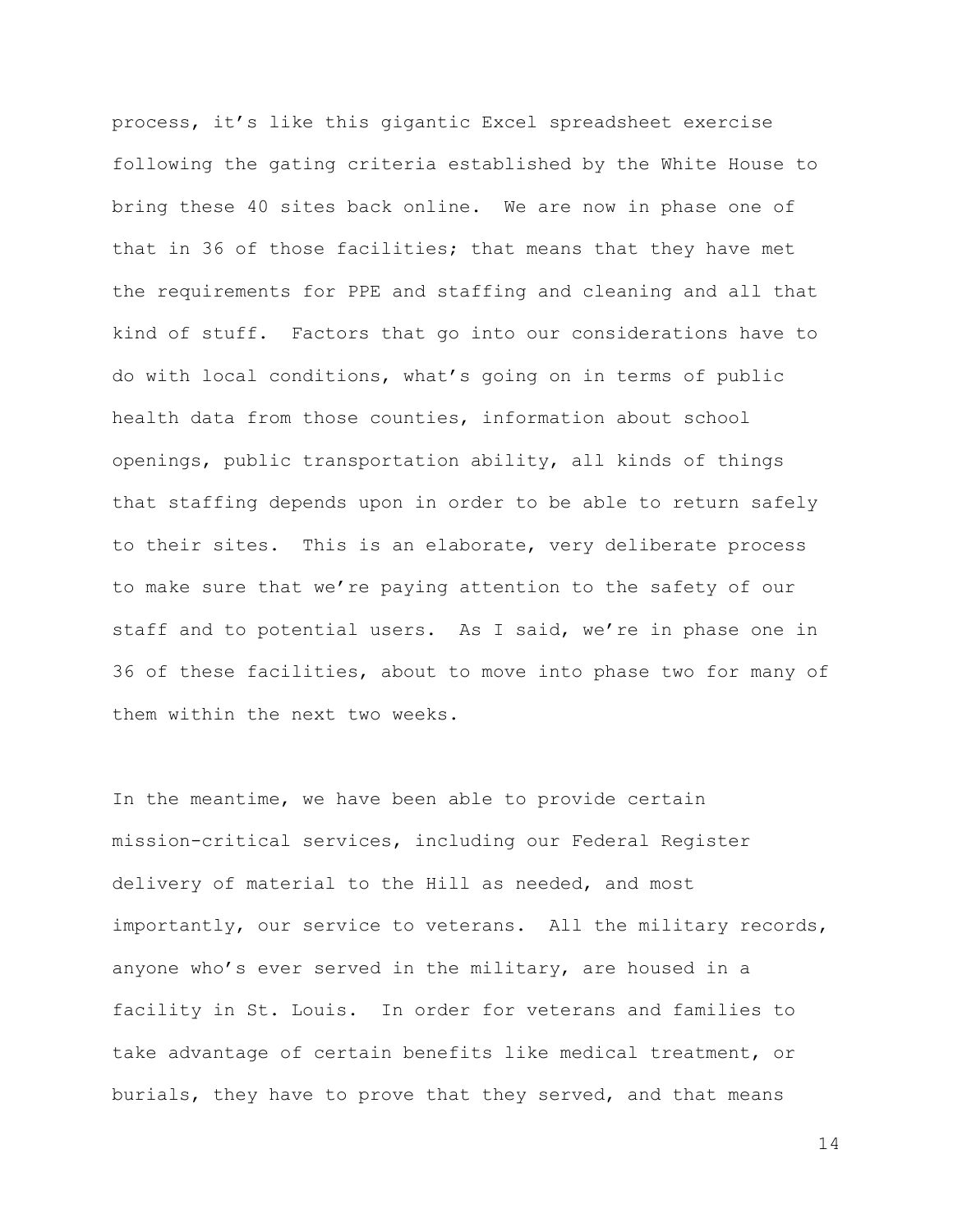copies of their DD 214 which are supplied by my staff. So we have for emergency services been able to provide that kind of information with volunteers from the staff in St. Louis coming in to do their work, and we are extraordinarily proud about how people have stepped up to do that.

In terms of when we expect to see people in our facilities again, that's phase three, and it's months out; as I said, this is a very slow and deliberate process. And I must say, we're learning a whole lot about managing and running an agency in a telework environment, and have been very pleased with the fact that we were able to, in the first COVID bill, to get funding for laptops for every member of our staff, so we are in a position to continue many of our services based on that availability. So that's my update on COVID.

The second thing I wanted to talk about is a recently-launched task force on race in response to -- before I move onto that, I also wanted to mention the fact that the National Archives has been a participant in Battelle National Laboratory testing of materials, library and archival materials. They have done a four-phase test of how long the virus survives on paper, book bindings and plastic materials. That information is available on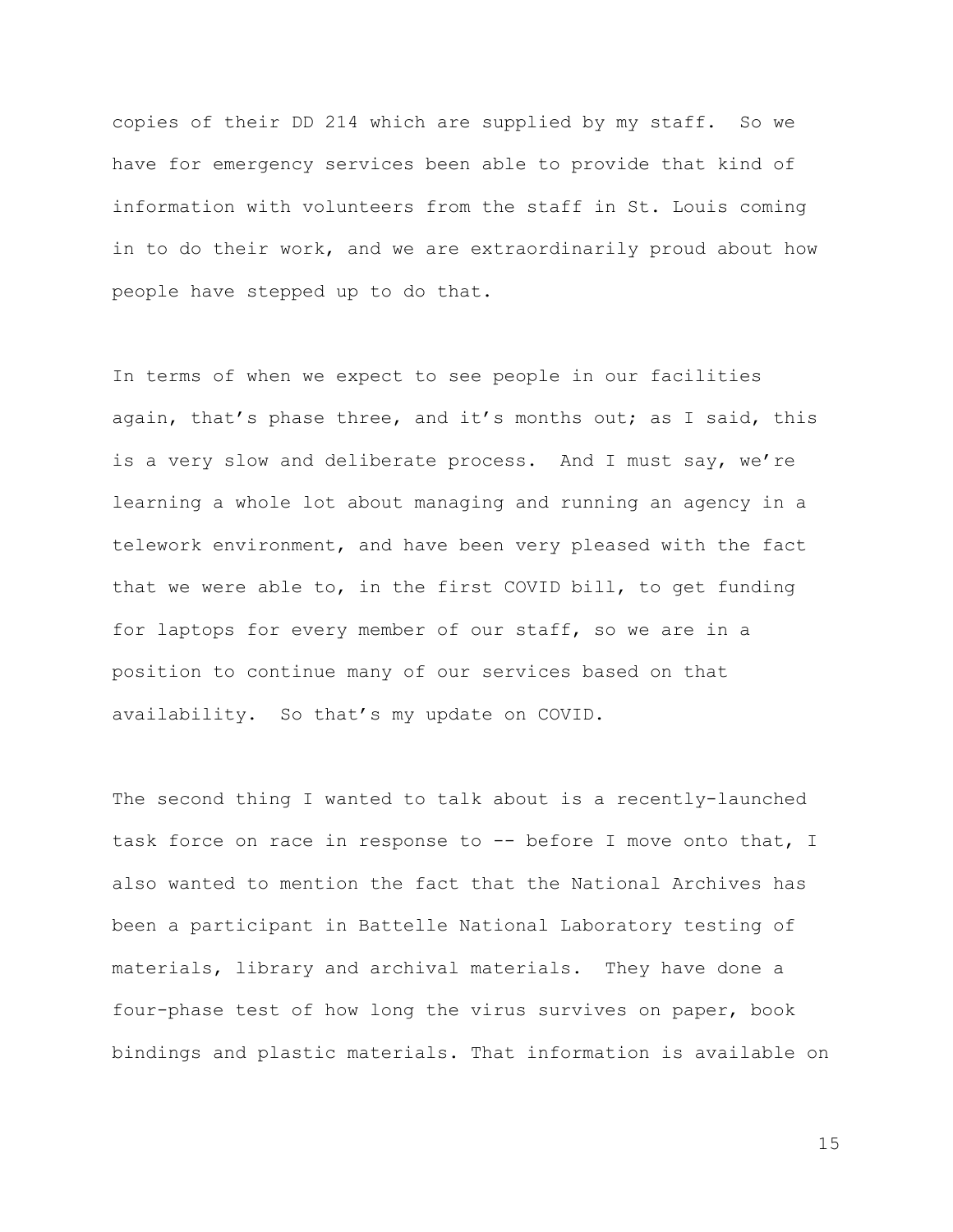a site called REALM; if you Google that, you'll find the results of the four tests.

So, in response to everything that's been going on in the country in recent months, I have launched a task force on racism that will address the employees' experiences at the Archives focusing on issues around recruitment, advancement, retention, assignment of work and access to opportunities are issues that will be identified. There will be two subgroups, one on archival description, which will take a look at how we describe our records -- the language that we use in description of records and artifacts, and whether there are issues of racism involved in our archival description work. The second one is the subgroup of museums which will take a look at how we assure diversity of representation, viewpoints, access and outreach in our exhibits, educations, and public programs. We've had 87 volunteers to serve on the task force, and will be officially launching it in the beginning of October.

The third thing to report is an exercise that the executive branch goes through every four years, the what if exercise, if there is a presidential transition. This is an effort that is managed by the OMB, the Office of Management and Budget and the General Services Administration to coordinate the preparation of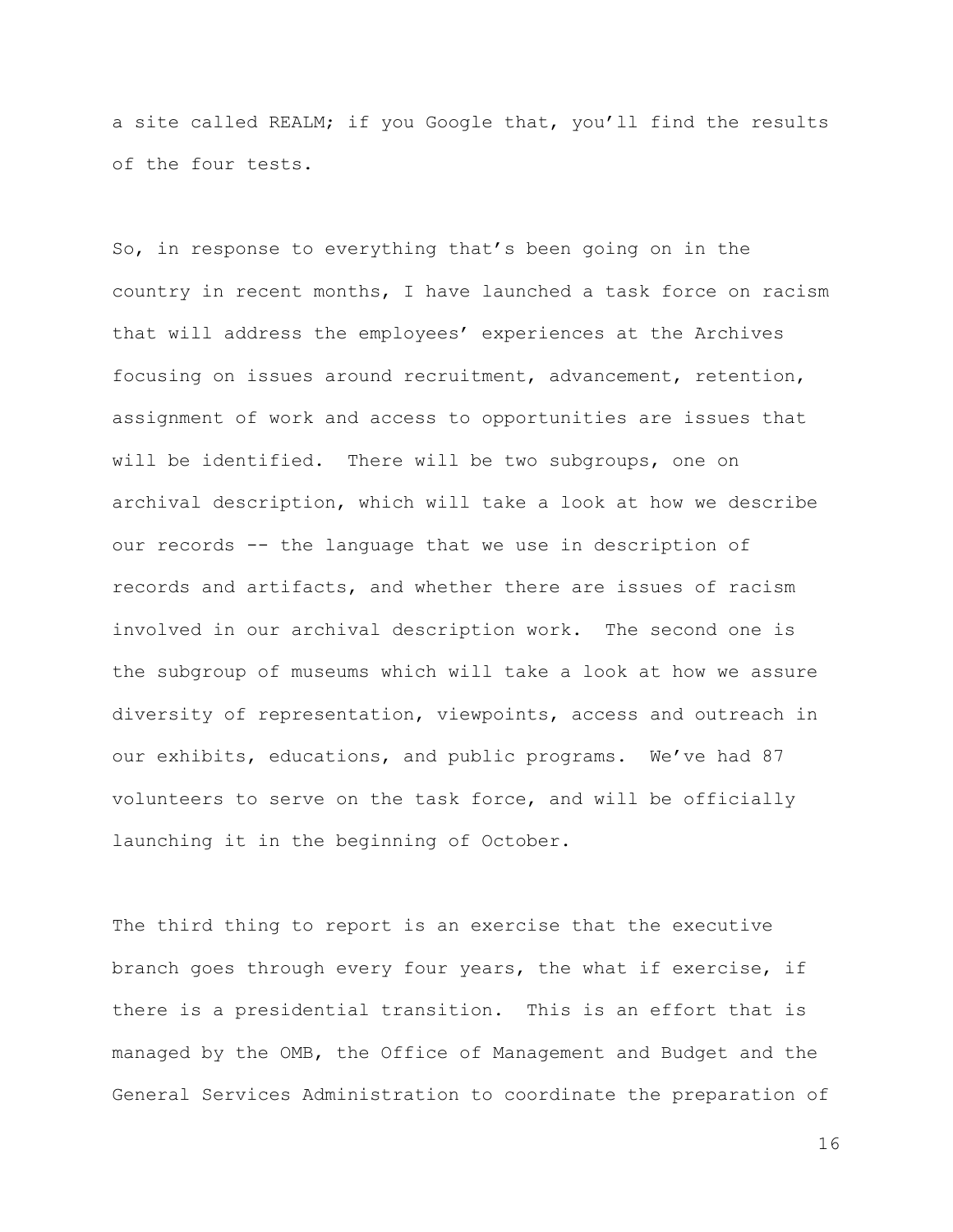dossiers by each executive branch agency on the budget, strategic plan, and issue papers in preparation for transition to a new administration. We have been busy identifying what kinds of information that our issue papers should include having to do with transition to electronic records and infrastructure, issues like that. I'm not sure whether the Hill goes through an exercise like that. You deal with those transitions, on a regular basis also, as we just heard.

So that's a little bit about what's going on at the National Archives.

#### **Julie Adams**:

Thank you, David. It's nice to see you, at least virtually. It is now time to review the minutes from the last meeting, and if there is any objection to dispensing with the reading of the minutes? Hearing none, are there any corrections to the minutes from the last meeting? Okay, I would entertain a motion to approve.

## **David Ferriero**:

So moved.

# **Julie Adams**: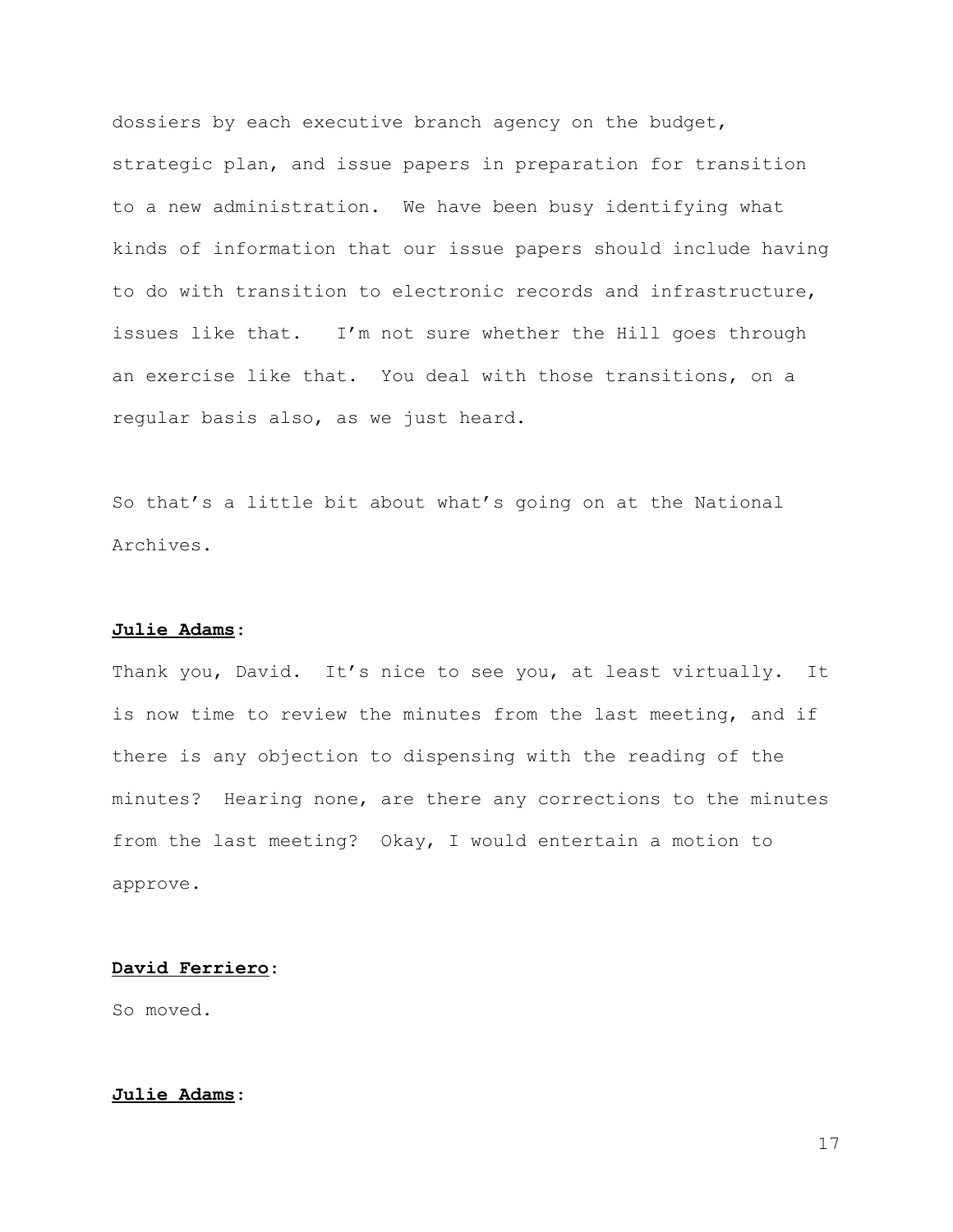A second?

# **M**:

Second.

# **F**:

Second.

# **Julie Adams**:

All those in favor?

# **M**:

Aye.

# **F**:

Aye.

# **F**:

Aye.

# **F**:

Aye.

# **Julie Adams**: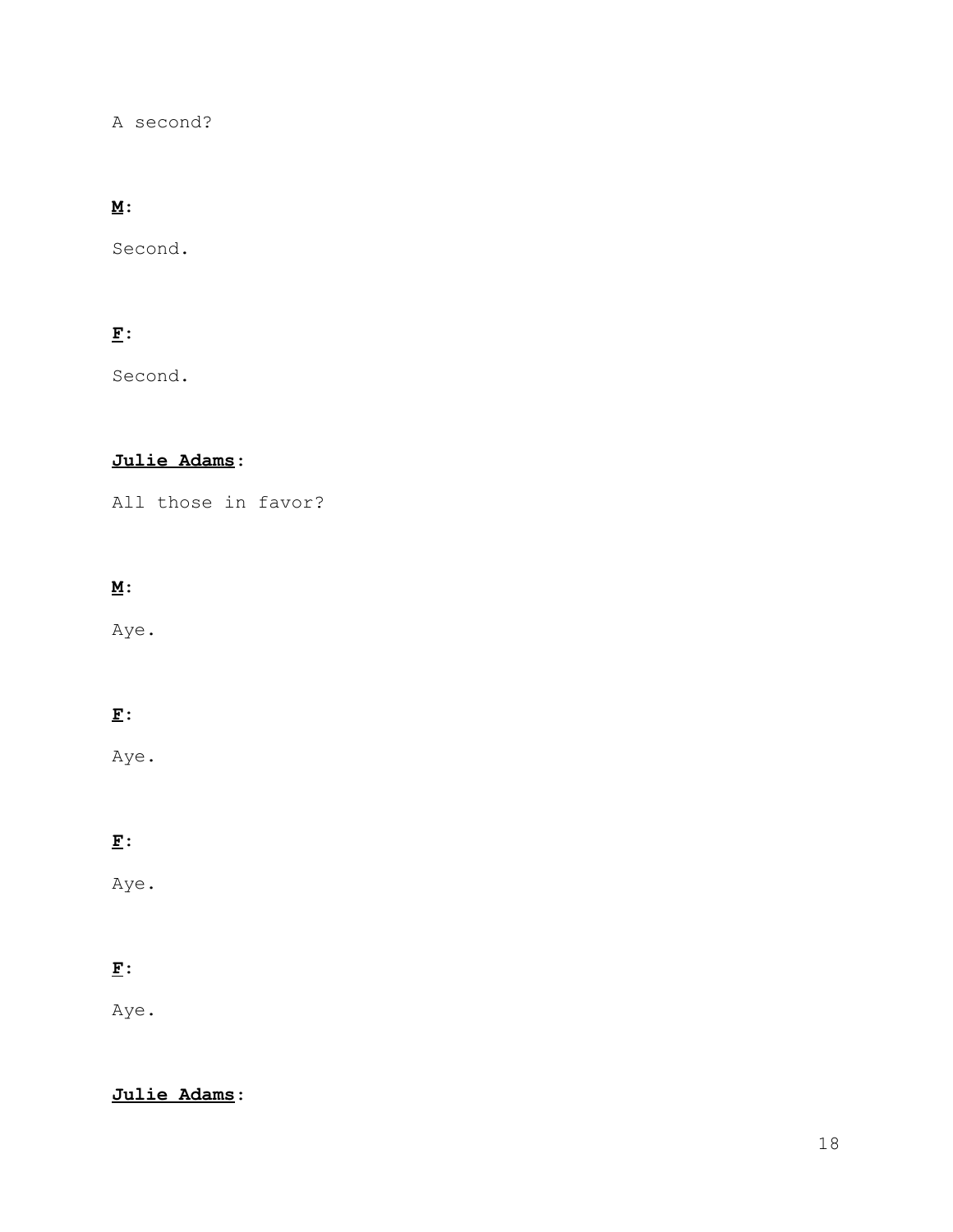Okay, opposed? We're going to go with the minutes being approved.

### **Cheryl Johnson**:

David, could I ask a question?

## **David Ferriero**:

Sure.

#### **Cheryl Johnson**:

Regarding your race study, did you contract out to a third party or is it an independently-run study?

## **David Ferriero**:

We're doing it in-house.

### **Cheryl Johnson**:

Okay. Is there other than financial reasons, was there a reason you decided to do it in-house as opposed to a third party doing it?

### **David Ferriero**:

We had the expertise in house. We have an EEO office department and Human Resource facilitation skills.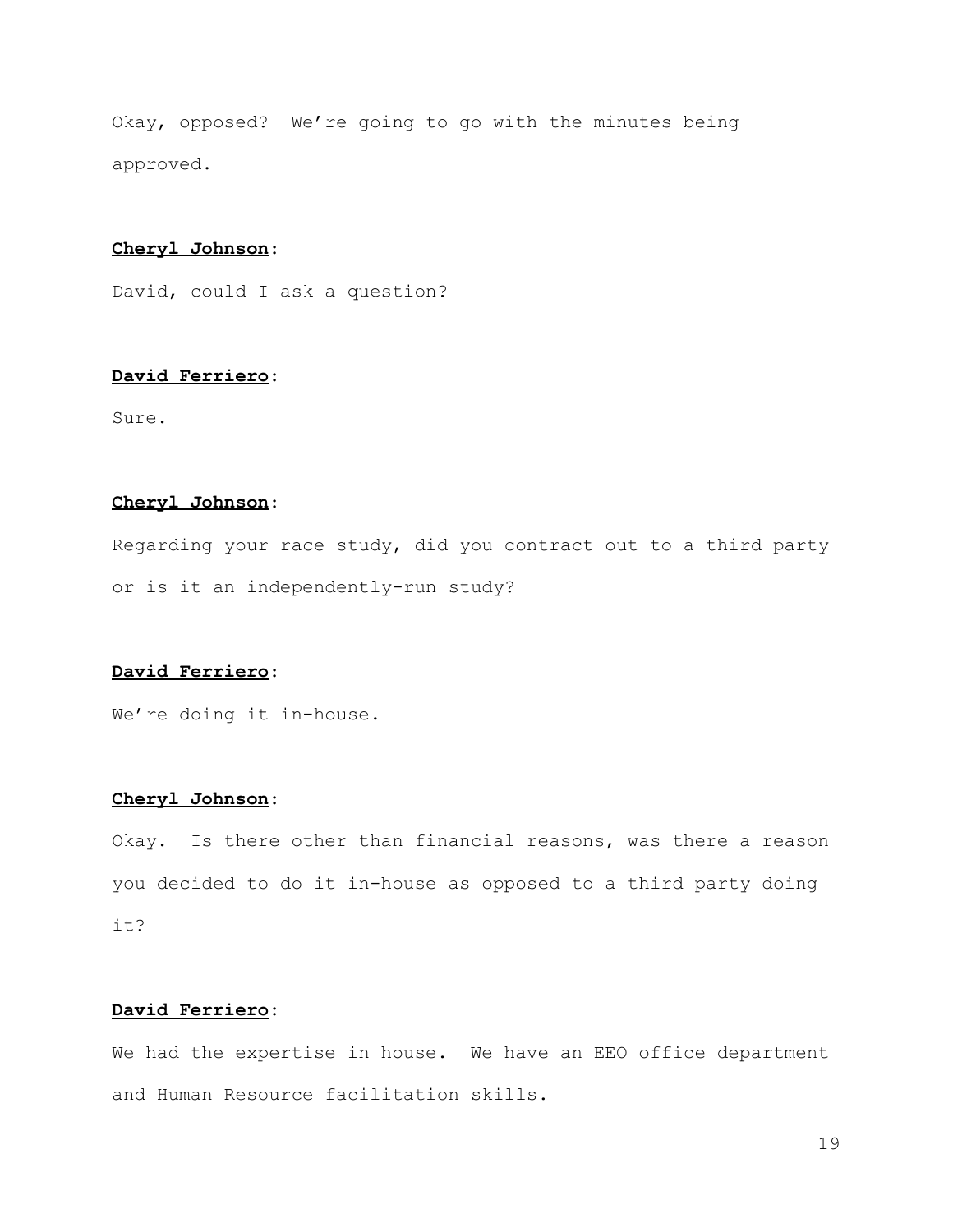#### **Cheryl Johnson**:

Okay, thank you.

#### **Julie Adams**:

At this time, I would like to recognize House Archivist Heather Bourk.

#### **Heather Bourk**:

Thank you, Julie. Hello everyone. Circumstances have changed significantly since we met last year, resulting in major shifts in how and where we work. Since March, Archives staff have primarily been working remotely, and with support from the Clerk and other divisions within our office, we've been able to seamlessly continue our work on behalf of House committees, Members, and staff, safely and effectively.

I'd like to take a few minutes to share with you some of the projects the Archives Department has been working on since the December meeting. As the end of the Congress approaches, House Archives staff are increasing our outreach efforts to committee offices, reminding staff of their archiving responsibilities, offering records management advice, and explaining procedures for archiving records. We've met remotely with several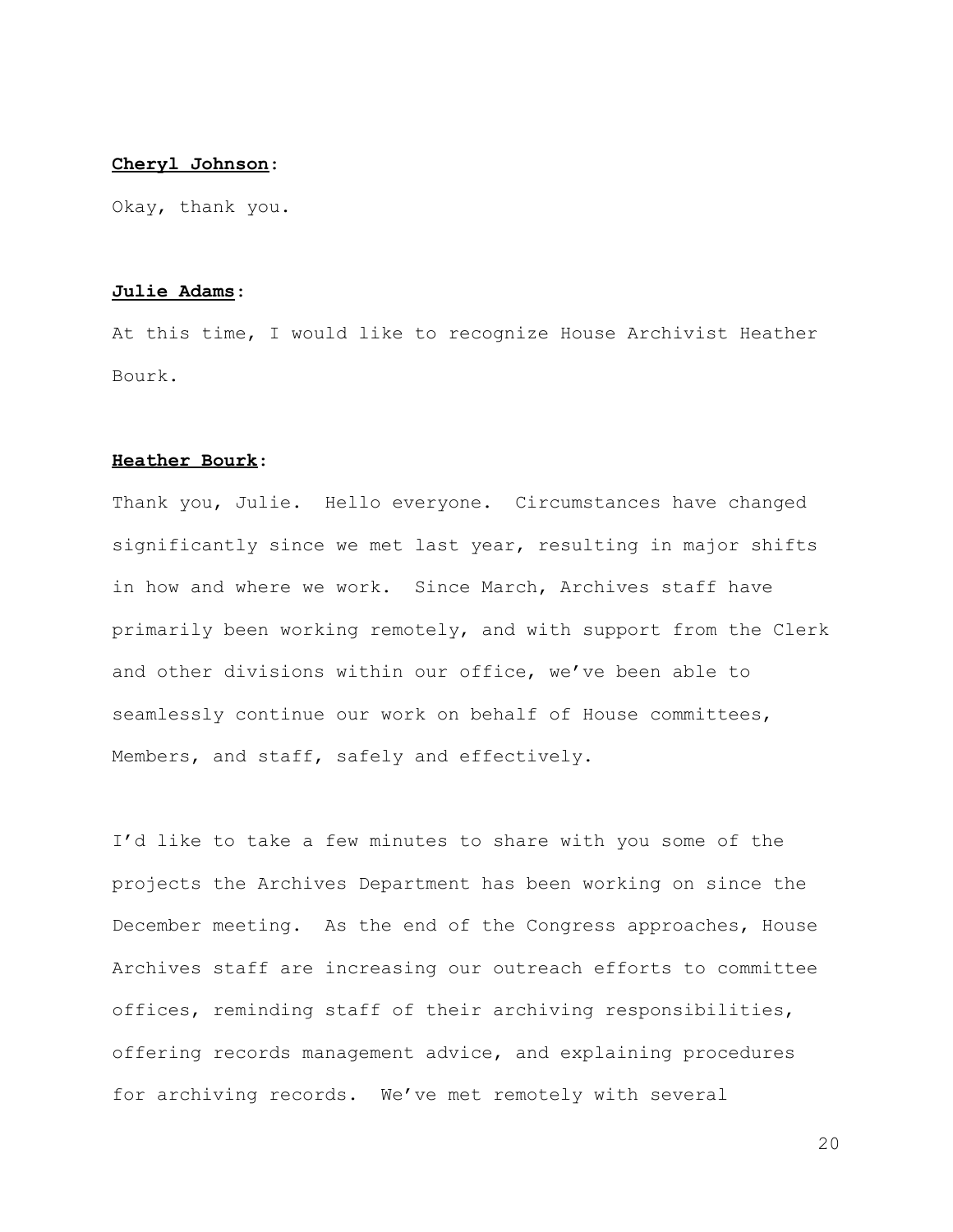committees, including the two select committees wrapping up their work this Congress, and anticipate additional requests for record consultations throughout the remaining months of the Congress. We continue to send regular email tips discussing records management and archiving, as well as descriptions of specific historical House records from the Records Search website database to key committee staff. The emails are well-received, and often prompt follow-up questions. Archives staff have also drafted guidelines for archiving records documenting the impact of the pandemic on the work of House committees, officers, and leadership.

Since the beginning of the year, Archives staff have managed high-volume loans and accessions of records in support of current committee business. Notably, in one instance, the return in June of close to 200 boxes, the equivalent of 150,000 pages of records, loaned to a committee in late 2019, and the accession of almost 500 boxes of records, 375,000 pages, transferred from a single committee. With assistance from staff at the Center for Legislative Archives, House staff loaned close to 240 boxes, or almost 180,000 pages of records back to committees in the preceding eight-month-period, and we accessioned more than 600 boxes of new records representing 450,000 pages. Throughout the closure of National Archives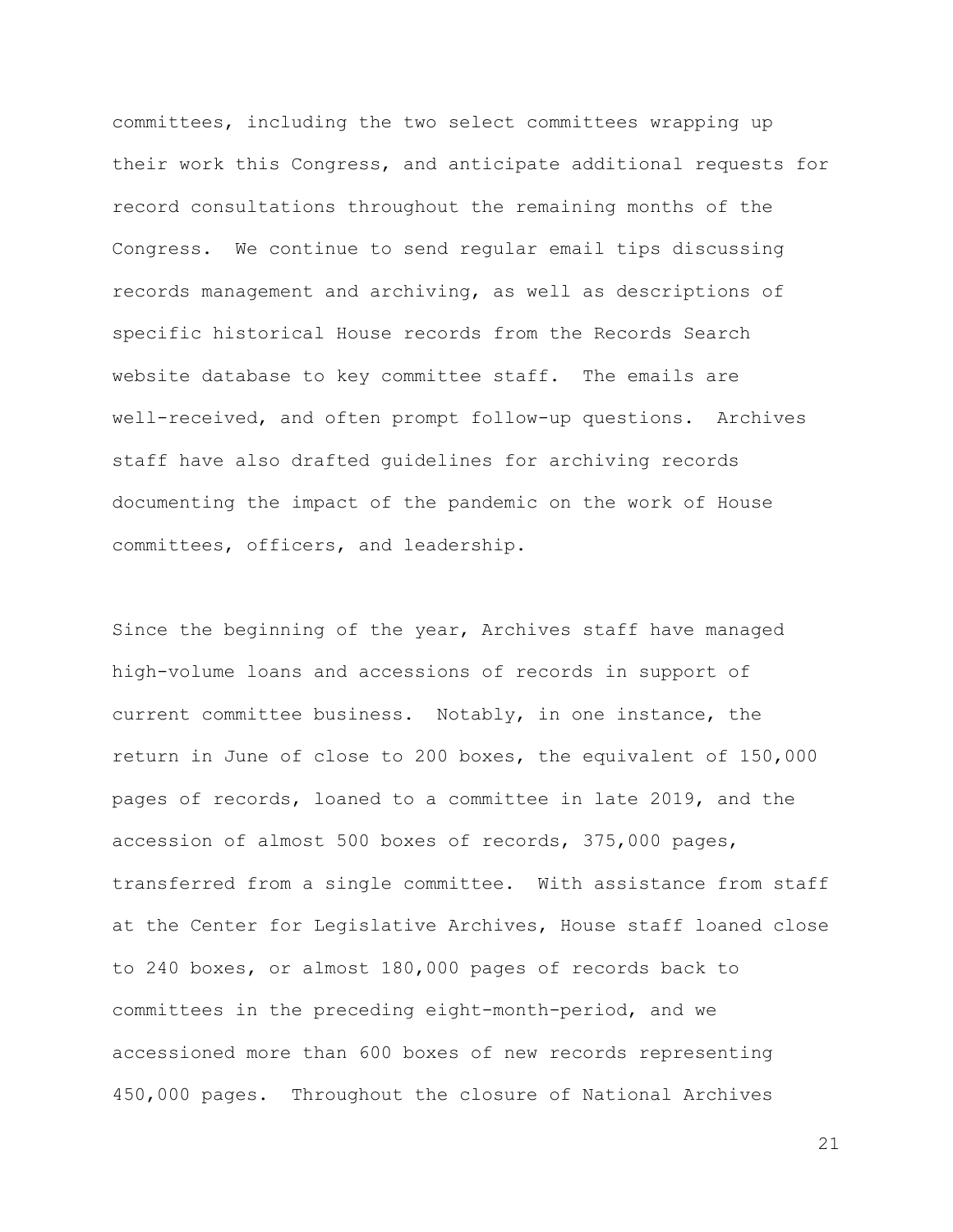facilities, the Center has continued to provide access to House records in both digital and textual formats for both remote- and in-person loans. We appreciate their assistance always, but particularly during these challenging times.

With close to 50 Members leaving the House at the end of the Congress, Archive staff have been working on a number of projects related to the management and archiving of personal papers. We worked closely with staff in the office of the chief administrative officer, to review and provide content for their departing Member website, which included creating a new quick guide highlighting which types of papers to save, and options for their disposition. Archive staff have also been on hand at the CAO's remote department Member briefings held each month since May to answer any records-related questions. Archives presented a retreat for staff and department Member offices, and we continue to contact departing Members to offer guidance on records management and archiving best practices.

We've also been working with Member offices and staff at the Washington National Records Center to provide access to papers in courtesy storage. WNRC staff have been incredibly helpful in coordinating records transfers despite closure of the facility and limited staff allowed on site.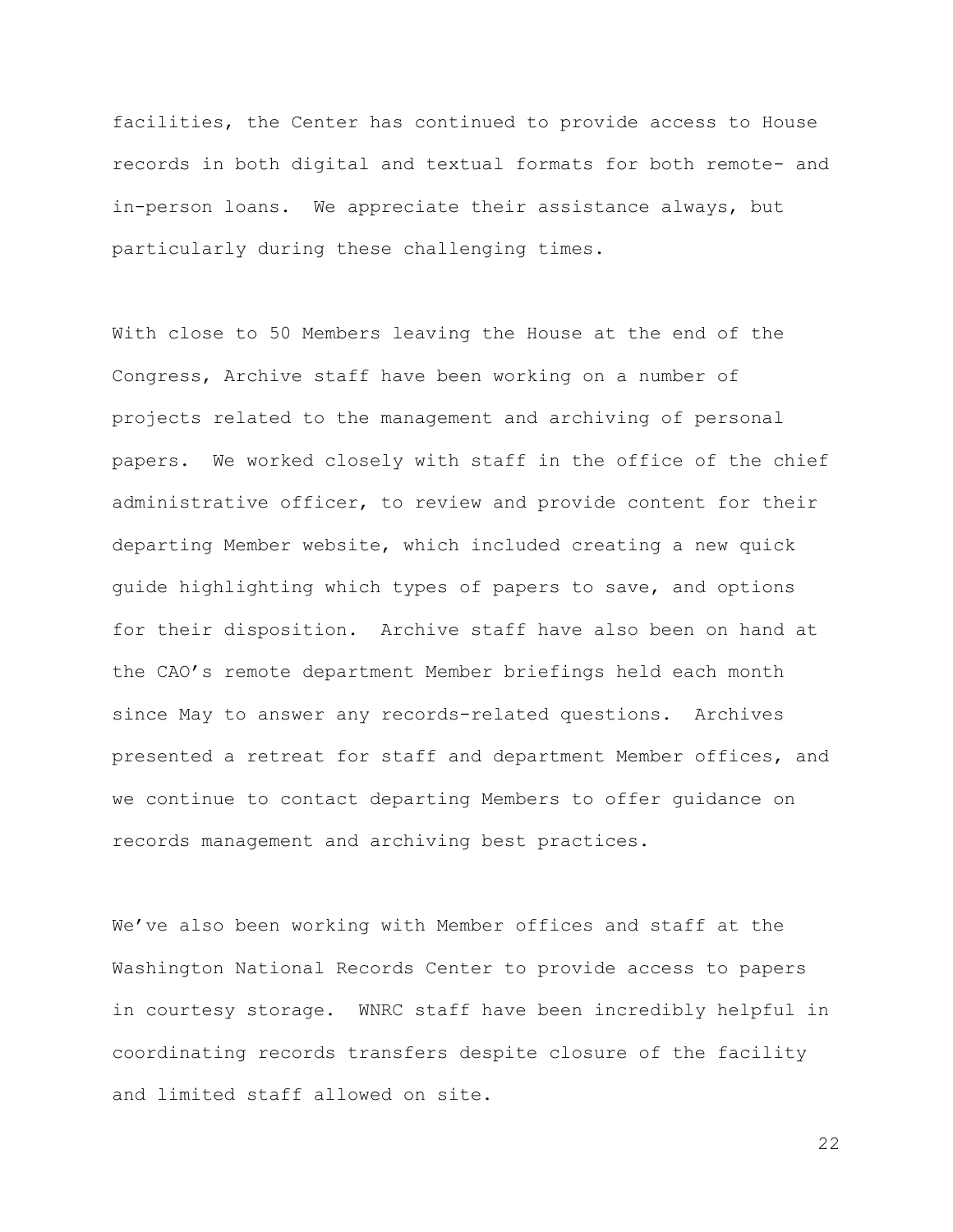Staff continue to research and draft new content for the record search database on the History, Art, and Archives website, with the aim of adding 18 new documents to it by the end of 2020. The new content features a variety of record types, including election certificates, presidential messages, legislation, and petitions among other documents of interest. We're also adding education-focused components to encourage teachers and students to use House records in the classroom, including a primary source analysis worksheet that will accompany each record. These resources will also be available by the end of the year.

Archives staff also continue to highlight House records and blogs. Since the beginning of the year, the staff have published blogs on the centennial of the Women's Bureau, square dancing, Oscar De Priest and segregation in the House restaurant, electronic voting in the House, and the story of a woman who disguised herself as a man to serve in the military during the Civil War.

Archive staff continue to contribute to the House History Twitter feed, and provided tweets featuring House records related to distance learning, and under the #ArchivesAtHome hashtag. Staff also created Twitter polls to find and solicit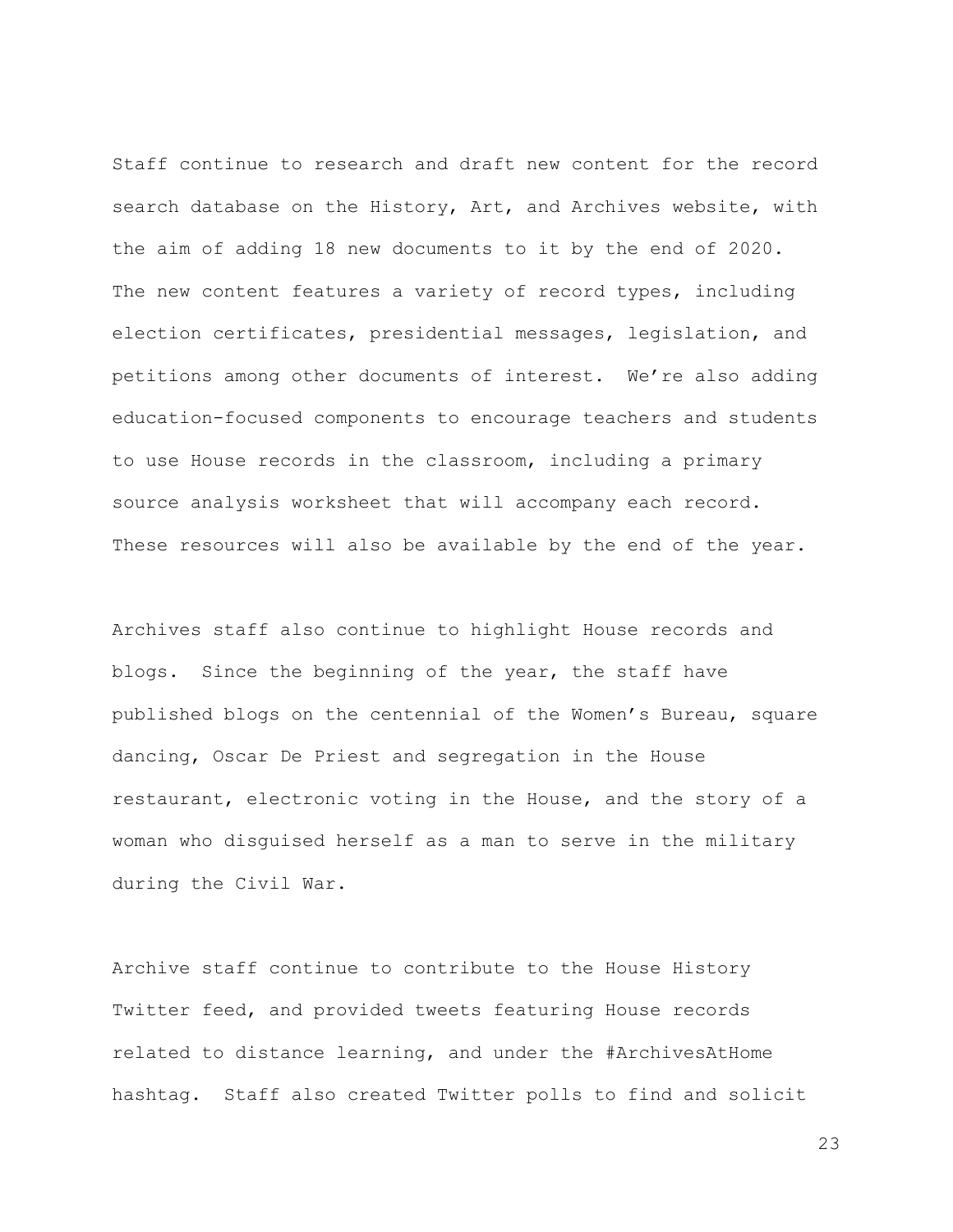user feedback on which types of records we should add to Records Search.

The Department continues to support the work of the Curatorial and Historian's offices through research into primary sources for use in exhibitions and publications. Archives staff provided records research and editorial assistance in support of the Joseph Rainey exhibition, which features, among other historical items, official House records. And House Archives staff also contributed to the Historian's Office *Women in Congress* book project by researching, updating, and adding manuscript collection information from Members.

We continue to actively collaborate with our colleagues at the Center and in the Senate on the Government Publishing Office Building Project, and we're pleased to report that renovations at Building A, the first phase of new storage for congressional records, are completed, and the Center has occupied the space. Initial records transferred into the new space began in February.

After the combined House, Center, and Senate task force charged with identifying an updated Archival description tool wrapped up its work in 2019, the House selected ArchivesSpace as the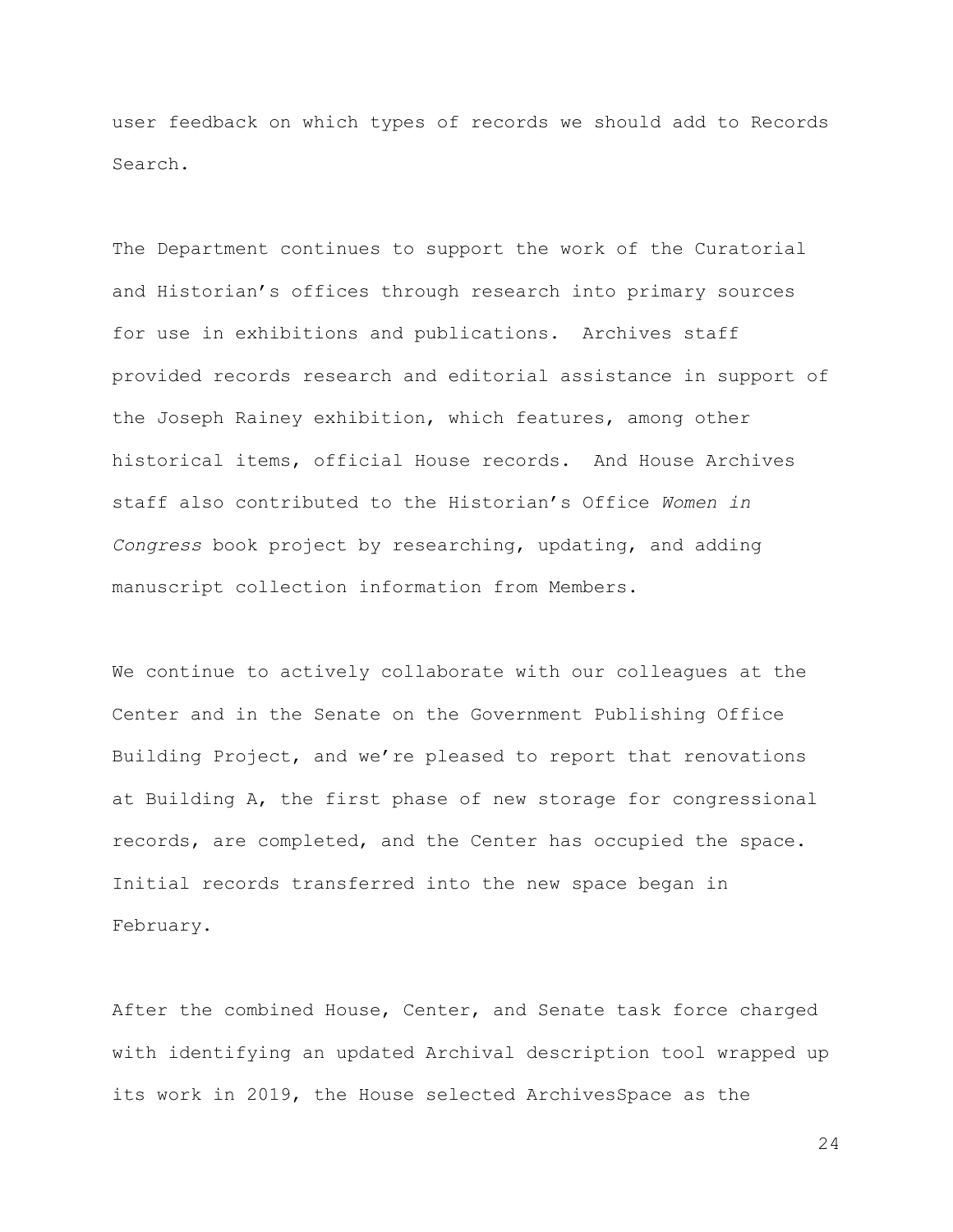successor to Archivists' Toolkit. ArchivesSpace has been fully implemented, and the legacy data from Archivists' Toolkit has been successfully migrated, including over 900 accession records and almost 1500 descriptive records.

In these challenging times, I hope everyone's healthy and managing well, and I look forward to when we can all meet again in person. I'm happy to answer any questions the Advisory Committee has, or to provide any additional information on the work we've been doing. Thank you.

#### **Julie Adams**:

Thank you, Heather. I would now like to recognize Senate Archivist Karen Paul.

#### **Karen Paul**:

Hello, everyone. Although largely teleworking since March, we have been able to carry out most, if not all of our archival functions by communicating via email and Skype, supplemented by onsite presence when needed. And I send thanks to the dedicated staff on Senate committees and Senate technical support staff who have really aided us throughout this process.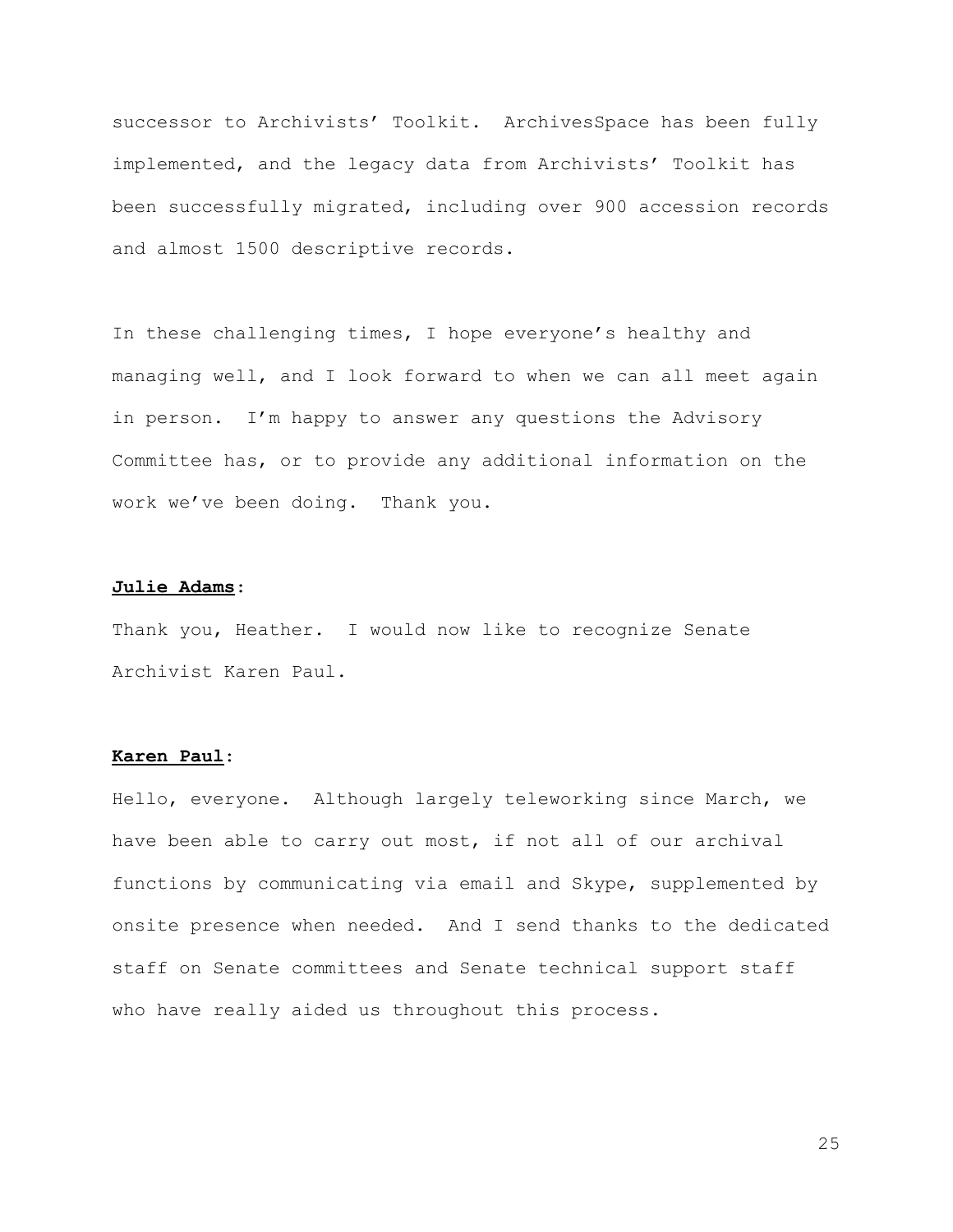We worked closely with four offices scheduled to close at the end of the Congress, and are pleased to report that all have selected repositories for their archives. Working with the Sergeant-at-Arms Business Services staff, we recently updated a closing office checklist and other forms. These are to be used in the 60 days up to the closing of the office. We are in the process of updating our handbook, *Preserving Senate History: Closing a Senate Office*. This handbook includes an updated Records Disposition Schedule that reflects changes in office recordkeeping systems, including expanded use of Constituent Services Systems, and use of collaboration tools like Microsoft Teams.

So much of our time has been devoted to assisting offices with records management issues, which really are becoming increasingly complicated as systems have evolved, and following are some of the issues and areas that have occupied us since our last meeting in December.

So an important project nearing completion is a thorough review and update of *our Senators' Office Archives Toolkit*, which contains guidance on many aspects of records management.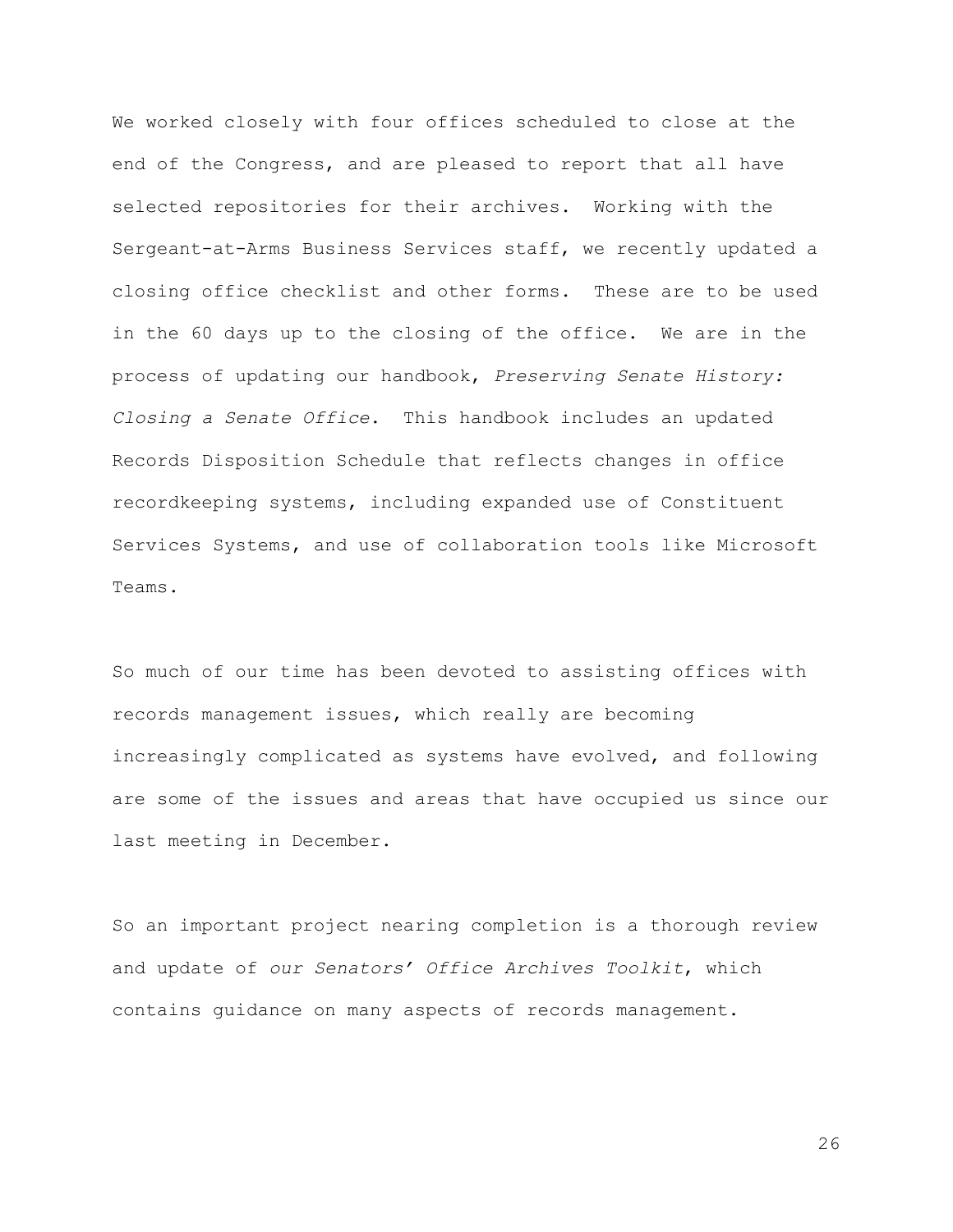As previously reported, we have completed a script for an e-learning course on preserving Senate records, what staff need to know. It highlights the difference between Senate and Senators records, and the role staff play in their preservation. This project unfortunately has been slowed by technical difficulties, as well as our current teleworking status, but we're hoping to move forward with final production soon, and it's certainly needed at this time.

We updated and revised a seminar on records management for state offices, which is given virtually, and is particularly relevant now as state offices are performing much of their work with constituents.

The Senate's rapid switch to teleworking due to the pandemic led us to create new advice for staff on the preservation of new types of documentation, such as recordings of virtual hearings, agency briefings, meetings, and business-related conference calls.

We also are urging offices to preserve documentation of all aspects of work, whether it be legislation, oversight, or constituent services, which are very, very heavy, relating to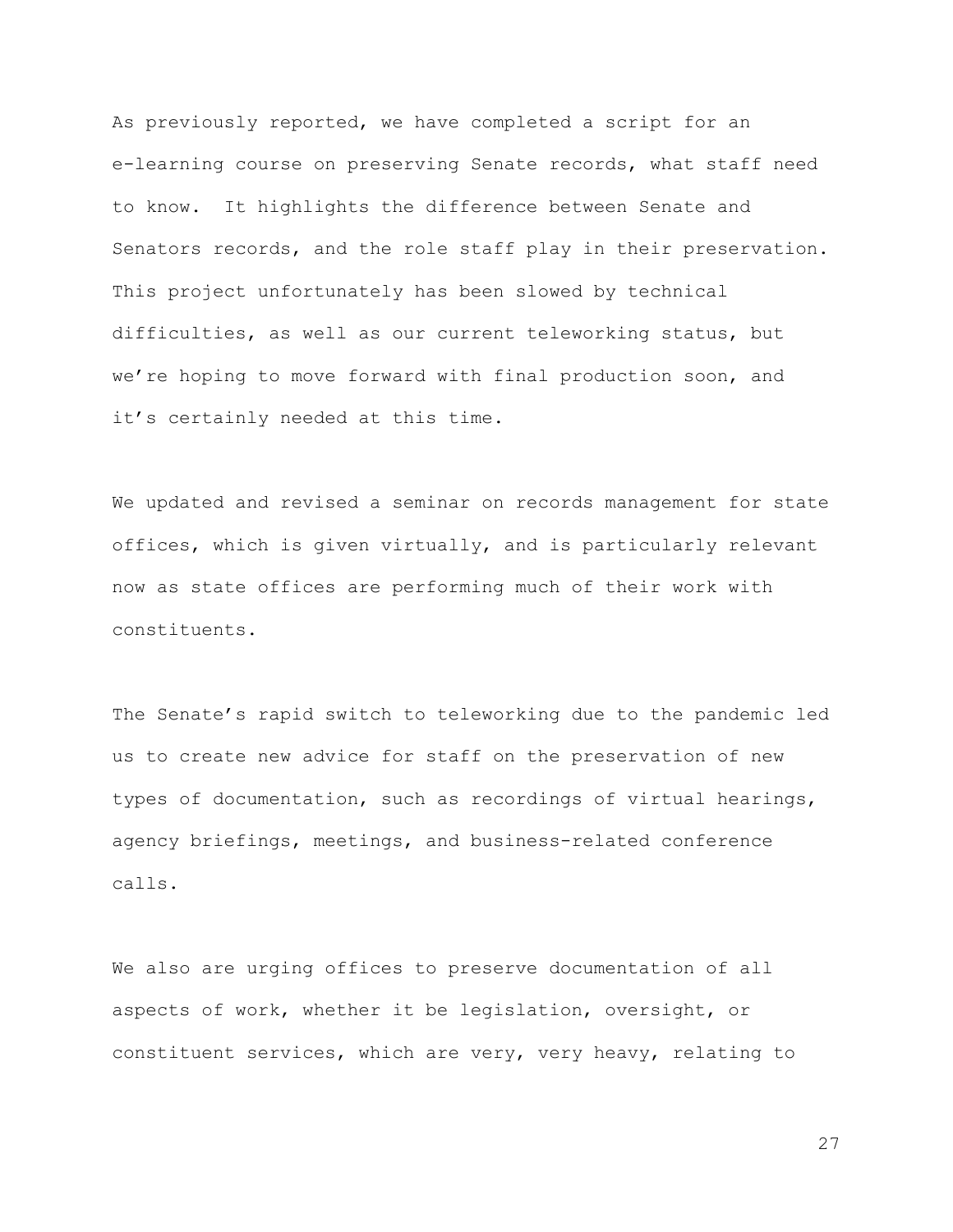COVID-19, and all of the other pressing issues of this absolutely extraordinary year.

Of special interest to repositories acquiring Senatorial collections are guidance and forms made available to committees for use when they authorize a Senator to obtain a copy of committee records for his or her personal archival collection. The completed form documents the fact that a copy of a committee record has been made and informs the archivist at the repository that what they are receiving is a copy and not the original and official committee record. Making this distinction clear at the time the record is sent to the repository will avoid later confusion, which we have experienced quite a bit in the past.

We addressed an issue with encrypted records being sent to the Center for Legislative Archives, and so reminded all Senate offices not to try to archive encrypted records without first decrypting them or including the key.

We also updated a *Senator's Office File Plan*, which we first issued in 2016, and this is aimed to help new offices set up their share drive and their electronic records management processes.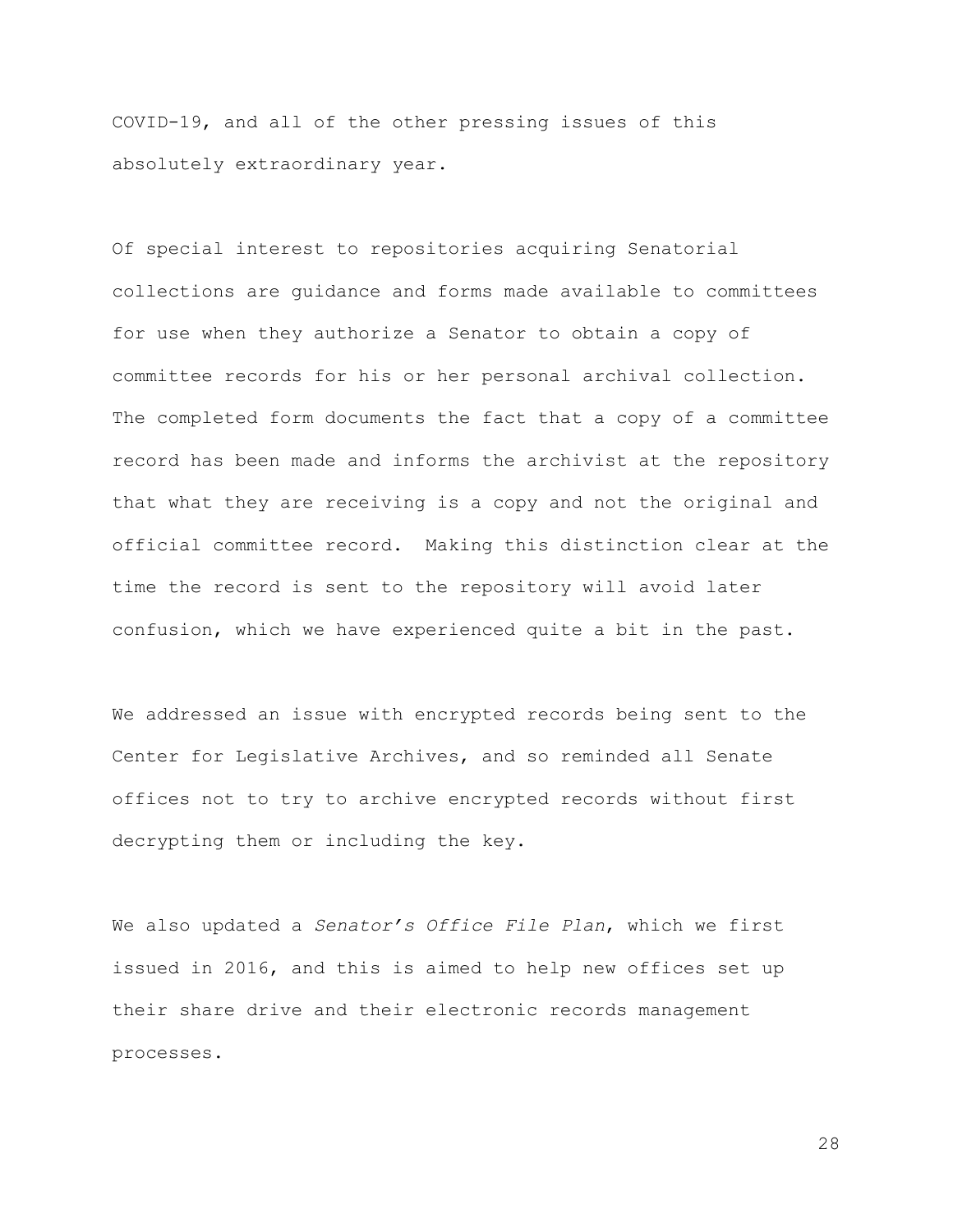Archiving committee records has always been our core responsibility, and we are pleased to report that it is progressing smoothly. We successfully acquired and are completing accessioning from each committee all non-current electronic records of the 116<sup>th</sup> Congress.

Since January 2020, we have archived 79 new accessions, 236 cubic feet, from 13 different committees, and have processed 45 loans, 282 boxes of textual records back to committees. We also transferred 672 gigabytes of records in 82 accessions from eight different committees, and there were four loans of electronic records that went back to three different committees totaling 62 gigabytes of records.

I'm particularly pleased to see that committees are now beginning to borrow back and use their electronic records which hopefully will reinforce them to preserve these records going forward on a regular basis. Those record transfers all took place prior to lockdown, and in March. So as you can understand, we are now accumulating a backlog of records ready for transfer. Deputy Archivist Elisabeth Butler Seelinger has continued to accession records, but they are awaiting physical transfer to the Center for Legislative Archives. Loan requests have been processed throughout this period of closure, however,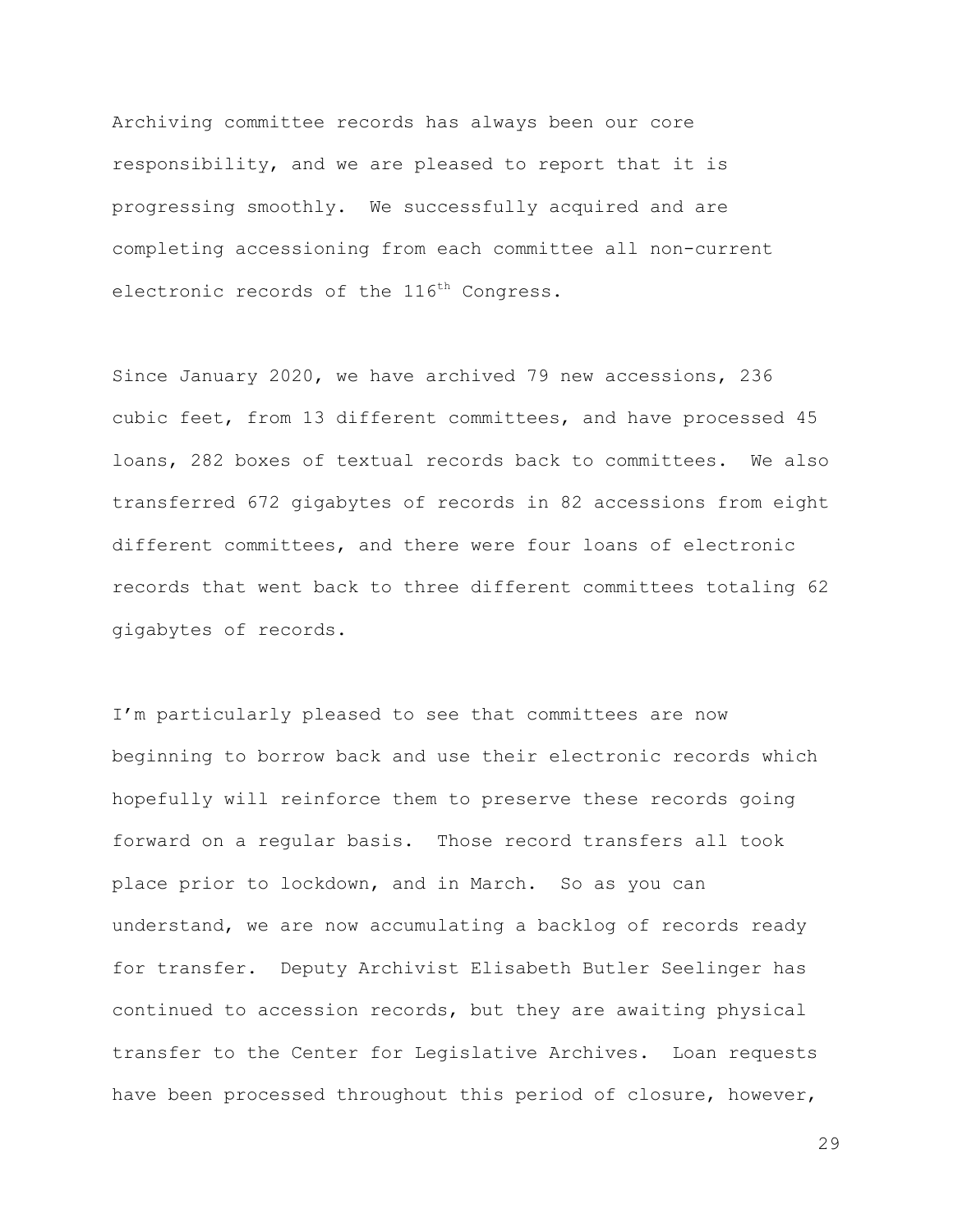and we are very, very grateful to all of the staff at the Center, but in particular, to Senior Archivist Thomas Eisinger for his help in this regard.

Of course, we continue to respond to all other requests from established offices for assistance with specific issues, such as ShareDrive organization, archival storage of digital materials, use of processing software, or that always familiar request, "Where can I find archival assistance? Please help!"

A central mission of our office is to communicate the value and importance of preserving the Senate's archival record, and we constantly seek new ways to communicate this message. Last year, we initiated a Historian/Archivist dual briefing that we offered to Member's offices. These have proved to be very popular and effective. A Senate historian opens the meeting with a brief, sometimes humorous talk about the state's history in the Senate, then an archivist follows with information about what they, the staff, must do to preserve the historical record needed for compiling that history going forward. We have not yet moved to virtual with this, but it's probably something we should think about, and perhaps move forward with.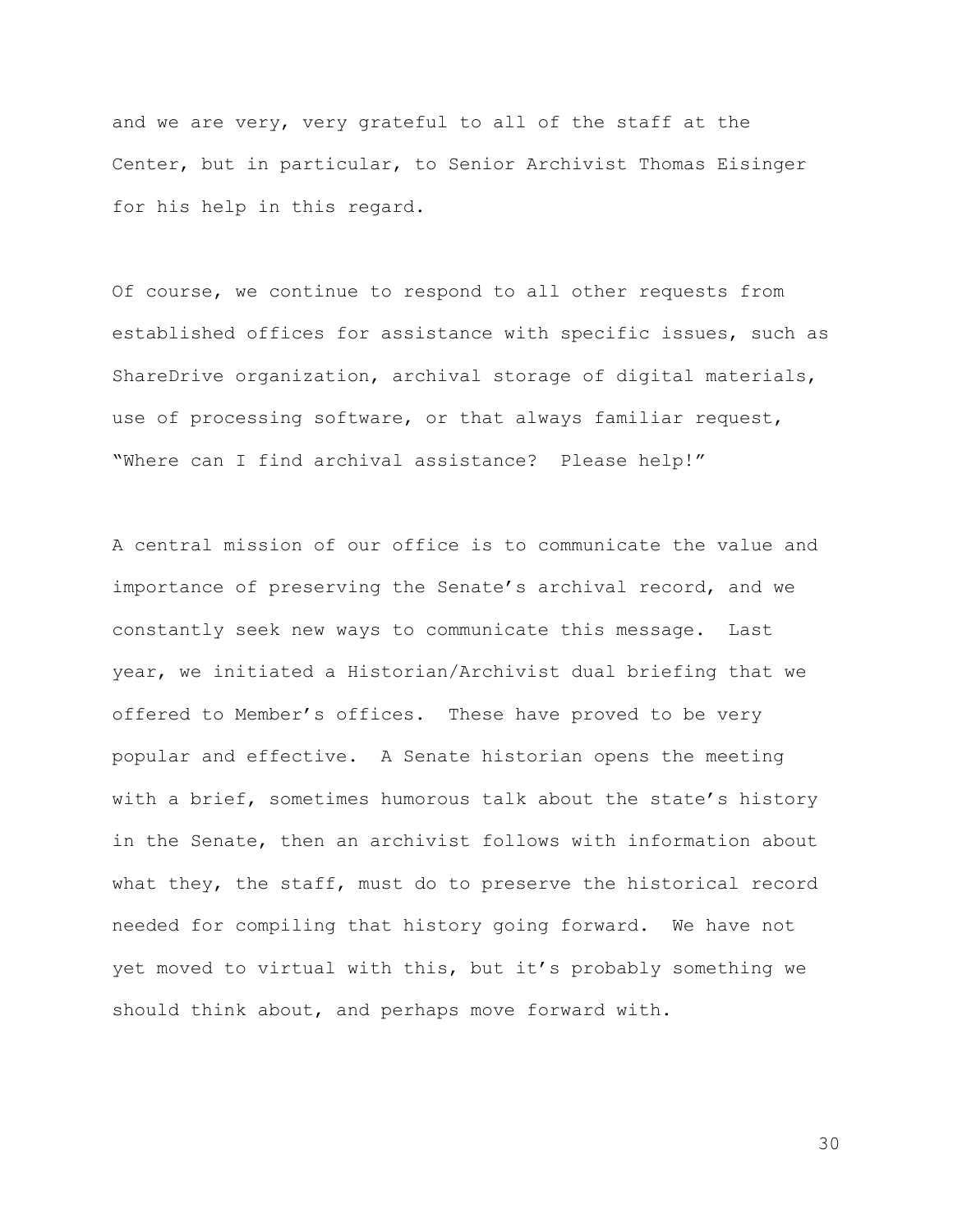With our archivists in the Senate, we have been exploring a topic we referred to as "Senate Archivists' inreach to office staff." This effort in collaboration with committee and Member office archivists examines various ways in which archivists can connect with, and assist the staff in their offices. This has included an excellent presentation by Archivist Dina Mazina on her staff training PowerPoint for the Senate Finance Committee, which many of you previewed at the December meeting.

Our own in-house message is clear and remains: "At all times, and particularly during times of national crises, preserving the authentic records and information included in the Senate's Archive is of vital and lasting importance," and this message does resonate with staff.

Our accessioning activity has remained robust. Since December, Elisabeth has been archiving the paper, electronic, and audio/visual records of the Senate impeachment trial. Elisabeth also has participated in discussions and working groups on the necessity of capturing and archiving Senate offices, staff shared documents and chat files from the Senate's recent deployment of OneDrive storage and Teams applications in Microsoft Office 365. Despite interruptions due to the pandemic, Elisabeth continues to accession committee paper and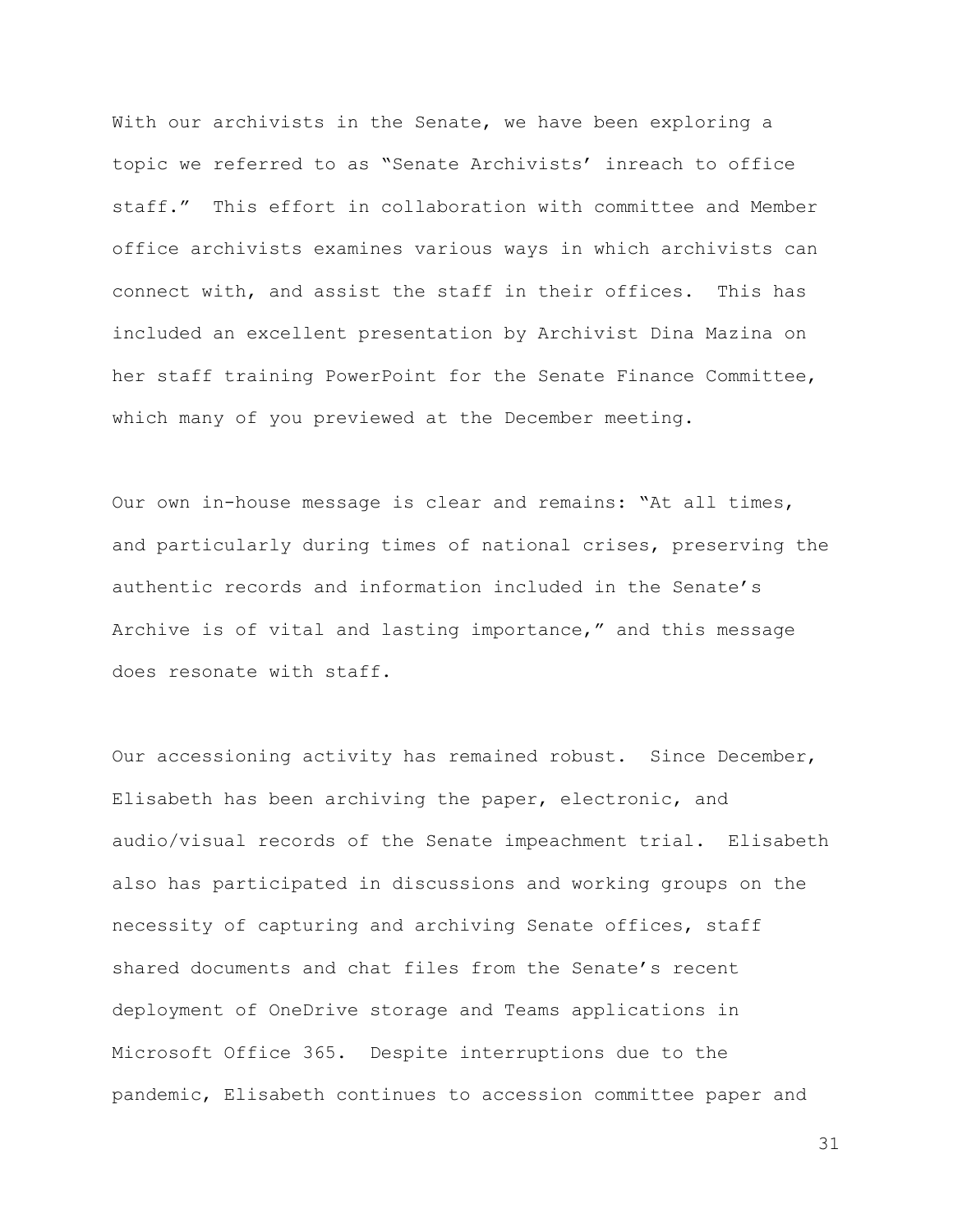electronic records, process committee electronic records, assist committee archivists, and work with archivists at the Center for Legislative Archives on loans back to the committees. In fact, I want to specifically thank Elisabeth as she has been the archivist who holds regular office hours in our office and we certainly appreciate her doing that.

The Historical Office has tackled numerous digital initiatives. Deputy Archivist Alison White worked with Photo Historian Heather Moore and Historian Betty Koed to select a Digital Asset Management system to preserve and manage the office's large collection of photographs, oral history recordings, and other digital assets. They chose an Extensis Portfolio product, and Alison is now working on metadata requirements for oral history that will go into the DAM. Alison has met monthly with the House archivists and Center archivists to develop a new archival accessions database as we move away from Archivists' Toolkit. After selecting Alfresco, a content management system used by the Secretary of the Senate's Office of Web Technology, Alison worked with Deputy Webmaster Liz Horrell to create a database within Alfresco that maps to the fields we were previously using in Archivists' Toolkit. Over 2500 accessioned records have been uploaded into the new database. Alison is also working on metadata application for Historical Office materials, including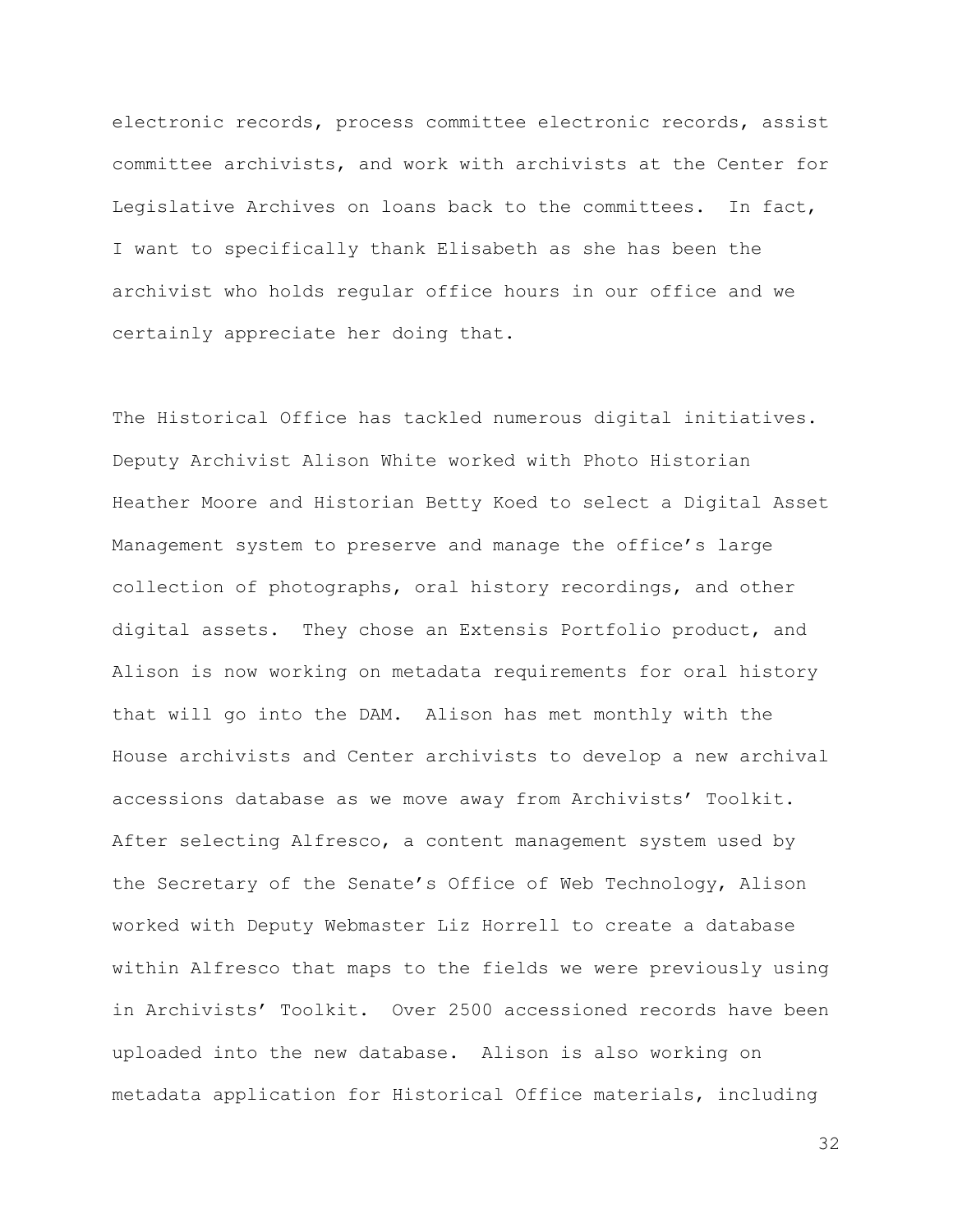on the Senate website, assisting with social media and web archiving processes and guidance, and working with committees on digitization of legacy media. Alison will be giving her report on that topic following my remarks.

We continue to track implementation and use of new recordkeeping systems. Deputy Archivists White and Seelinger are monitoring the Senate use of OneDrive/Teams, and I'm monitoring a possible update to the OTIS personnel record-keeping system to capture more information about staff portfolios such as position, titles, and areas of expertise that could then be available for incorporation with descriptive metadata and archived records. This would be both for committee and Senators' records.

Collaboration with entities that collect and preserve Members' papers is a very high priority. The Congressional Papers Forum met virtually on July  $28<sup>th</sup>$ . The two-hour meeting included a lot of information and drew more than 60 attendees. Four panels focused on: Transferring Political Collections to Repositories During a Global Pandemic; An Updated Records Retention Schedule for Senators; Practical Advice on Talking about Electronic Records with Office Staff; and here is my favorite: Archiving the Senate When You're Stuck in the House. As you can tell from the titles, the collective focus of discussion was on how to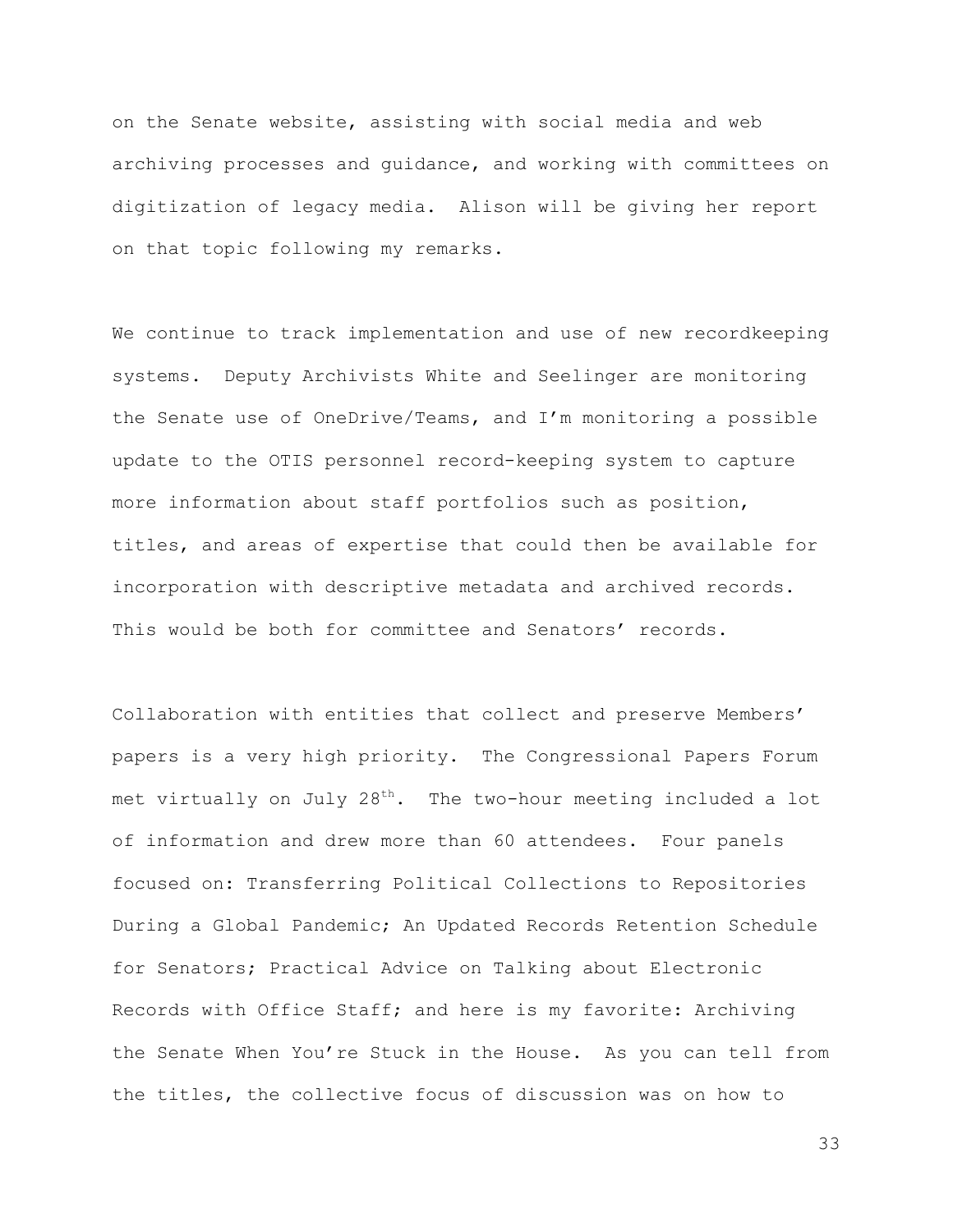acquire, manage, and implement the preservation of Congress' historical records under these difficult conditions. So if we can do it now, it might be easier when we all return to normal, hopefully.

So looking ahead, I want to say that this has been for all of us a much, much too eventful year, and the year is not over, but we want everyone to know that we're standing ready and continuing to meet the challenges as they come along each day. And we will strive to be of assistance throughout the current crises during the upcoming election season and beyond. And I'm happy to answer any questions that you have. And that concludes my report, and I'm happy to introduce Alison White, Deputy Archivist for Digital Collections, who will deliver her report on "Digitization of Legacy Media: Lessons Learned." Alison?

#### **Alison White**:

Thank you, Karen. As Senate technology has changed over time, legacy media can be left behind at many points in the form of backup tapes, floppy disks, various forms of microfiche or microfilm, VHS and Beta tapes, audio tapes, CDs, et cetera. And we were inspired by the Society of American Archivists' "Jump-In Initiative," the Senate Historical Office archivists reached out to Member and committee offices to encourage them to locate such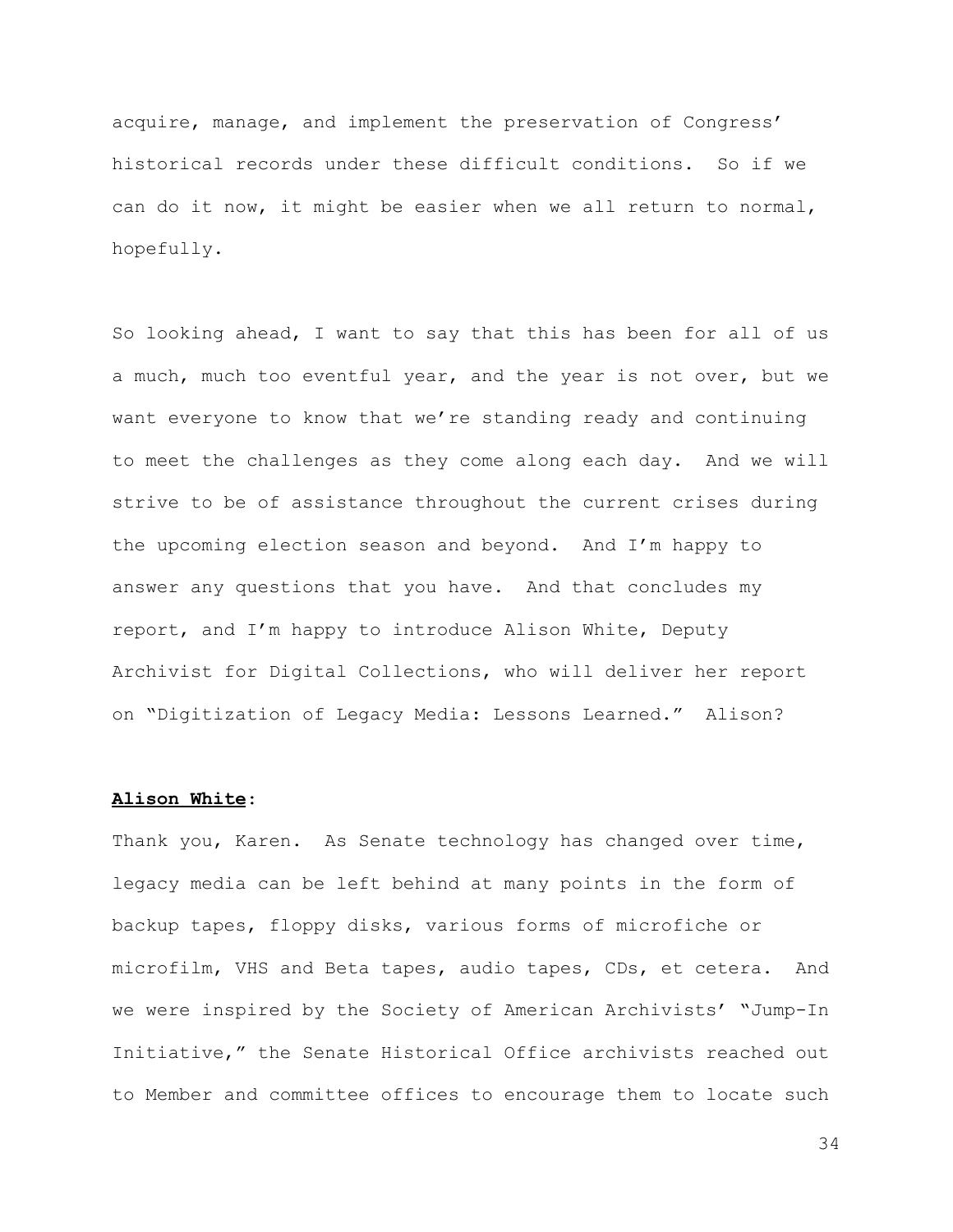material, particularly those that may no longer be accessible, so that when possible, they could be digitized and appraised for access. Responsive offices located floppy disks in drawers, backup tapes in closets, and boxes of tapes that had been relegated to attic storage. The point that we wanted to make to these offices was that these materials may not be accessible much longer, and that it was important to determine if there were records that should be saved and preserved.

Committee backup tapes were the most problematic, because the systems on which they were created no longer exist. We worked with Brandon Hirsch of the Center for Legislative Archives to determine if they might have the tools to access this material, but we were largely unsuccessful. For committees that had been properly handling and archiving their records, backup tapes were unlikely to contain anything unique, but for committees that have had a spotty archival record in the past, there may have been materials of value. Fortunately, there were only a very few instances of this. We've had mixed success using a converter with 3-1/4-inch floppy disks, but the biggest problem has been disk formatting and Windows upgrades, so we can largely manage these. Our advice was to save the physical backup tapes, or floppy disks in case a better means of access could be secured in the future. This was also a good opportunity to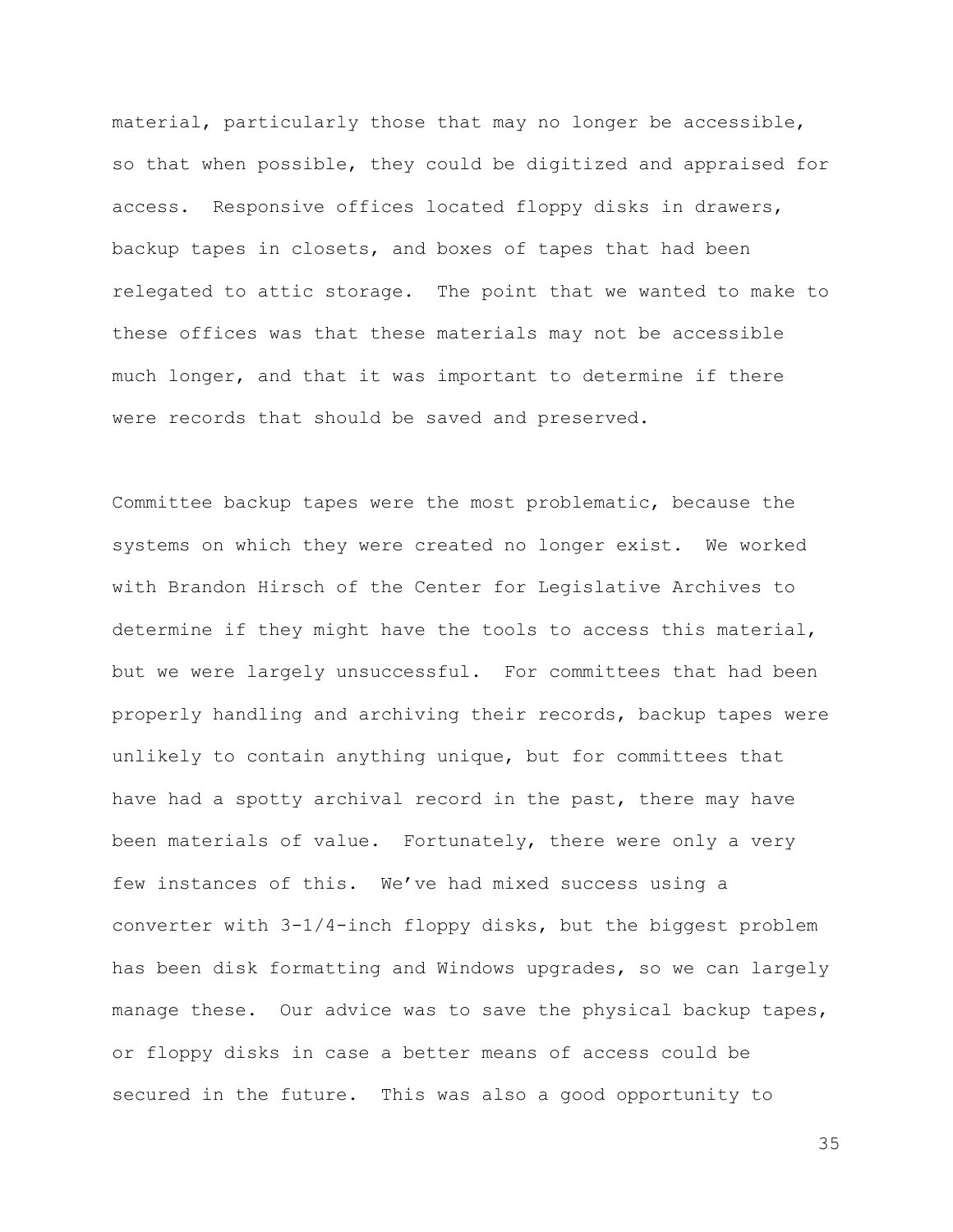remind those offices that continue to use backup tapes that backup tapes exist as a means of backup while in use, and are never meant to be a replacement for saving or properly archiving digital records.

The bulk of time spent on this broad initiative has gone towards at-large conversion of old videotapes for the Policy Committee, a project that is ongoing. This has been a slow and steady process over the last few years. The first steps involve rearranging the tapes into chronological order as much as possible based on information written on the box or on the table. The earliest tapes from the 1980s were U-matic beta tapes which presented multiple issues. Fortunately, the beta tapes were not a huge part of the collection of tapes, and with the assistance of specialists, we were able to get digital versions of most of them. The Senate's Printing, Graphics, and Direct Mail department, we refer to it as PGDM, has been able to convert Beta and VHS tapes, a service that they also provide to Member's offices. Before tapes are sent to PGDM for digital conversion, they're labeled and photographed, and this information is placed in an online folder. Most tapes from the 1980s and early 1990s were accompanied by a log sheet identifying the content. This log is scanned and also placed in the metadata folder. In the mid-1990s, tapes no longer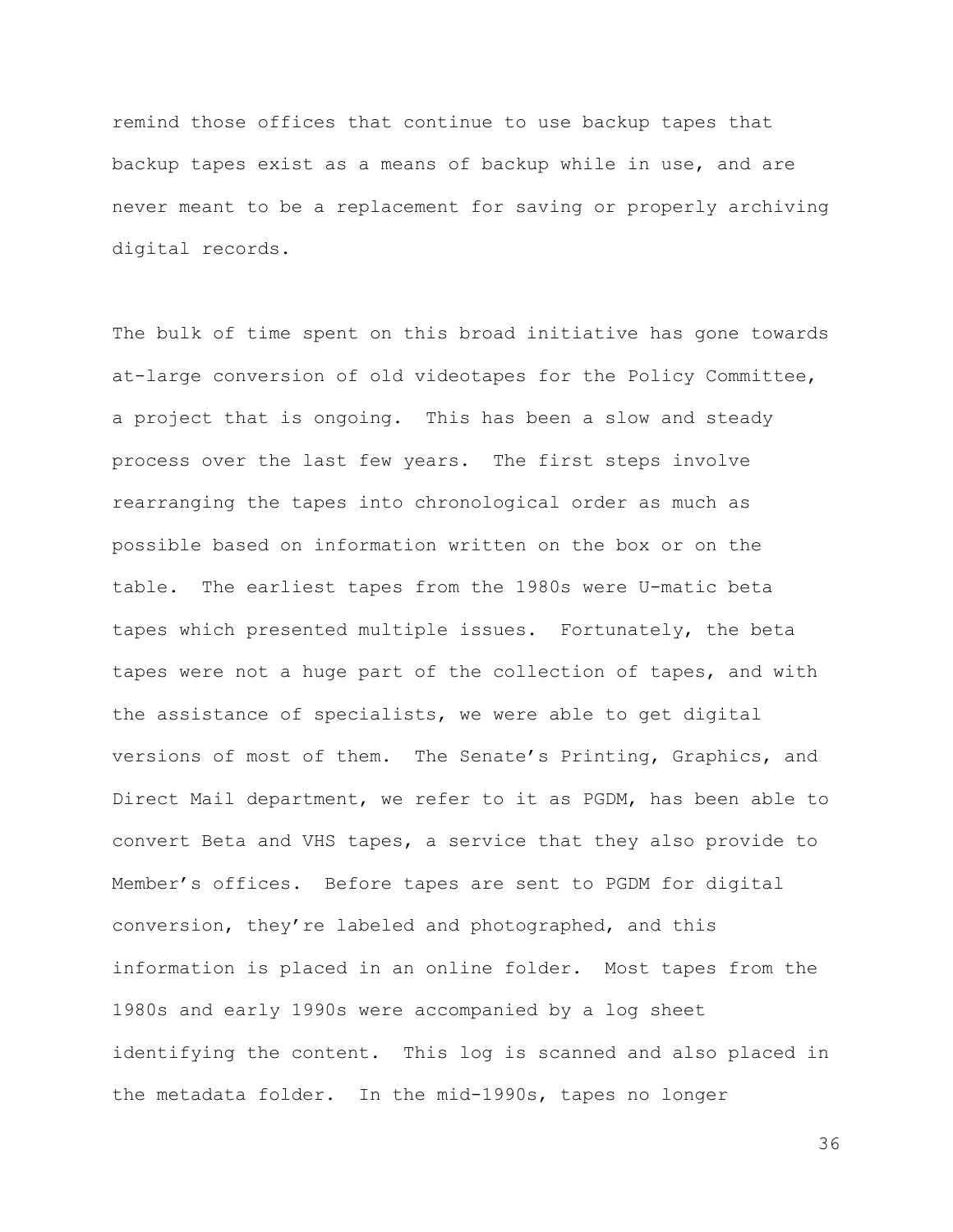contained that accompanying log sheet, and that meant creating one, which has slowed the process down considerably. We are currently working on 1999. The boxes of tapes that have been digitized that we are currently completing will take the project into material from the year 2002.

As this project continues, additional lessons learned may appear, but a few obvious ones have already surfaced. There's a tendency for people to look at old forms of media and not know what to do with them, hence the inclination to box them up and set them aside. In the Senate, this unfortunately can lead to storing such materials in the attic, which is not climate controlled and is subject to the vagaries of DC weather, particularly, the hot and humid summers. When these tapes came into our hands, they were in dirty boxes, and sometimes the dust had infiltrated the tape itself. The very old ones were most problematic, because they'd been in the attic longer, so we now emphasize the unsuitability of attic storage for any media in our guidance to all offices.

Another lesson learned is the value of documentation, handling hundreds of tapes, cleaning, labeling, photographing them, identifying dates, sending them out for conversion and managing the digital files upon return requires a great deal of capable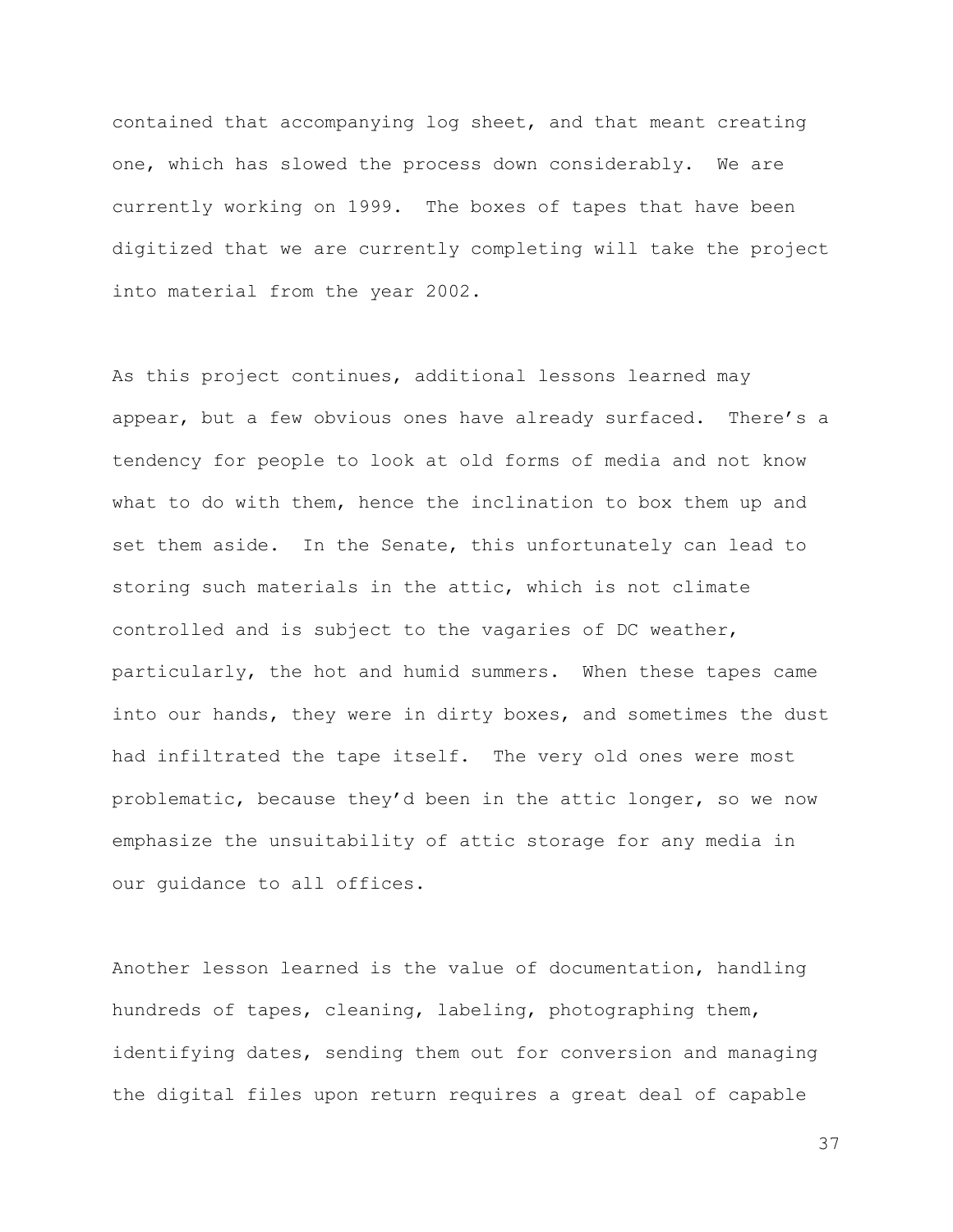documentation. Also, we did not realize how many tapes were missing log sheets, and as I mentioned, that slowed things down. The steps taken to photograph the tapes and their cases have proven helpful on more than one occasion, particularly when issues about tape content and dates have arisen for tapes without log sheets. Understanding how the tapes were originally used has been particularly helpful, as tapes were sometimes recorded over, and on occasion, inexplicable content would show up.

Important lessons learned: first, there is never an ideal time to tackle such a project. But rolling up your sleeves and getting started is more important than waiting until you think you have enough time. And second, when you do start, keep your original media. Over the course of this project, PGDM changed the formats that they offer for digital conversion. Originally, we were only able to get MP2 digital files, but now we can get MP4. MP2 was not ideal, but it was our only option if we wanted to keep costs down and do the work in-house. Given that the original quality of taped-over VHS and Beta tapes was not very good in the first place, we thought MP2 was an acceptable option. However, because we kept the original tapes, if there were a need to improve the quality of digital recording in the future, we would have that option.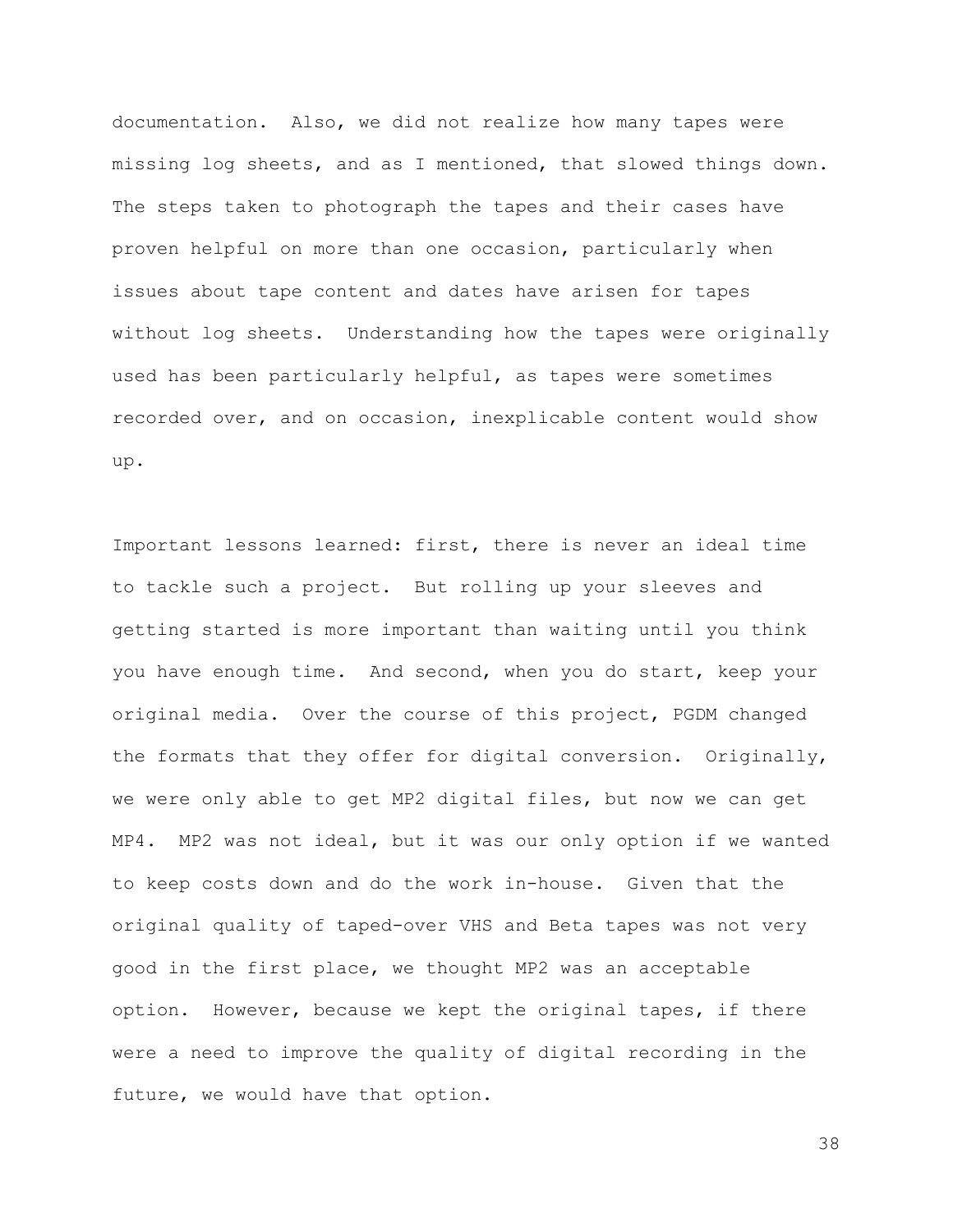And here's one last unanticipated lesson learned: creating the metadata for tapes lacking log sheets is a great pandemic chore, especially if one had the forethought to load all the digital files onto an accessible server in advance. Thank you.

## **Julie Adams**:

Thank you Karen and Alison. At this time, I would like to recognize Richard Hunt, for the report from the Center for Legislative Archives. Richard?

#### **Richard Hunt**:

Thank you, Julie. I would like to start by applauding my staff at the Center for Legislative Archives for their positive response to the changed conditions brought on by the COVID-19 pandemic, and how they have remained dedicated to the work and mission of the Center while they had to tele-work. It is a pleasure for me to lead a highly-motivated, talented, and committed professional staff.

I would like to make brief remarks on five areas of Center activity and accomplishments, the first being an already-covered topic, and that was our occupancy of the GPO third-floor spaces in February, and our initial records moves into that area. I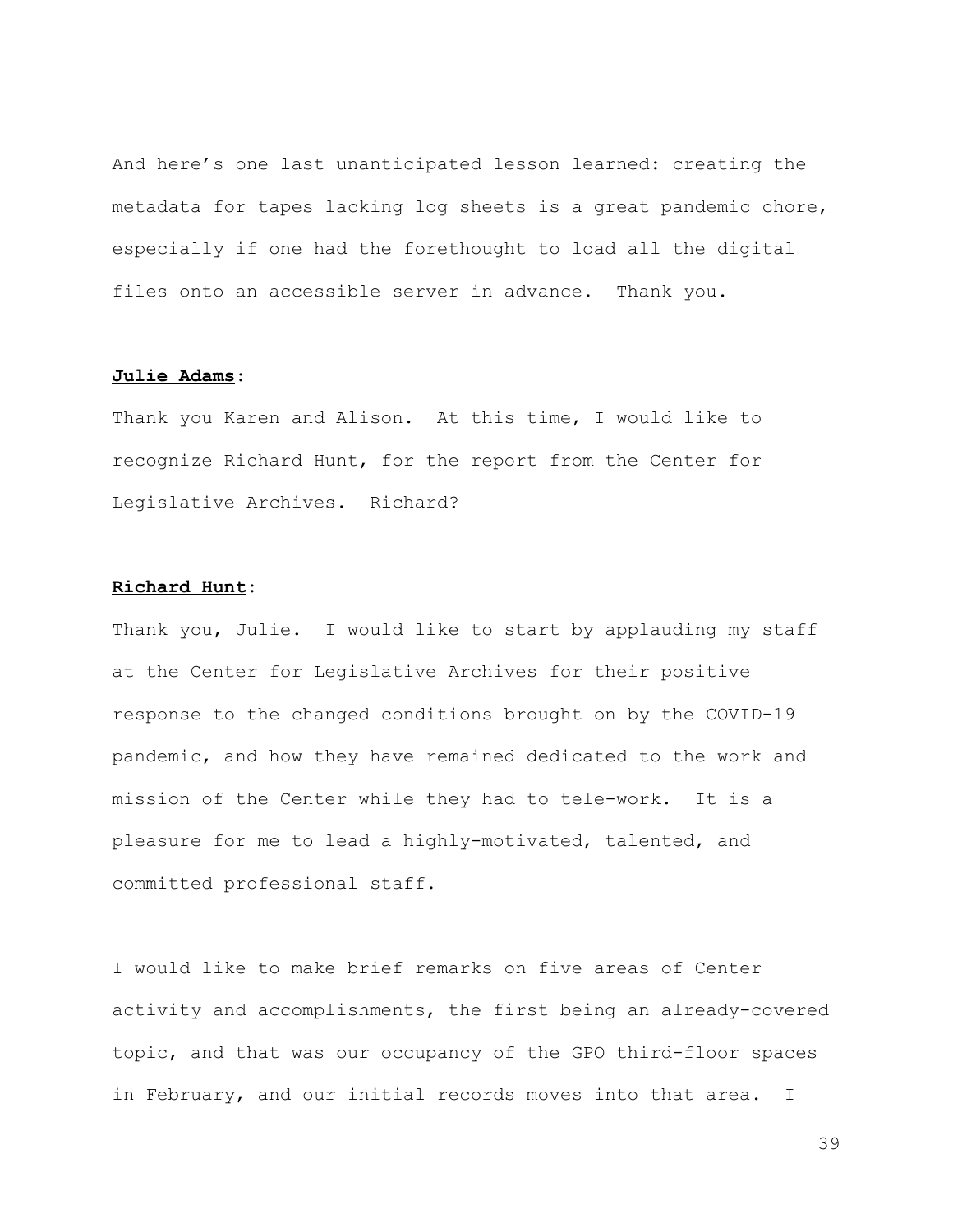want to acknowledge and thank House and Senate Archivists' staff for volunteering; they have no particular responsibility to do so, but to help the many hands on my staff to move 20% of the records that were stored in the Washington National Records Center. The pandemic interrupted those moves, but we plan to resume them as soon as is safe to do so. But I should let you know that I've asked staff twice this summer to go into the GPO spaces and to check the environmental monitoring equipment even during the extended heat wave we had, and all areas were still compliant with our standards, so the records there are safe, they've been visually inspected, and the environment continues to meet our standards.

Prior to the pandemic, our Center reference staff responded to over 500 research inquiries and pulled 1400 items for researchers traveling from around the globe. Beginning in March, the reference team shifted from traditional on-site reference to telework service as we adapted to the safety measures adopted during the COVID-19 pandemic. The reference staff developed a fully remote reference model while sustaining excellent levels of service.

Since the beginning of August when Archives I entered phase one of the agency's reopening plan, volunteer reference staff have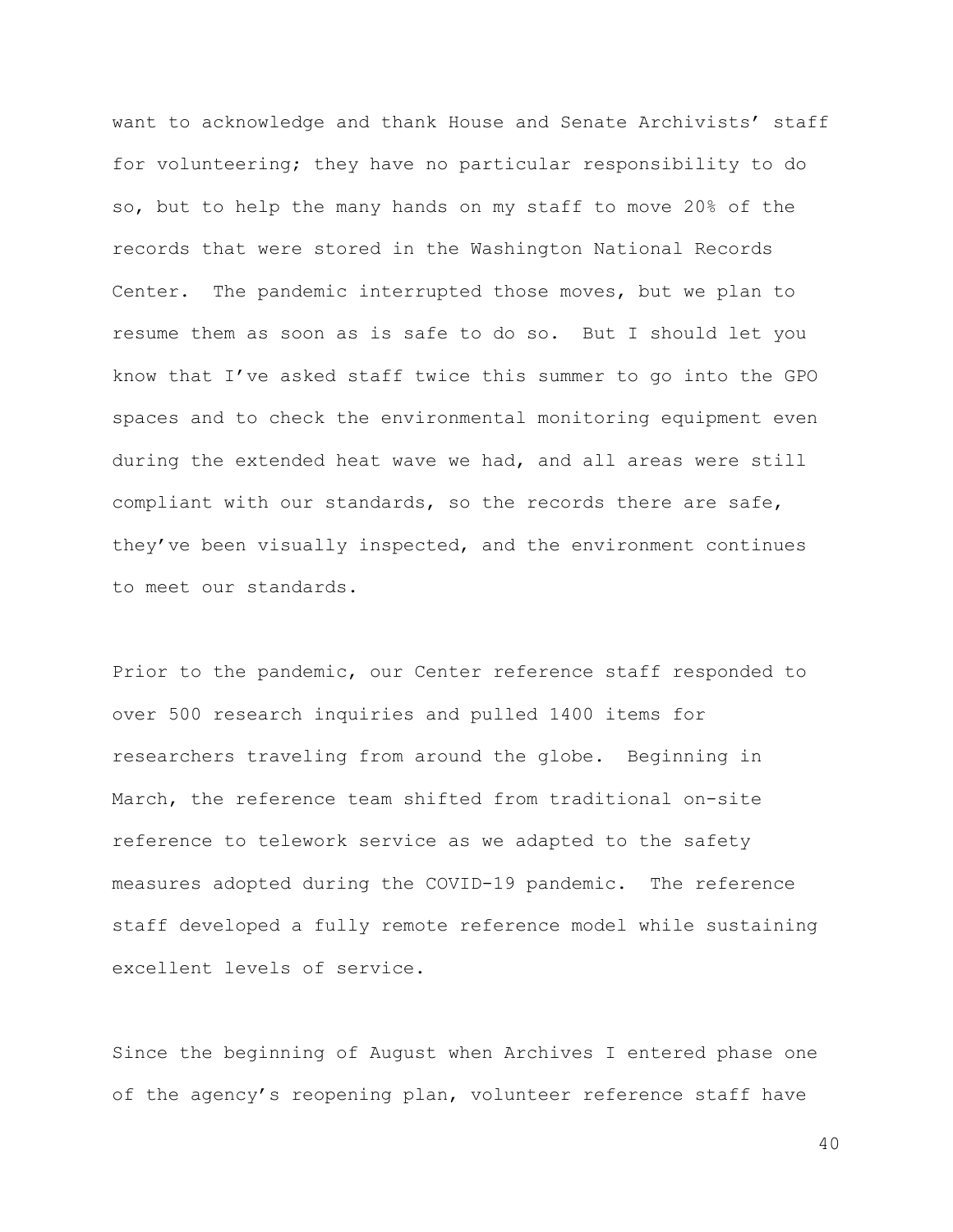been able to enter the building one or two days a week to access records to fulfill requests for scans or copies of records. For the entire period since March when the building was closed, staff have entered the building once a week to conduct inspections of our stacks, records, and office areas.

Researcher feedback has been appreciative of staff efforts to respond promptly and as fully as possible despite the limitations we face. For example, one researcher wrote: "I'm also a federal employee, and I only go into work once a week. I really appreciate that you and others on our staff have taken the time to respond in such a thoughtful manner despite all the COVID restrictions."

Also noted, we have maintained our records loans services to the House and Senate throughout the entire pandemic period, providing 49 loans and over 670,000 pages of records to committees to support the current business of the Congress. For the period of October 2019 through August 20, we have provided 160 loans and over 1.5 million pages to committees.

With the transition to remote work in March, Center staff had the ability to devote more time to description, and to work on a variety of projects, including item description, data cleanup,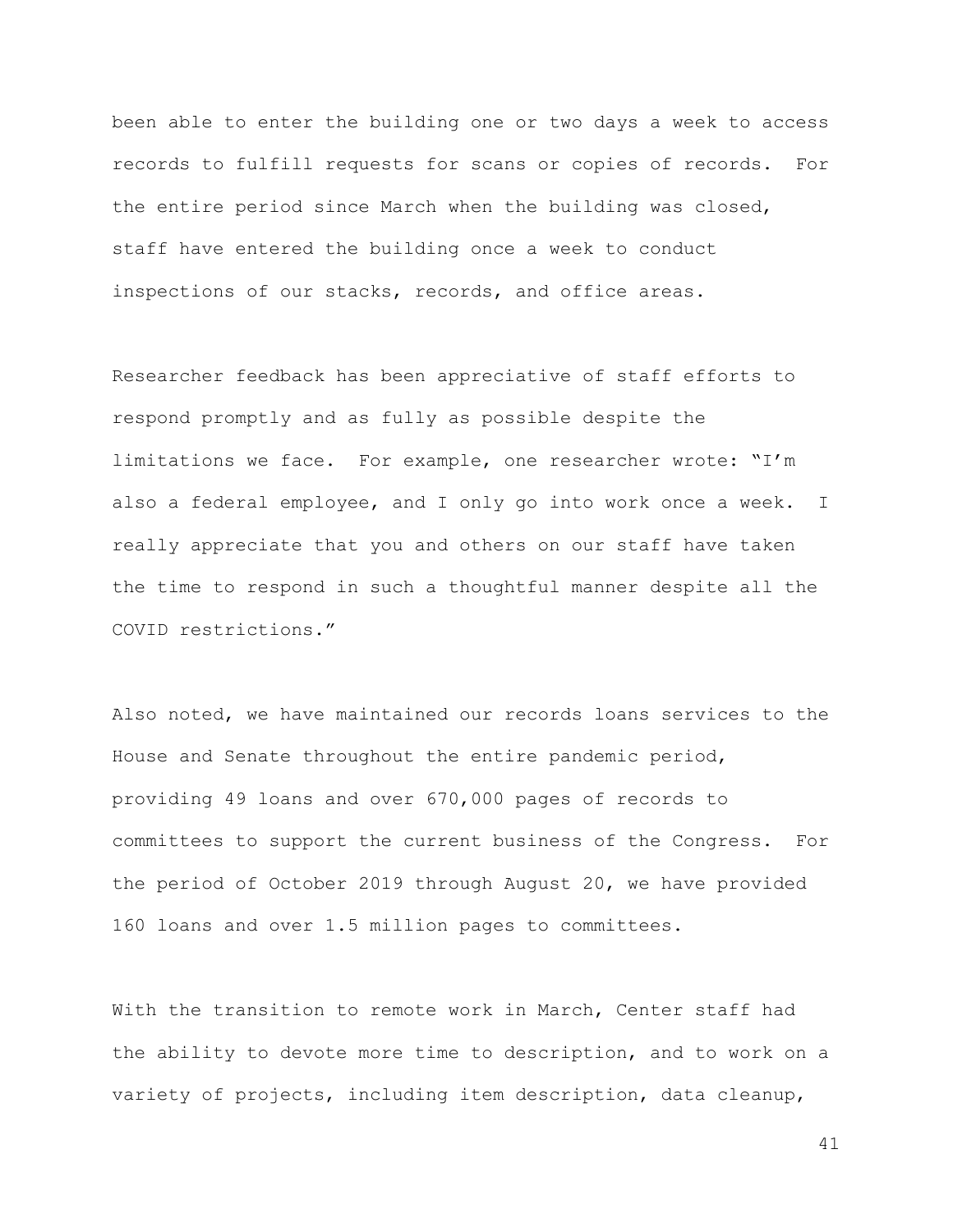name authority description, and tagging and transcription. Center staff have added over 950 tags and transcriptions to the National Archives' Catalog for congressional records and created 110 new name authority records for House and Senate committees and congressional Members.

In a major effort, Center staff completed descriptions of more than 250 9/11 Commission audio interviews totaling over 400 hours of recordings that are now available in the Catalog for researchers. In preparation for the migration of pre-accessioning data in Archivists' Toolkit, the Center completed the initial requirement solicitation process as part of an NARA-wide working group and performed data cleanup to facilitate that migration of data from Archivists' Toolkit to NARA's Holdings Management system.

On the educational outreach front, the Center refocused its outreach program on virtual workshops and digital media. This shift in retooling challenged outreach staff to learn to engage audiences in new settings and to create new programs and resources, but the experience has been positive and rewarding.

Charlie Flanagan has been busier than ever, as existing and new partners have called on his experience to train a growing number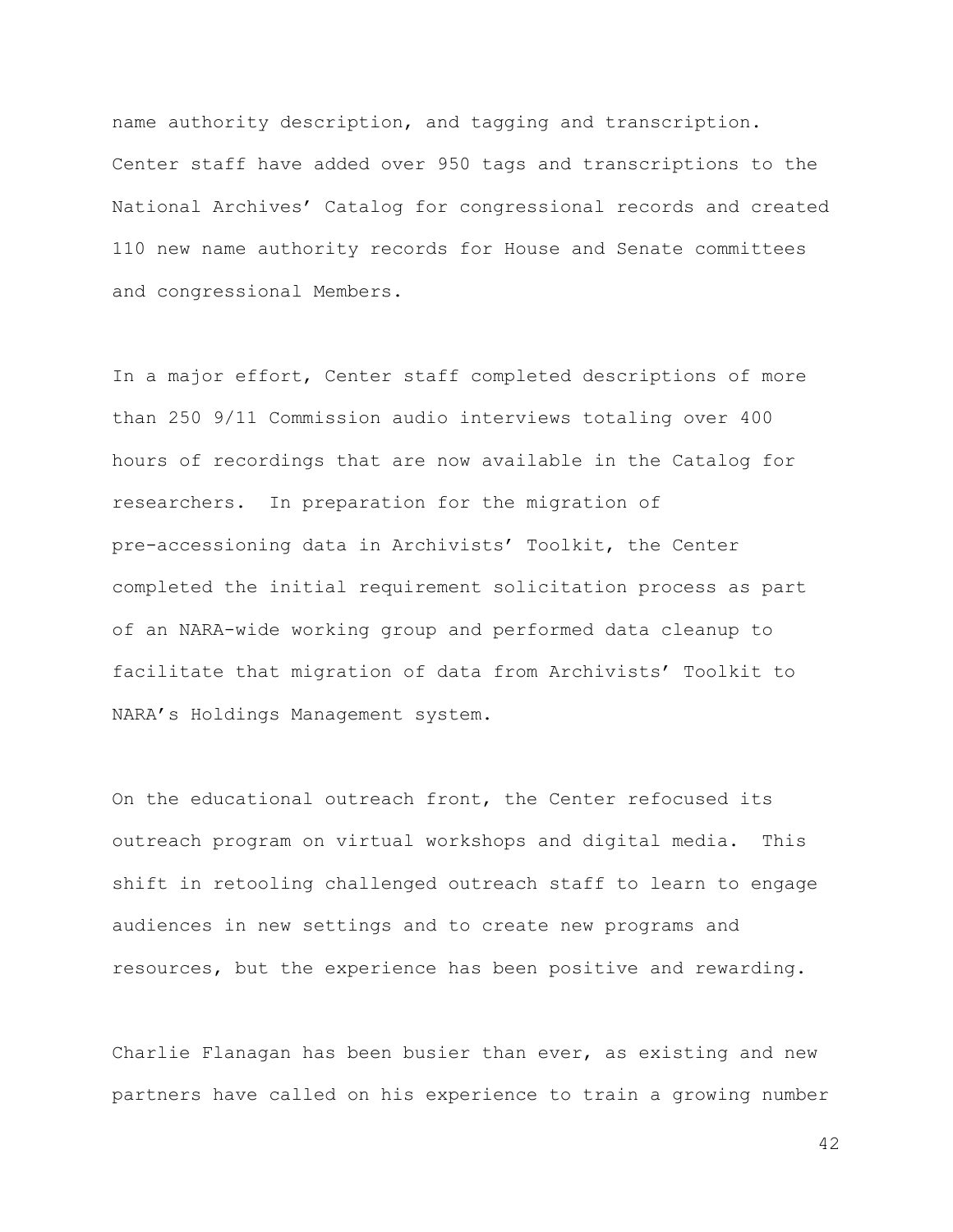of teachers. Participant feedback has been favorable, as teachers appreciated the interactive discussion-based format of the webinars and valued the classroom-ready quality of the materials presented.

Center staff work with partners to provide direct instruction to teachers through webinars. From April to September, staff delivered 16 webinars that reached over 400 teachers. These virtual workshops mirrored the number of workshops and teachers we've reached prior to the COVID-19 pandemic, resulting in a doubling of our numbers and our most effective year on the educational front ever. This has been one silver lining during the dark cloud of COVID. These virtual workshops are hosted by Humanities Texas for teachers throughout the state, and with the regional branches of the Federal Reserve Bank of Atlanta to provide a series of professional development webinars. Six sessions hosted by the Nashville, Birmingham, and New Orleans branches provided professional development to teachers ranging from Florida to Texas. The topics of the webinars were teaching with Congressional records, teaching about the Constitution and Bill of Rights, and teaching about foreign affairs with political cartoons.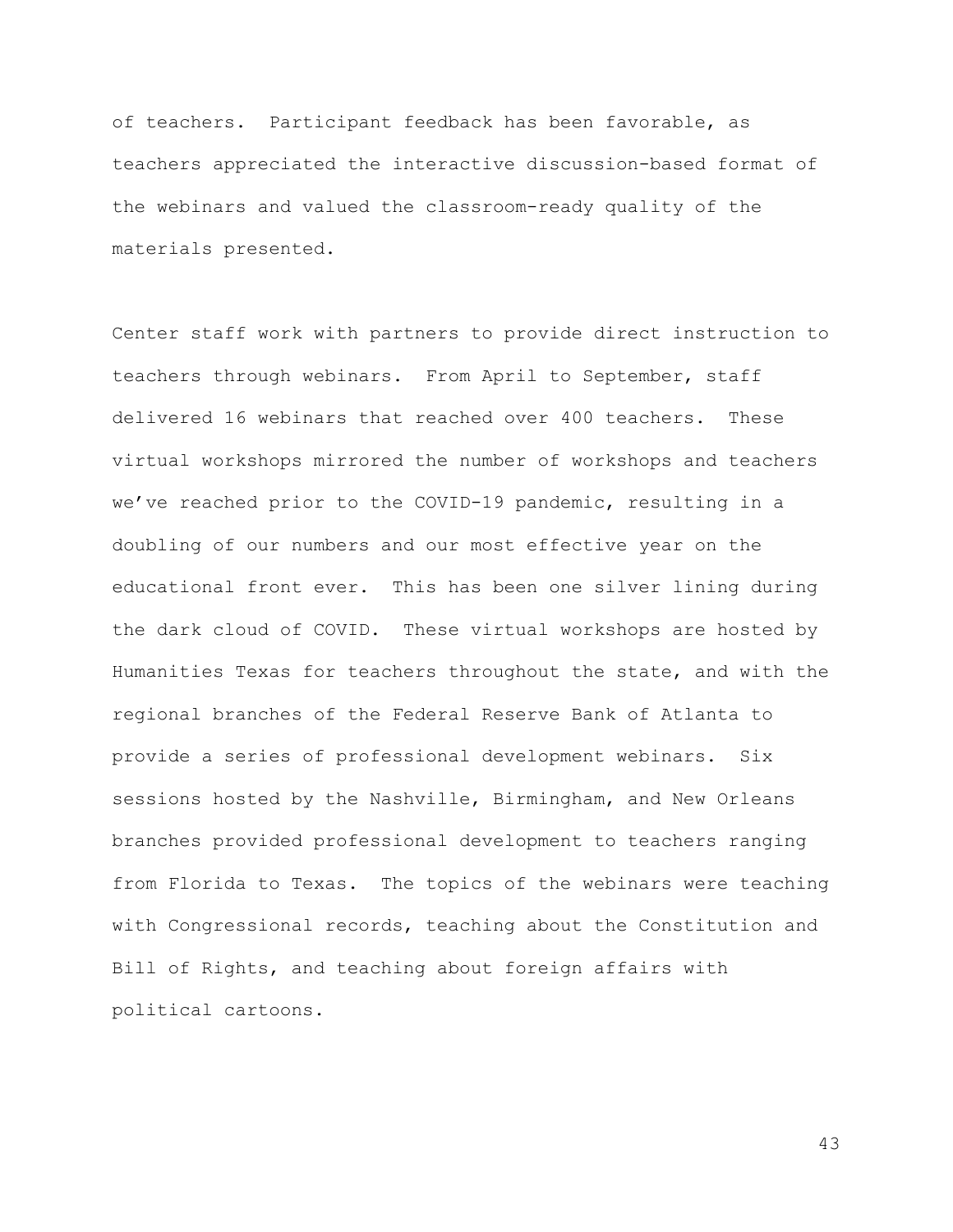Center staff also worked with two Illinois partners: the Graham School at the University of Chicago, and the Illinois Civic Mission Consortium to provide professional development webinars to teachers in that state on teaching about the Constitution and the Bill of Rights. Center staff also collaborated with partners to create online courses for teachers. These efforts included two courses for Florida teachers created with the Lou Frey Institute at the University of Central Florida. The courses provide professional development aligned with Florida social studies standards and remain available on the Lou Frey website for ongoing use.

Center staff also worked with the Robert C. Byrd Center for Congressional History and Education, with support from the West Virginia Council for the Humanities, to develop a course that gave teachers opportunities to earn six hours of continuing education credit from Shepherd University. Center staff presented on teaching about constitutional rights and teaching about foreign affairs. Five sessions of the course were offered between June and September, and 125 teachers from West Virginia, Maryland, Virginia, and Pennsylvania participated. Our educational programs and services remain much in demand, and additional workshops and webinars are scheduled.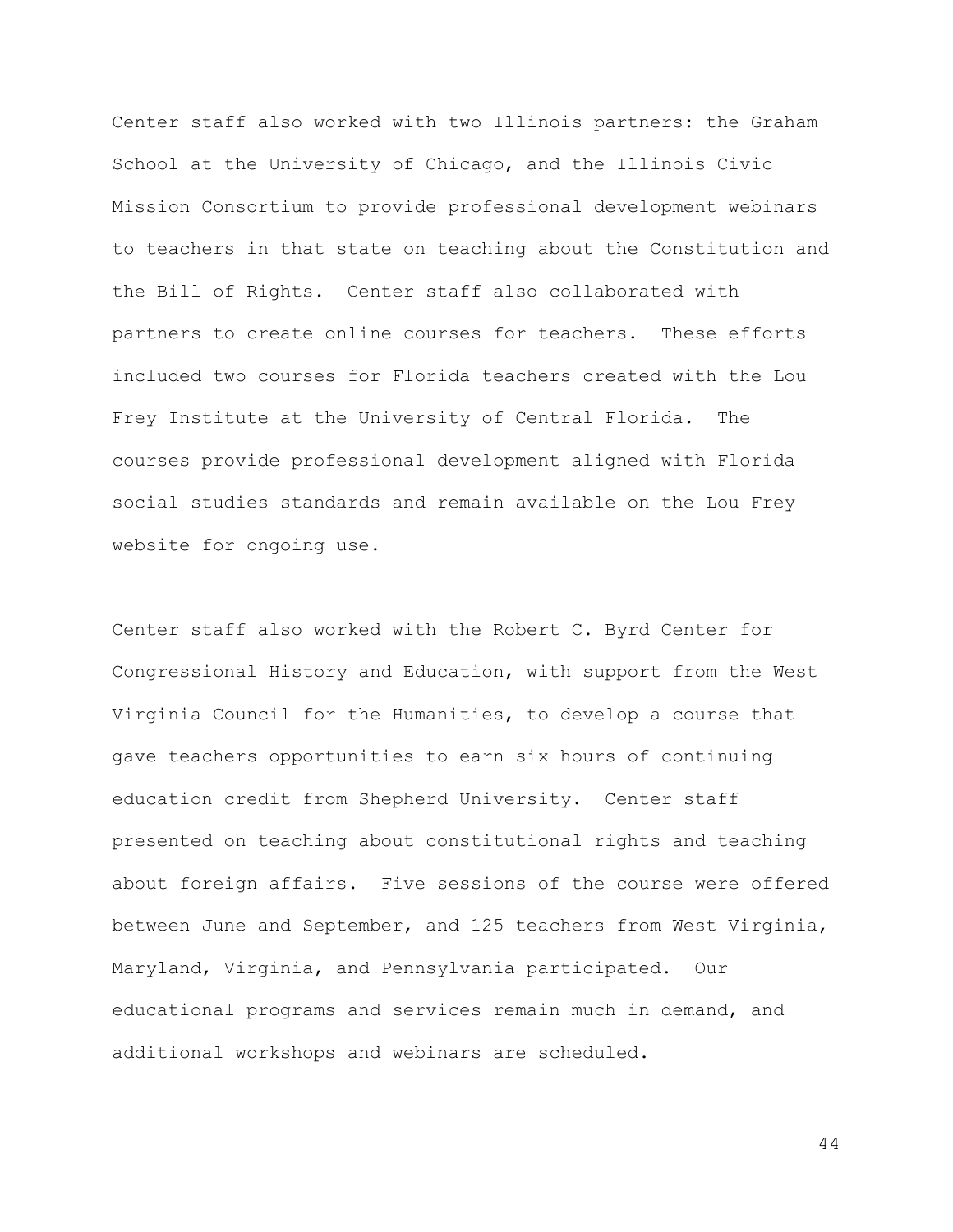I'd also like to offer a few comments on Center participation in the commemoration of the  $100<sup>th</sup>$  anniversary of the  $19<sup>th</sup>$  Amendment. The National Archives created a Women's Suffrage group chaired by Deputy Archivist Deb Wall to plan the agency's commemorative program. Center staff member Martha Grove served on the working group, helping to develop and coordinate NARA's activities related to the centennial celebration. NARA presented a month-long series of programs in August including video tributes, book talks, panel discussions, educational presentations for students, teachers, and parents, exhibits and coordinated social media campaigns.

Women's Suffrage, as you know, is largely a legislative story, and this was reflected in Congress's creation of the Women's Suffrage Centennial Commission. Deputy Archivist Deb Wall served on the commission, and Martha had the opportunity to brief members of the commission on how the story of Women's Suffrage was documented in the records of the House and the Senate. Many of these records of Congress were also featured throughout the celebration across multiple platforms. As part of this effort, Center staff worked with NARA's Innovation Hub to scan House and Senate records from the  $64<sup>th</sup>$  and  $65<sup>th</sup>$  Congresses related to Women's Suffrage. The scanning continues and these images are being added to the National Archives Catalog where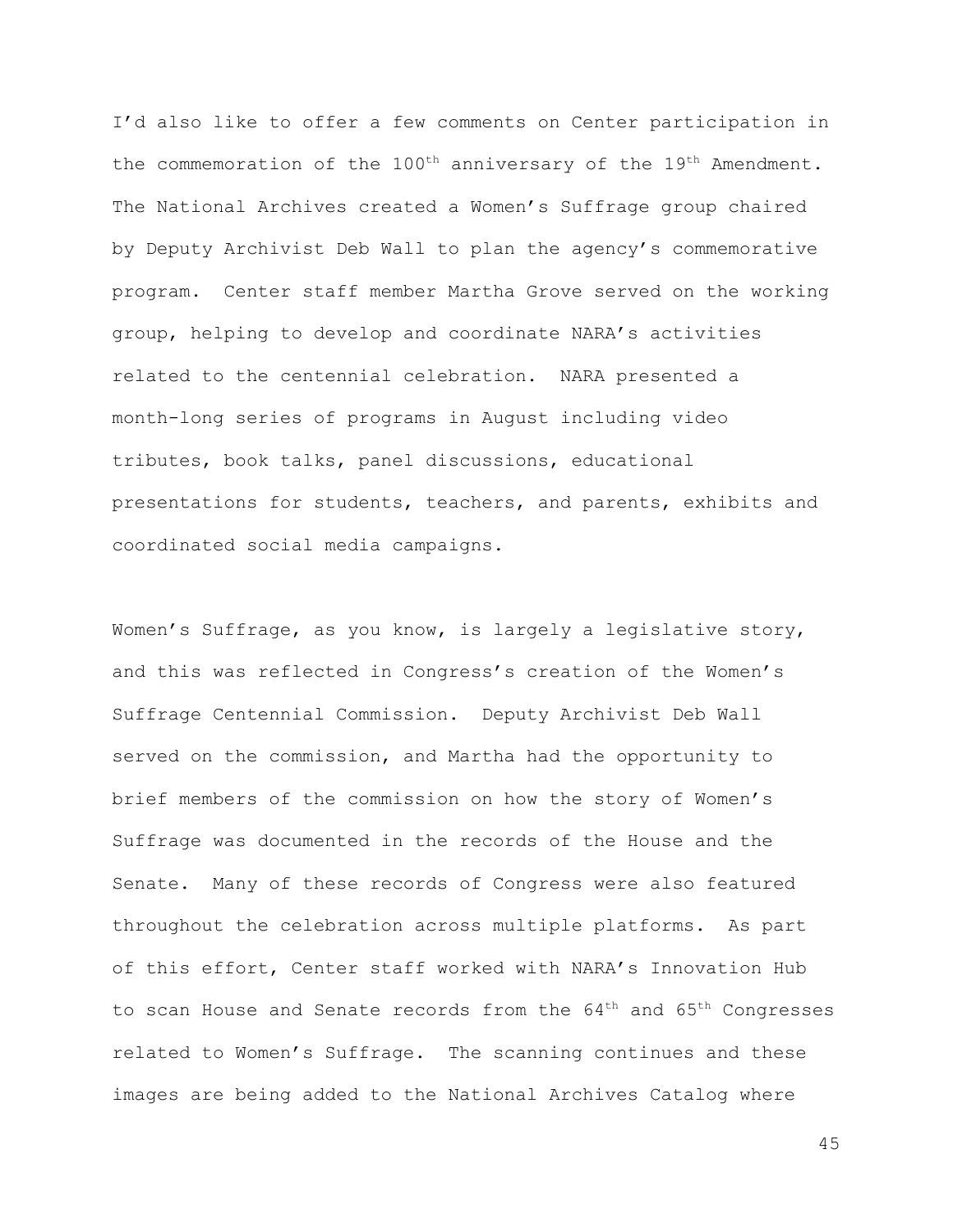they're available to researchers and are being transcribed and tagged by Citizen Archivists.

I'm happy to entertain any questions or comments the committee might have. Thank you.

# **Julie Adams**:

Thank you, Richard!

#### **David Ferriero**:

Richard, you forgot to talk about the lighting of the building.

#### **Richard Hunt**:

Well I hope some of you in Washington drive downtown and see the beautiful purple and gold lighting, and I know many other National Archives facilities including some of the Presidential libraries portrayed that in August as well, so it was really magnificent.

## **Julie Adams**:

Thank you, Richard. At this time. I would like to open it up for any new business, or any questions for members of the committee.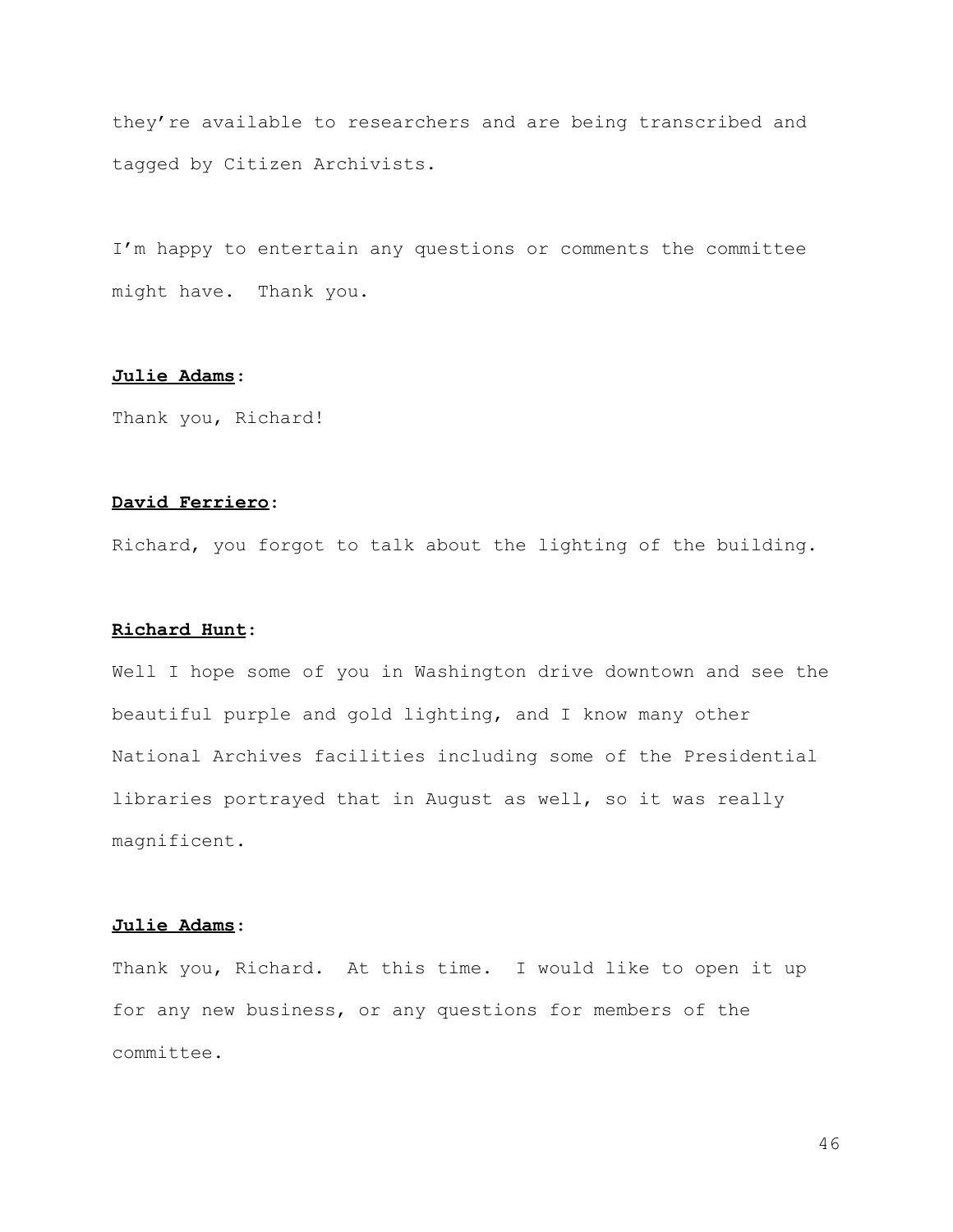### **Betty Koed**:

Julie, this is Betty. I have a comment for David. David, I've been trying to keep track of some of the things that we take for granted on normal times that suddenly have become issues of importance or difficulty for us during regular times, so to hear you talk about the work of NARA staff in St. Louis to help military families with funeral ceremonies and those kinds of things, is one of the things I definitely need to add to my list, because that's actually quite a remarkable story, so thank you for sharing that with us today.

#### **David Ferriero**:

I didn't say that this is a normal part of the service we provide, but because of COVID, the increase in numbers is just startling; it's very sad.

#### **Betty Koed**:

That's a remarkable story; thank you.

#### **Denise Hibay**:

Julie, this is Denise. I don't have new business, but I just want to applaud all the effort that's been made by the archivists in all of your agencies to keep up the really good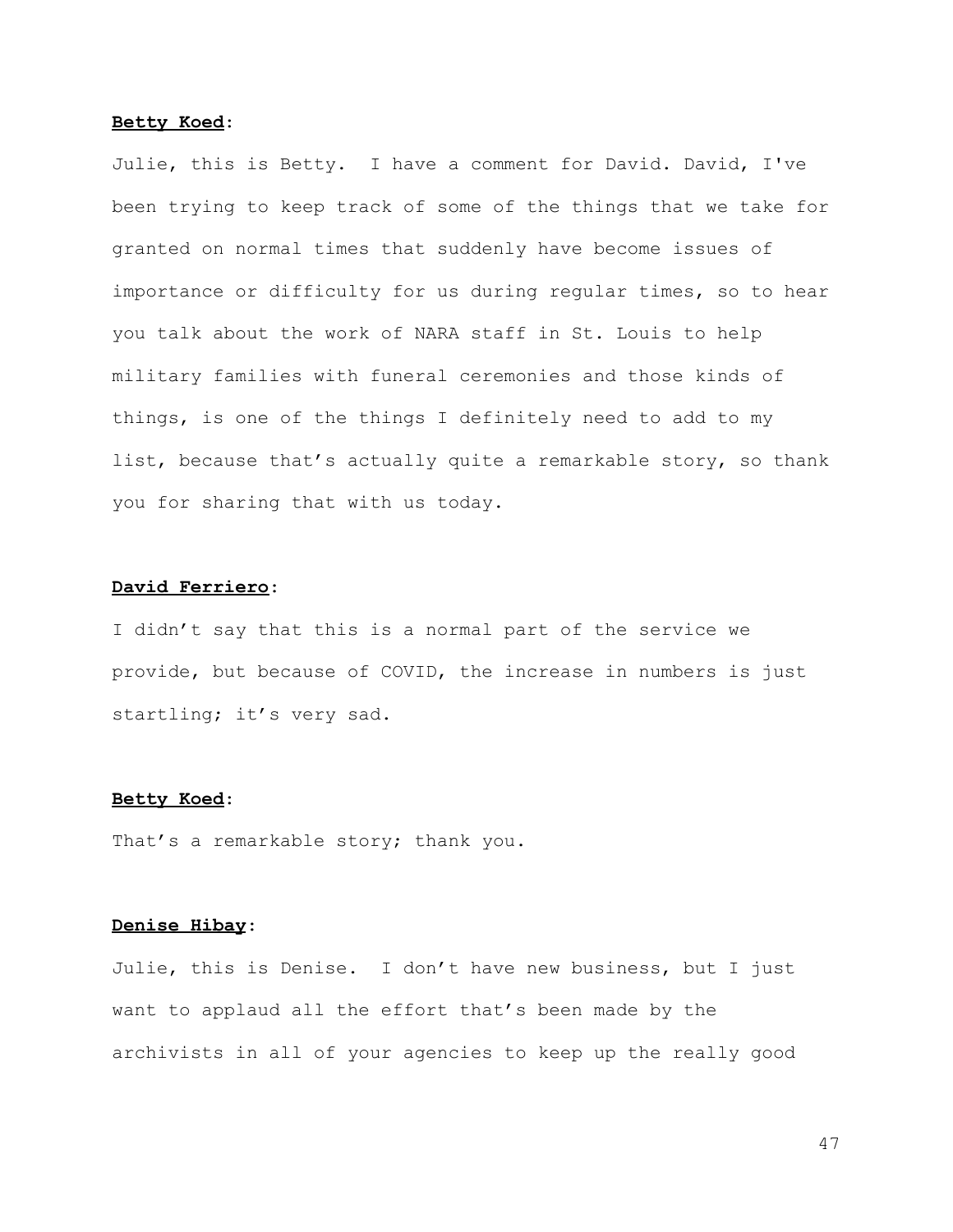work during this really challenging and difficult time; it's really remarkable. Thank you.

## **Julie Adams**:

Thank you, Denise. They really have been doing an incredible, incredible job under very trying circumstances, so I certainly give many thanks to my folks; like I said, they've been coming in and certainly thanks to the folks at the Center -- Richard and his team for being able to continue to make things available for our committees and for researchers. It has taken a village, so thanks to all those who have been stepping up during this difficult time.

#### **Karen Paul**:

Richard, I'd like to just comment how pleased I was to hear that you were testing the environmental quality in the new facility over the summer, and that all of the readings remained consistent and within the acceptable range, because thinking back maybe a year ago, I remember how concerned we all were about the ability of the equipment that was installed in there to do that over a hot and humid summer. I think we're all really pleased at this point to know that we got it right, I guess, and that everything worked, because it was a particularly hot and humid summer.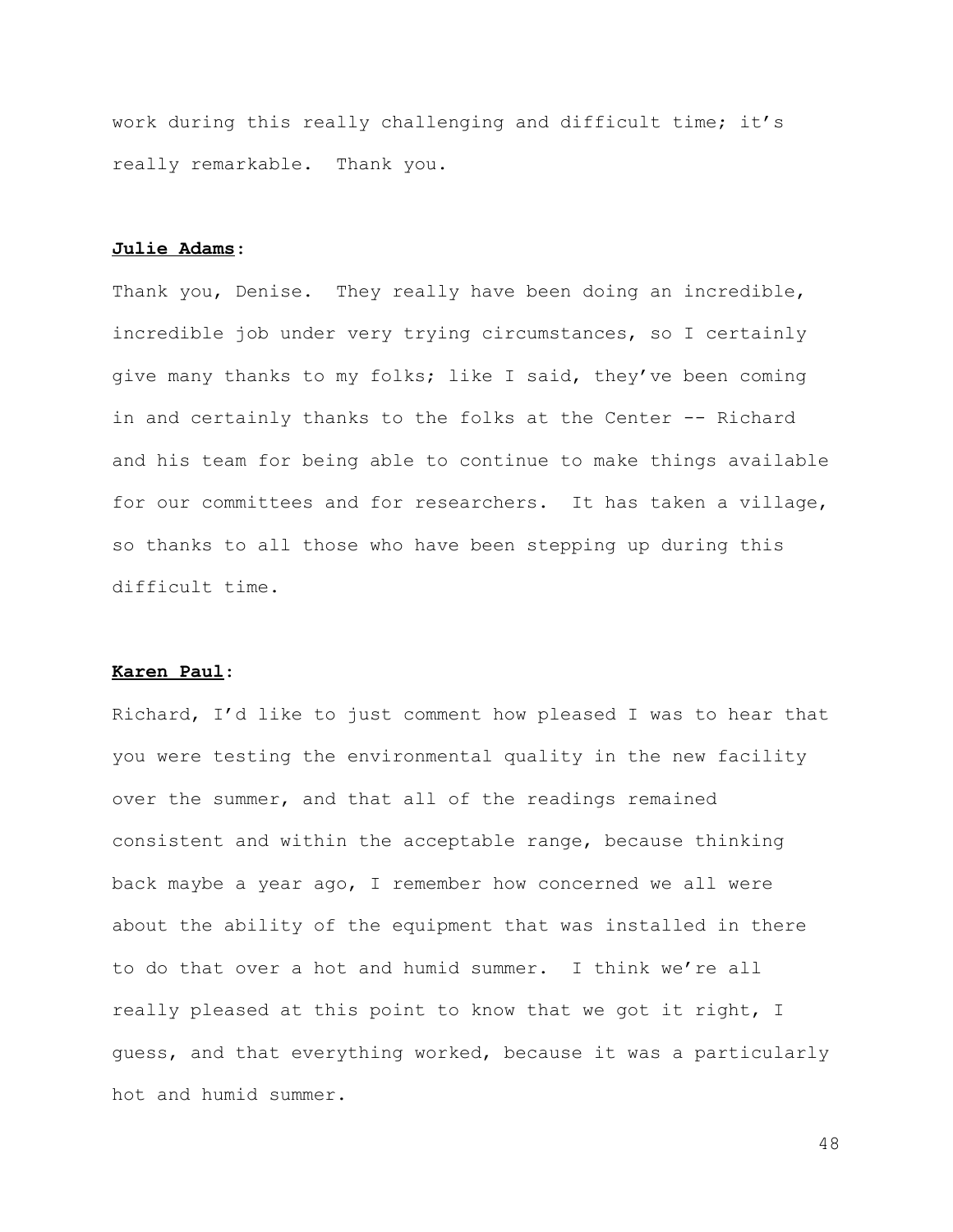## **David Ferriero**:

Especially since the original installation was incorrect.

## **Richard Hunt**:

That's what I was going to say, that extra nine months of work by GPO made the difference.

#### **Karen Paul**:

That's great. So now I assume we've learned a lot, and maybe going into the next phase, we'll be able to apply everything we've learned.

## **Richard Hunt**:

I agree.

## **Karen Paul**:

Less of a learning curve. (laughs)

## **Betty Koed**:

That is definitely our hope.

## **Julie Adams**: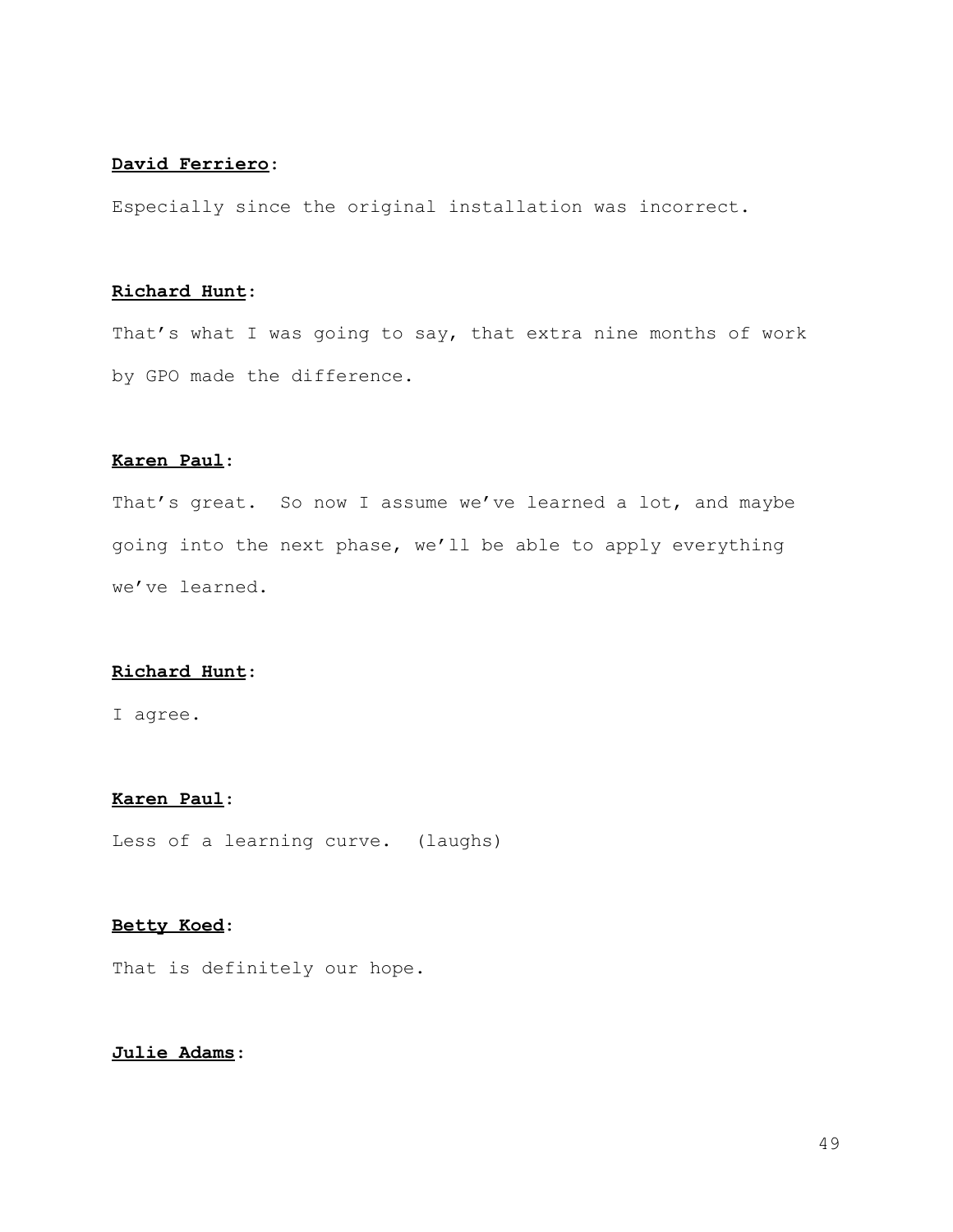Any other comments, questions, (inaudible) I notice there's a little bit of a delay for folks, but we certainly want to keep an opportunity for folks, other folks to ask any questions they may have on their comments.

## **Guenter Waibel**:

I have a question; this is Gunter. First of all, thank you for the warm welcome to the committee; I really appreciate it. I'm glad to be here and join all of you. My question is related to systems. My ears perked up when I heard in the various reports that there were transitions from older systems to newer systems, or from one system to another, and if I understand the interrelationship between the different offices that are represented correctly, there's a lot of data flow that goes from the House and the Senate then to the Archives, and of course systems are important in supporting that. I'm wondering whether there's coordination around standardizing on systems so data transfer is easier, or whether that is an issue at all. I could imagine that it would be, but I'm happy to also be educated on that. Thank you.

#### **Cheryl Johnson**:

Karen and Heather, can you come in on that question?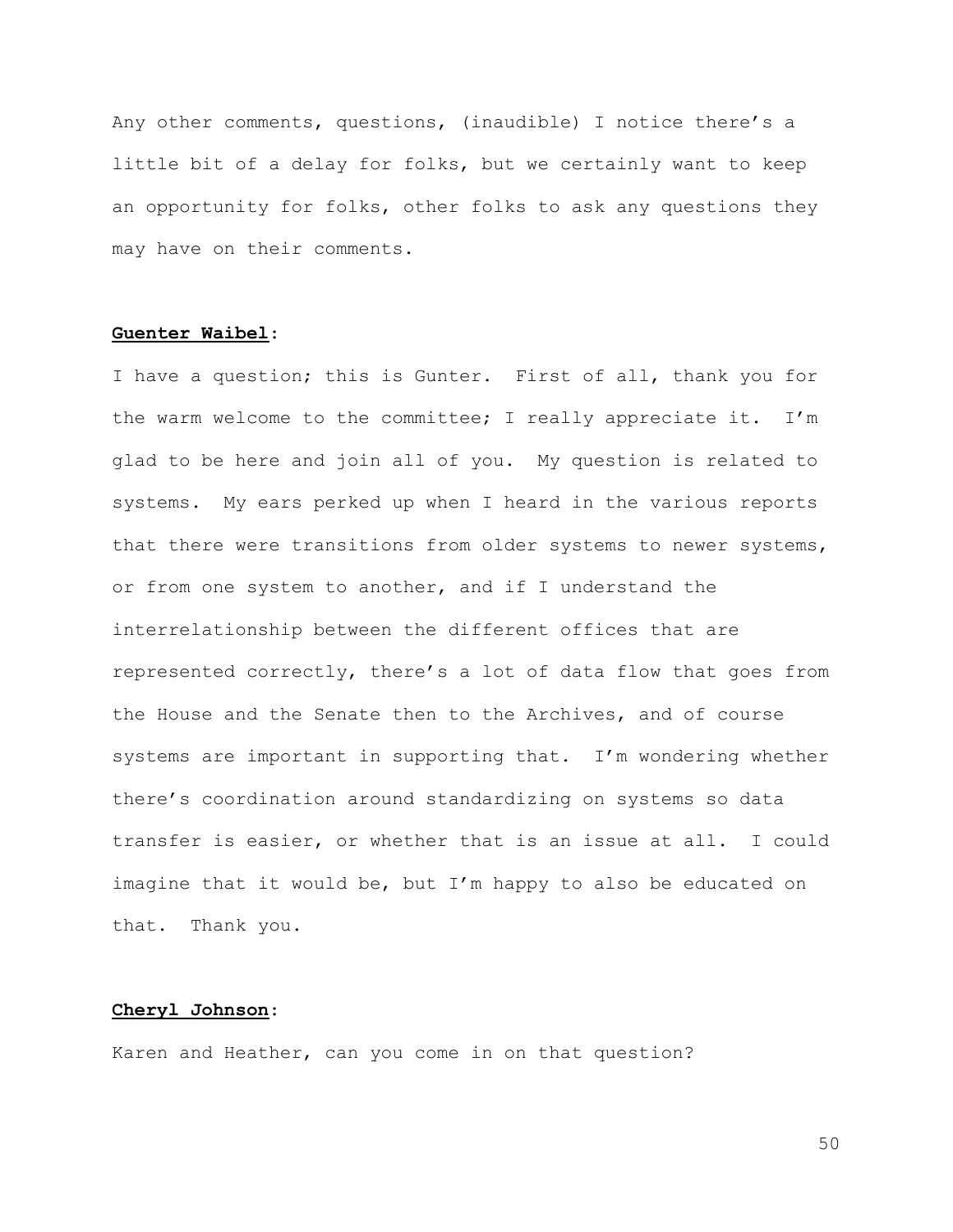#### **Karen Paul**:

Yes, Guenter, this project to describe and upgrade the descriptions of our records began, oh I want to say in 2012, and at that time, there was a task force and a lot of study went into defining the fields of information that we would be gathering. In creating data gathering forms, which we call our accession forms, that pick up that data and collect it in a structured way. Initially the three of us, the Archives, the House and the Senate were using Archivists' Toolkit, and Richard reported in his section today that they are moving away from that and developing their Holdings Management System. The House reported that they are using a different system now, ArchiveIt, I guess it's called, and then we are using an Alfresco database. However, because initially, the data gathering points and categories were all coordinated, we're now able to push our things to the Archives and they are able to, I don't know the proper terms, but it's to walk these categories into their system, to transfer our database elements into their system. So that was designed initially, to answer your question, to make sure that everything that the House and Senate are doing fits in with what the National Archives needs to upload into their system. Alison, you might want to jump in, because you actually worked on that task force then formed. Do you have anything to add at this point?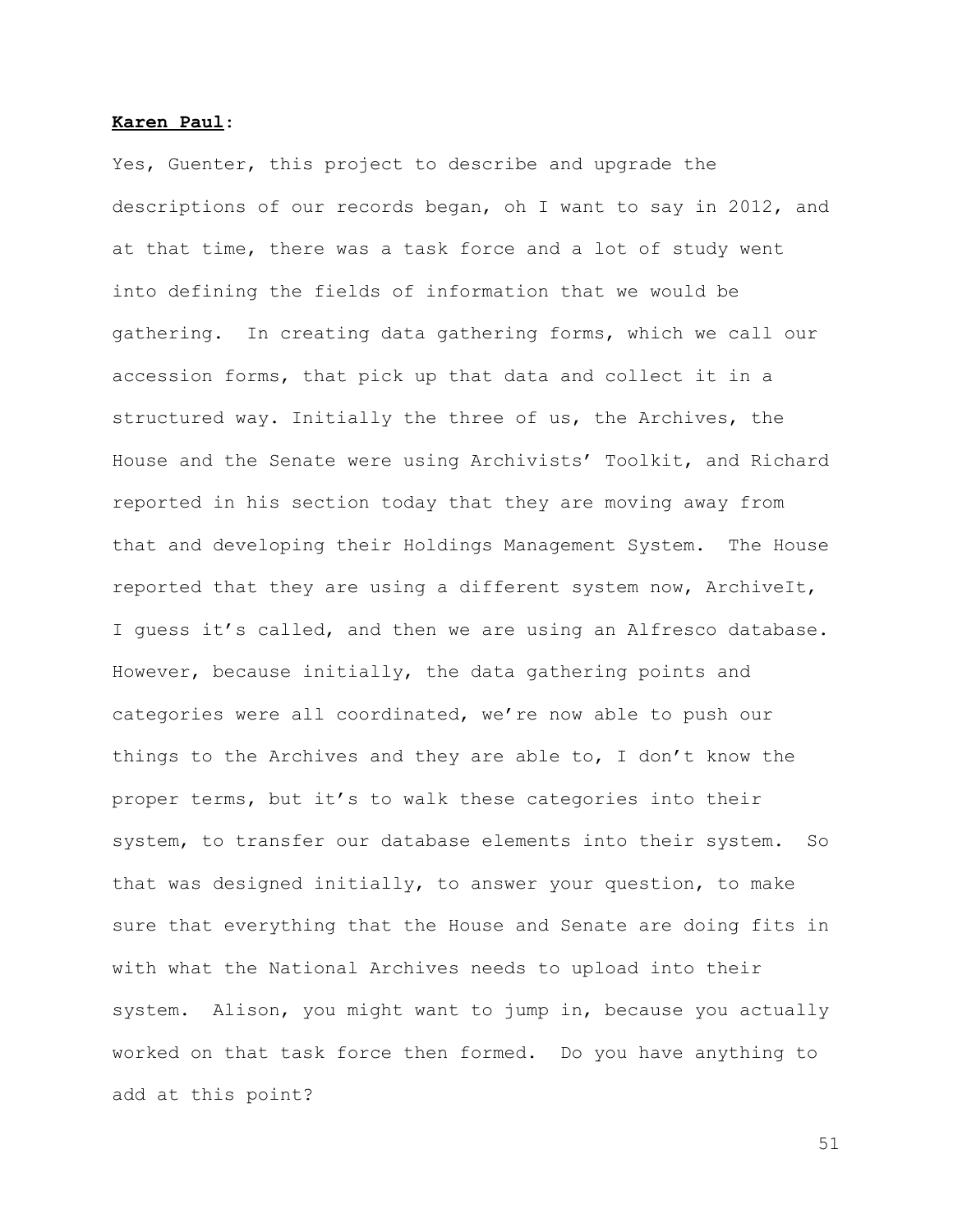#### **Alison White**:

No, I think what you said was correct, Karen. We put a massive amount of work into the effort. Jacqie Coleman at the Center was working with us and also certainly with the House, and one of the things that we were focused on was how to use the user-defined fields in the Archivists' Toolkit to map into fields that they wanted to collect, and also that the House and Senate, because we were doing it differently from one another, didn't overlap on any field. So that work was sort of a crosswalk and took a long time to sort out, but because we put the work in at the beginning, it enabled us to, as long as we support those fields and use them the same way, to use them in almost any application. Is that helpful?

#### **Karen Paul**:

Yes, thank you. Crosswalk was what I was thinking.

#### **Richard Hunt**:

I would second that as well, and it has taken many years of effort, but we have been able to map and migrate that data and move it into National Archives' systems, and then on the other front, we've worked closely with the National Archives Catalog folks who've added fields that are specific to congressional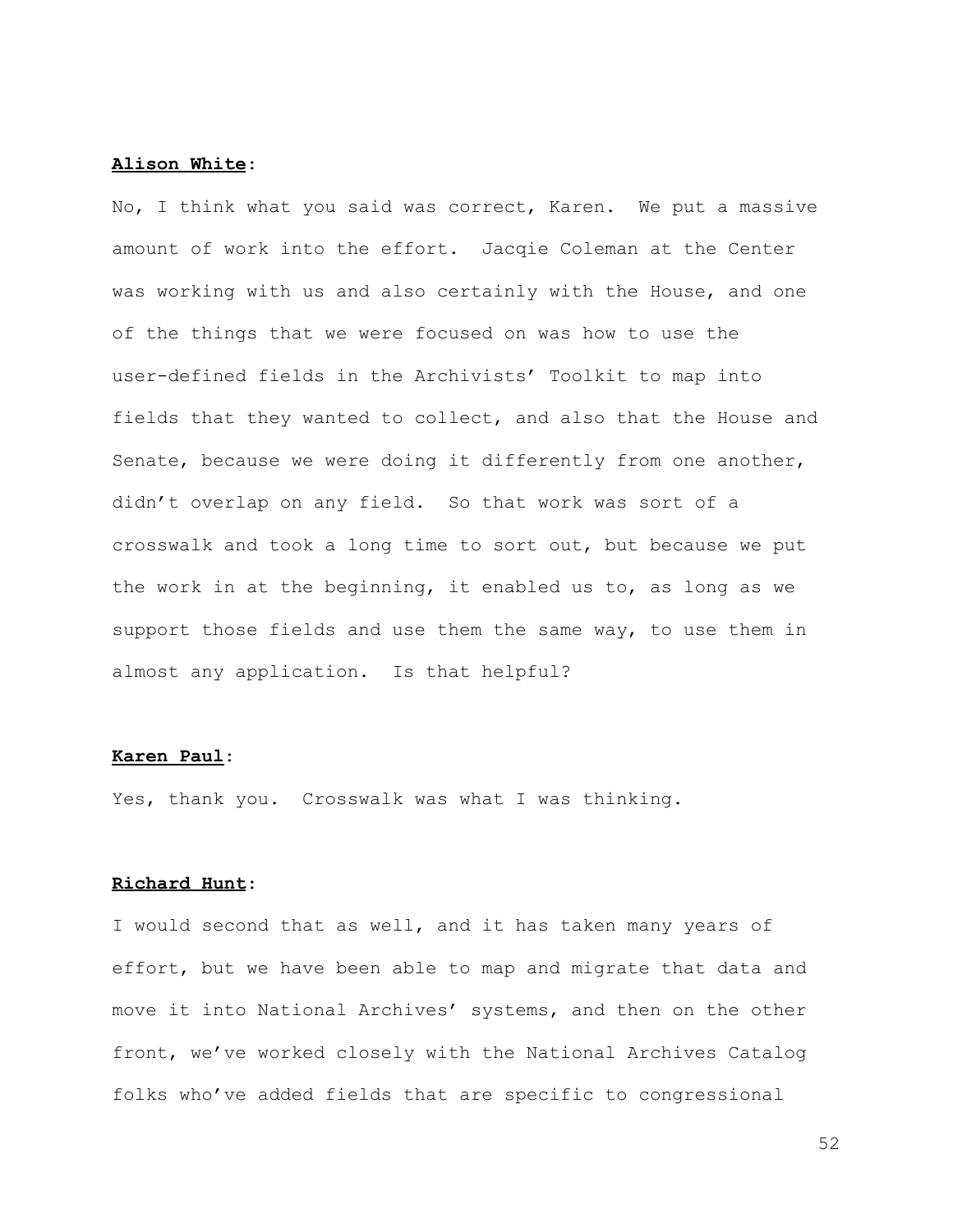records for searching and describing. We've continued to work on the ERA team which is the major electronic recordkeeping system at the National Archives, and they're very well aware of requirements that need to be met for congressional records. It's been a challenge, but it's one we've tried to stay in front of.

# **Heather Bourk**:

I just want to jump in for a second; it's Heather. I was not on the task force, so I want to applaud everybody who was on it, and I really appreciate all the work that you guys put into it. It's interesting to try to think about two very different institutions, the Senate and the House, all of their records going into one single repository, in effect. So I consider it a particular success story that we all, at the end of the day, moved away from using the same system, but that we can still get those records to the Center, and they're able to be used by your cataloguing folks, because obviously, at the end of the day, the most important thing is that people can find what they need in these records. So, I just want to say thanks to everybody who was on that taskforce and contributed to that very important work.

## **Julie Adams**:

Any other questions? Any business?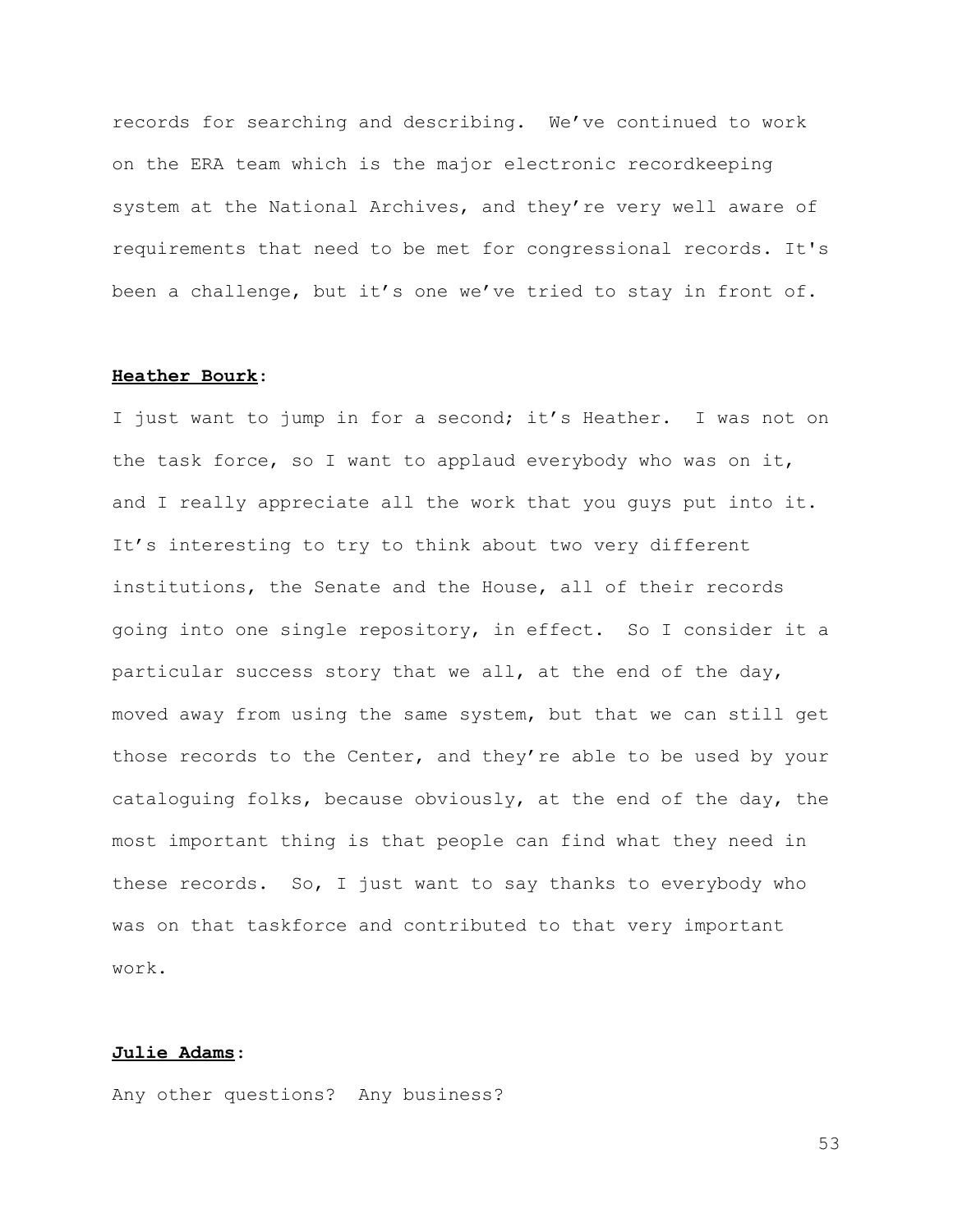#### **Danna Bell**:

Can I throw in a non-archival recommendation?

## **Julie Adams**:

Sure.

#### **Danna Bell**:

Just a gentle reminder that starting tomorrow is the National Book Festival. There is a series on Democracy in Action with a number of wonderful speakers, and also one on hearing the black voice, so I encourage you to participate. It's all virtual this year, so you can sit in your comfy chair and not stand in line to get books signed or things like that. They are providing opportunities for you to get books signed if you want, but I hope that all of you will consider participating.

#### **Cheryl Johnson**:

Danna, thank you for that wonderful information, I certainly appreciate it.

#### **Julie Adams**:

Yeah, thank you for the current event reminder; it's nice to have things to look forward to, and that's an event that I'm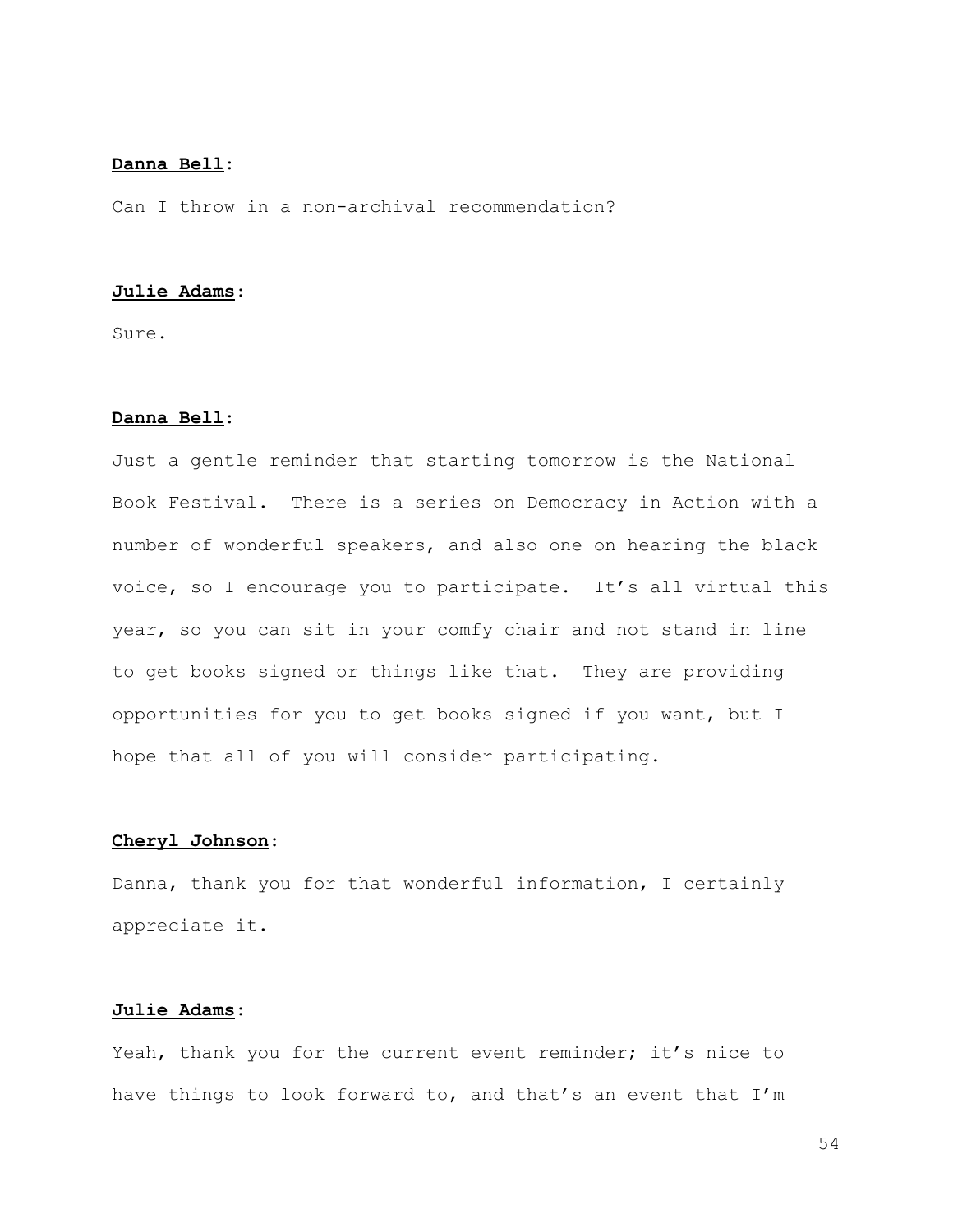sure a lot of you folks that are participating in this group are regular participants of, so thank you for the reminder. With so much going on right now, it's good to have those reminders.

#### **Danna Bell**:

It's really cool that for the first time, we're going to be able to be a national book festival, not just get a ton of people at the convention center, so it's been a really interesting, wonderful experience to watch the staff plan and work on this, and though it isn't legislative in nature, there are going to be a lot of incredible speakers talking about American history, American culture, and American government.

# **Julie Adams**:

Yes. I will say in a previous job, I did work for First Lady Laura Bush, and that being one of her big projects that she initiated, I appreciate the fact that the Library has been able to continue that important event, and being able to find a creative way to do it in this environment. Kudos to the staff there for being able to continue the tradition.

#### **Guenter Waibel**:

If I may ask one more question, this is Gunter again, and it's more of a comment than a question, but it has a question in it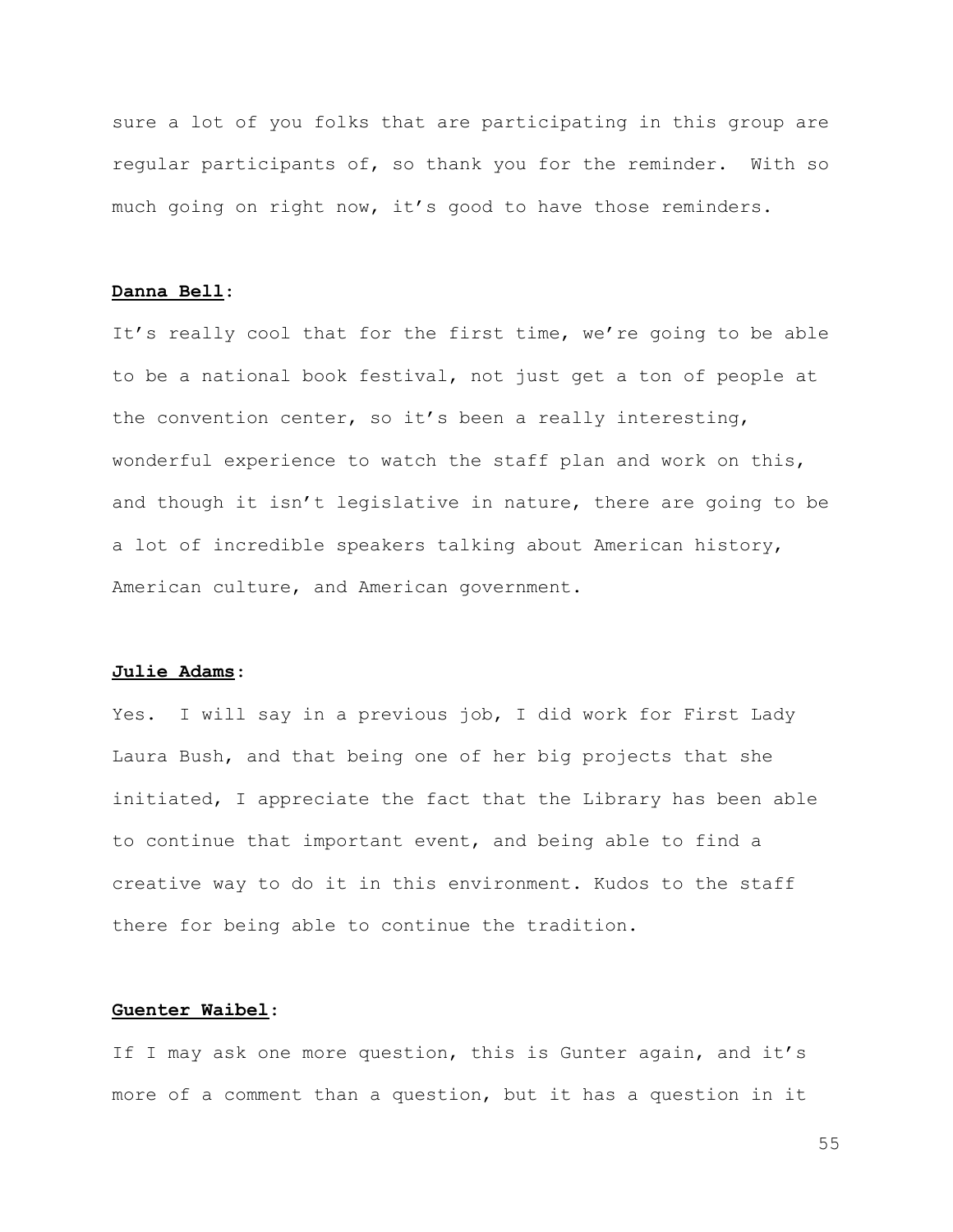too. David, I want to commend you for what you reported on in terms of the task force on race at the Archives, which I find really inspiring and very much of the moment. You mentioned that there's going to be a particular subgroup on archival description looking at whether there are issues on racism systemically in how we use language when we describe records. I think the community as a whole would find that extremely useful to learn what you are finding there. Is there a public component of that work? Will there be a report that we can all avail ourselves of at the end of this?

## **David Ferriero**:

Definitely, and the intention is to work closely with the Library of Congress and the Smithsonian in this data-gathering first phase of the work of the task force. All of that information will be public.

#### **Gunter Waibel**:

Excellent, thank you, appreciate it.

# **Julie Adams**:

Any other comments? If there are no other comments, then I wish everyone good health, certainly stay well, and we will meet